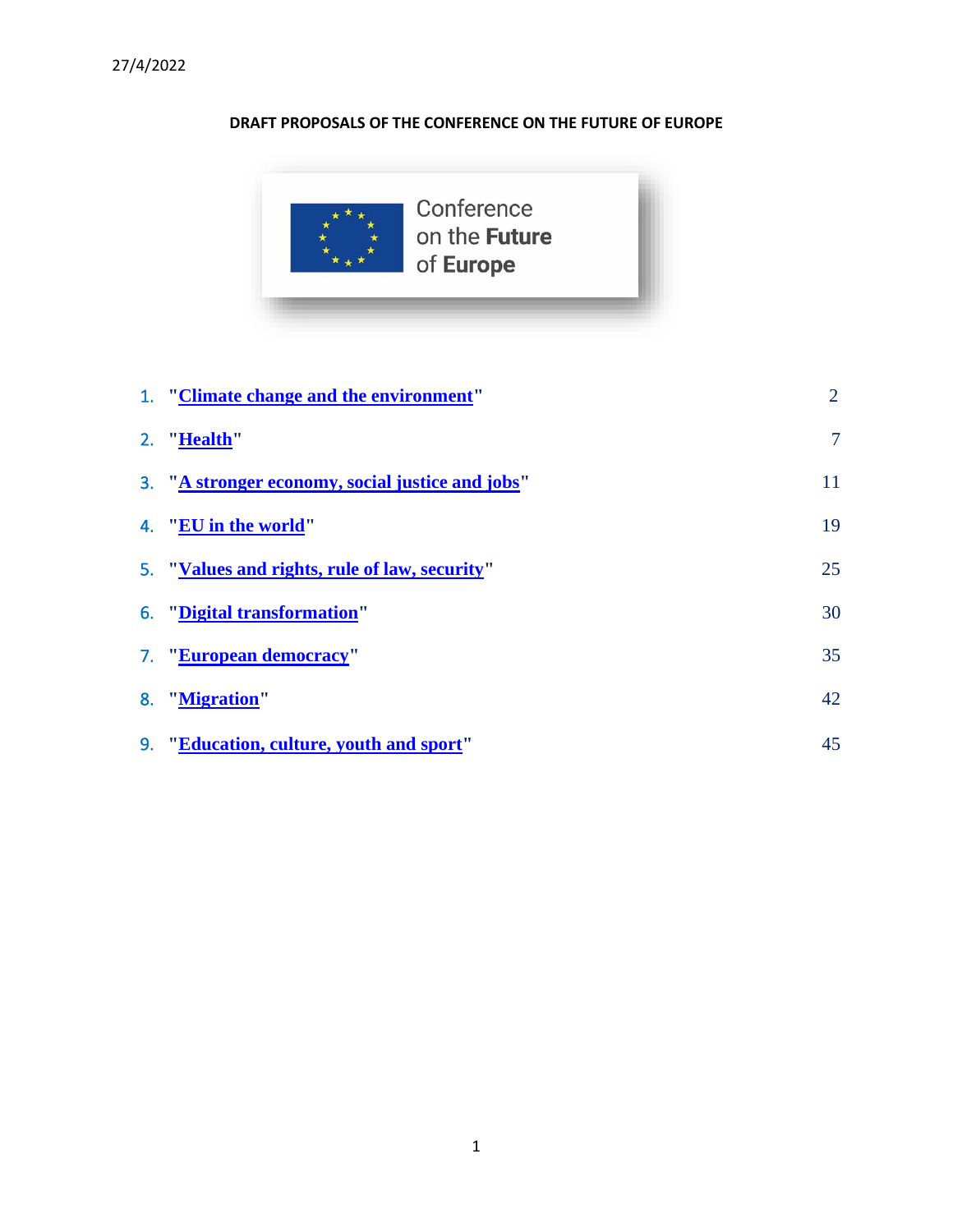# **"Climate change and the environment"**

### <span id="page-1-0"></span>1. Proposal: agriculture, food production, biodiversity and ecosystems, pollution

**OBJECTIVE: Safe, sustainable, just, climate responsible, and affordable production of food, respecting sustainability principles, the environment, safeguarding biodiversity and ecosystems, while ensuring food security:**

Measures:

- 1. Bring the concept of green and blue economy to the fore, by promoting effective environmentally and climate friendly agriculture and fishery in the EU and worldwide, including organic farming as well as other forms of innovative and sustainable farming, such as vertical farming, that allow to produce more food with less input whilst reducing emissions and environmental impact but still guaranteeing productivity and food security (Panel  $3$  – recommendation 1, 2 and 10; Panel 2 – recommendation 4)
- 2. Redirect subsidies and strengthen incentives towards organic farming and sustainable agriculture which comply with clear environmental standards and help achieving the global climate goals (Panel 3 – recommendations 1, 12)
- 3. Apply circular economy principles in agriculture and promote measures against food waste (WG debate, Multilingual Digital Platform (MDP))
- 4. Significantly reduce the use chemical pesticides and fertilizers, in line with the existing targets, while still ensuring food security, and support for research to develop more sustainable and natural based alternatives (Panel 3 – recommendation 10, WG debate)
- 5. Introduce a certification of carbon removals, based on robust, solid and transparent carbon accounting (Plenary discussion)
- 6. More research and innovations, including in technological solutions for sustainable production, plant resistance, and precision farming, and more communication, advisory systems, and training for and from farmers (Panel 3- recommendation 10, WG debate, Plenary discussion)
- 7. Eliminate social dumping and enhance a just and green transition to better jobs, with high quality safety, health and working conditions, in the agriculture sector (WG debate)
- 8. Address aspects such as plastic use in agricultural films and ways to reduce water consumption in agriculture (MDP)
- 9. Reasoned breeding and meat production with a focus on animal welfare and sustainability, using measures such as clear labelling, high standard and common norms for animal farming and transport, strengthening the link between breeding and feeding (Panel 3- recommendation 16 and 30)

#### 2. Proposal: agriculture, food production, biodiversity and ecosystems, pollution

# **OBJECTIVE: Protect and restore biodiversity, the landscape and oceans, and eliminate pollution**

Measures:

1. Create, restore, better manage, and extend protected areas – for the conservation of biodiversity (FR recommendation, Panel 3 – recommendation 11)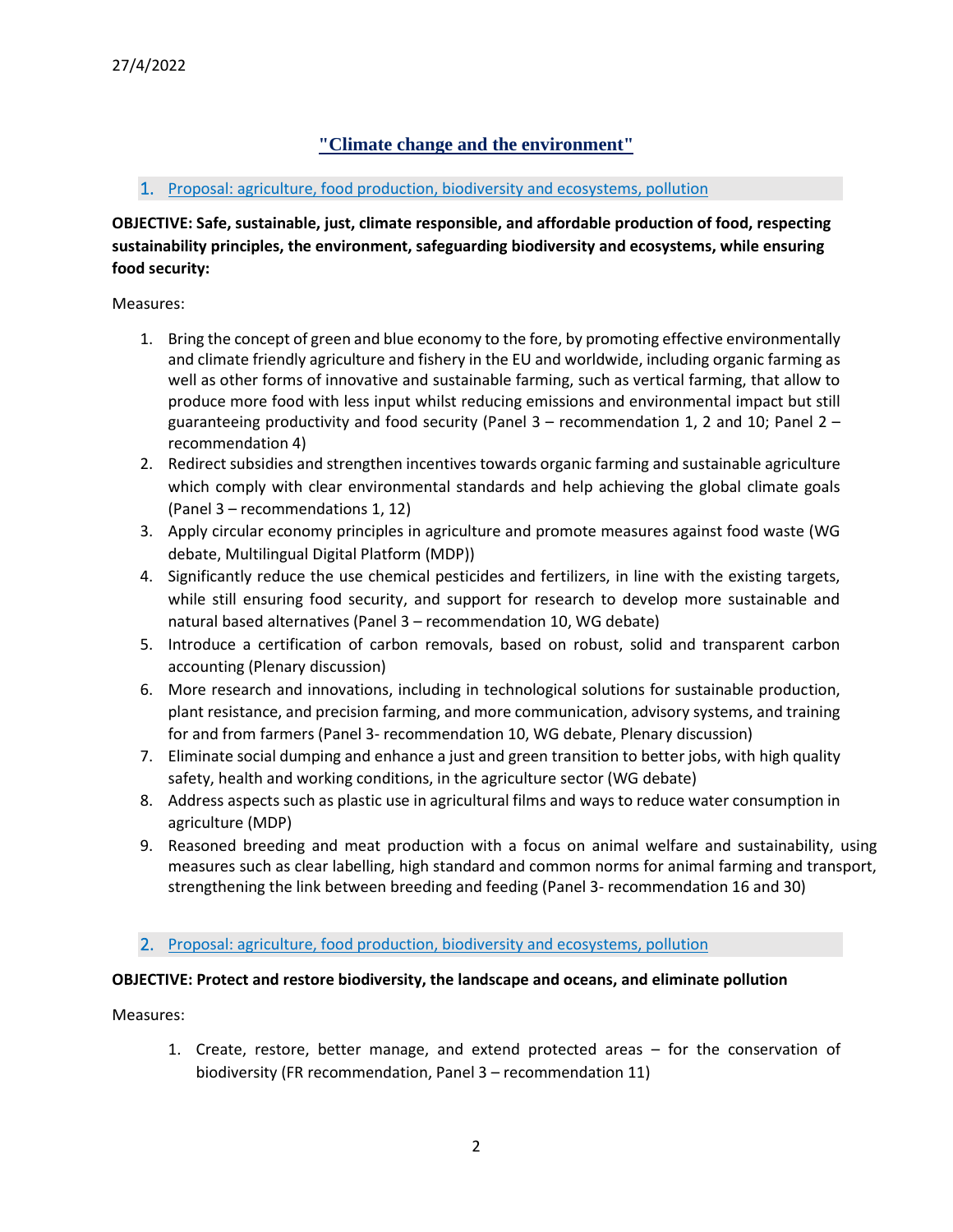- 2. Have in place a coercion and reward system to tackle pollution applying the polluter pays principle, which should also be embedded in taxation measures, combined with increasing awareness and incentives (Panel 3 – recommendation 32, FR recommendation, Plenary discussion)
- 3. Enhance the role of municipalities in urban planning and construction of new buildings supporting blue-green infrastructure, avoid and stop further sealing of land and obligatory green spaces of new constructions, in order to promote biodiversity and urban forests (Panel 3 - recommendation 5, Panel 1- recommendation 18, FR recommendation)
- 4. Protect insects, in particular indigenous and pollinating insects, including through protection against invasive species and better enforcement of existing regulation (Panel  $1$ recommendation 18)
- 5. Support reforestation, afforestation, including forests lost by fire, enforcement of responsible forest management, and support better use of wood replacing other materials. Setting binding national targets across the EU Member States for reforestation of native trees and local flora, taking into account different national situations and specificities (Panel 3 – recommendation 14, Panel 1 – recommendation 18)
- 6. Enforce and extend the ban on single use plastics (MDP)
- 7. Protect water sources and combat river and ocean pollution, including through researching and fighting microplastic pollution, and promoting of environmentally friendly shipping by using best available technologies and establishing EU research and funding for alternative maritime fuels and technologies (MDP, WG debate)
- 8. Limit light pollution (WG debate)

# 3. Proposal: climate change, energy, transport

**OBJECTIVE**: **Enhance European energy security, and achieve the EU's energy independence while ensuring a just transition, and providing Europeans with sufficient, affordable and sustainable energy. Tackle climate change, with the EU playing a role of global leader in sustainable energy policy, and respecting the global climate goals:**

- 1. Accomplish and whenever possible speed up the green transition, in particular through more investments in renewable energy, in order to reduce external energy dependency, recognizing also the role of local and regional authorities in the green transition (WG debate)
- 2. Consider within energy policies the geopolitical and security implications, including human rights, ecological aspect and good governance and rule of law, of all third country energy suppliers (WG debate)
- 3. Reduce dependencies from oil and gas imports through energy efficiency projects, support of affordable public transport, high-speed rail and freight network, expansion of clean and renewable energy provision (Panel 4 – recommendation 2, Panel 1 – recommendation 10, FR, DE recommendations)
- 4. Improve quality and interconnectivity, ensure maintenance, and transform the electrical infrastructure and electrical grids in order to enhance safety and to enable the transition to renewable energy sources (Panel 1 – recommendation 10, WG discussion)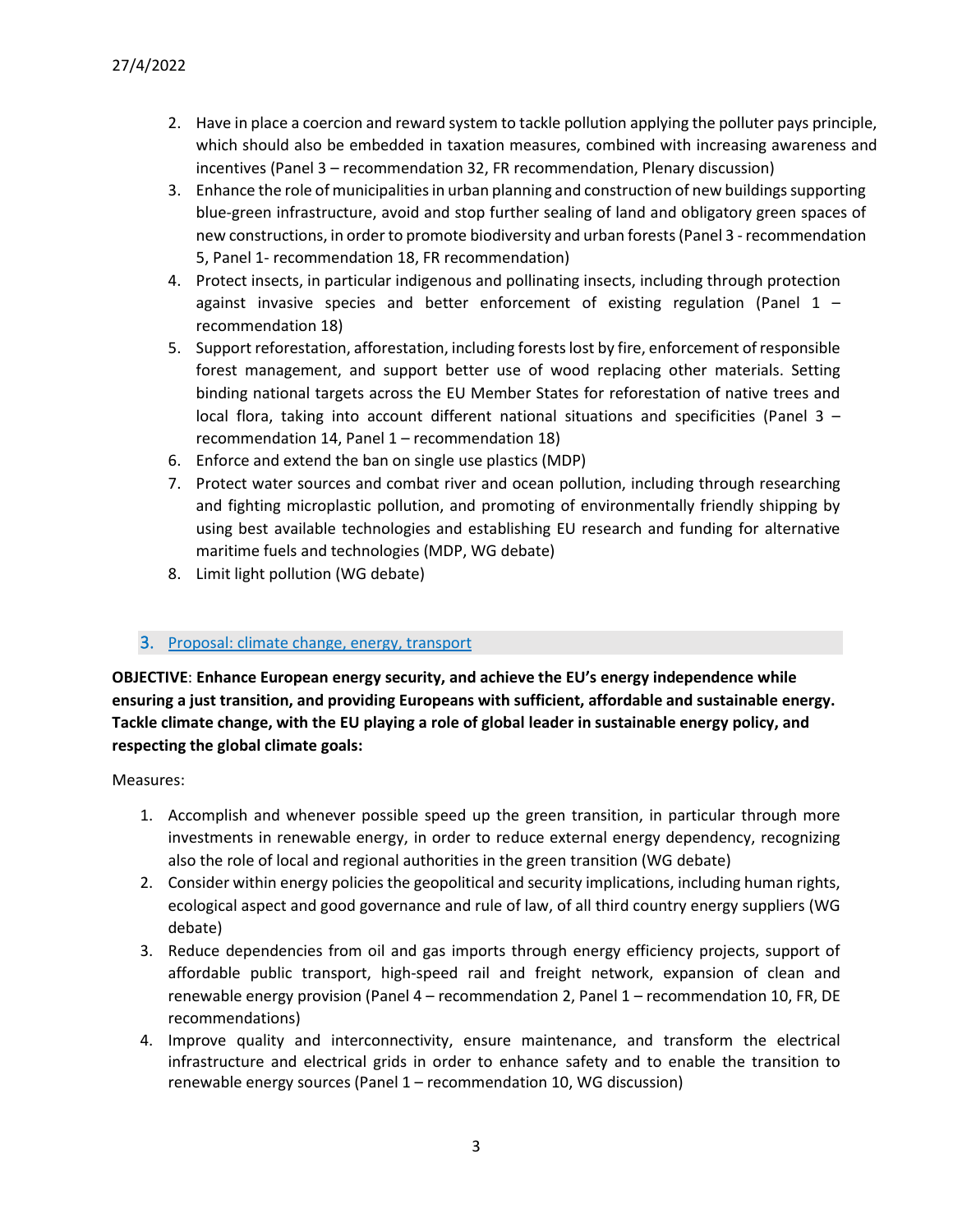- 5. Invest in technologies to produce renewable energy, such as efficient production and use of green hydrogen, especially in sectors which are difficult to electrify (Panel 3 – recommendation 31, WG debate)
- 6. Invest in the exploration of new eco-friendly sources of energy and storage methods and, until tangible solution are found, additional investment into existing optimal solutions of energy production and storage (Panel 3 – recommendations 9 and 31)
- 7. Make CO<sub>2</sub> filters mandatory for fossil fuels power plants, and provide financial aid to Member States that do not have financial resources to implement the  $CO<sub>2</sub>$  filters. (Panel 3 – recommendation 29)
- 8. Ensure a just transition, protecting workers and jobs, through adequate funding for the transition and further research, through reform of the tax system with fairer taxation and anti-tax fraud measures, and through ensuring inclusive governance approach in policy making at all levels (e.g. ambitious measures to reskill/upskills, strong social protection, keeping public service in public hands, safeguarding occupational health and safety rules) (Plenary discussion, WG debae, MDP)
- 9. Introduce an investment package for climate-friendly technologies and innovations, which should be financed through climate-related import tariffs and climate related carbon adjustment levies (DE recommendation)
- 10. After a transition period, fossil fuels should no longer be subsidized and there should be no funding for traditional gas infrastructure (WG debate)
- 11. Increase EU's leadership and taking a stronger role and responsibility to promote ambitious climate action, a just transition, and support to address the loss and damages, in the international framework with the United Nations at the centre (NL recommendation, WG debate).

# 4. Proposal: climate change, energy, transport

# **OBJECTIVE: Provide high quality, modern, green, and safe infrastructure, ensuring connectivity, including of rural and island regions, in particular through affordable public transport:**

- 1. Support public transport and develop a European public transportation network especially in rural and island regions, which is efficient, reliable and affordable, with extra incentives for public transportation usage (Panel 3 – recommendation 36, Panel 4 – recommendation 2)
- 2. Invest in high-speed and night trains, and set single standard of railroad eco-friendly technology in Europe, to provide a credible alternative and facilitate the possibility to replace and discourage short distance flights (WG debate, MDP)
- 3. Promote the purchase, bearing in mind the affordability for households, and promote (shared) use of electric vehicles complying with good standard of battery life, as well as investments in the necessary recharging infrastructure, and investments in the development of other non-polluting technologies for those vehicles whose electrification is difficult to achieve (Panel 3 – recommendation 38).
- 4. Develop high speed internet and mobile network connectivity in rural and island regions (Panel 3 – recommendation 36)
- 5. Improve existing transportation infrastructure from an ecological point of view (Panel 3 recommendation 37)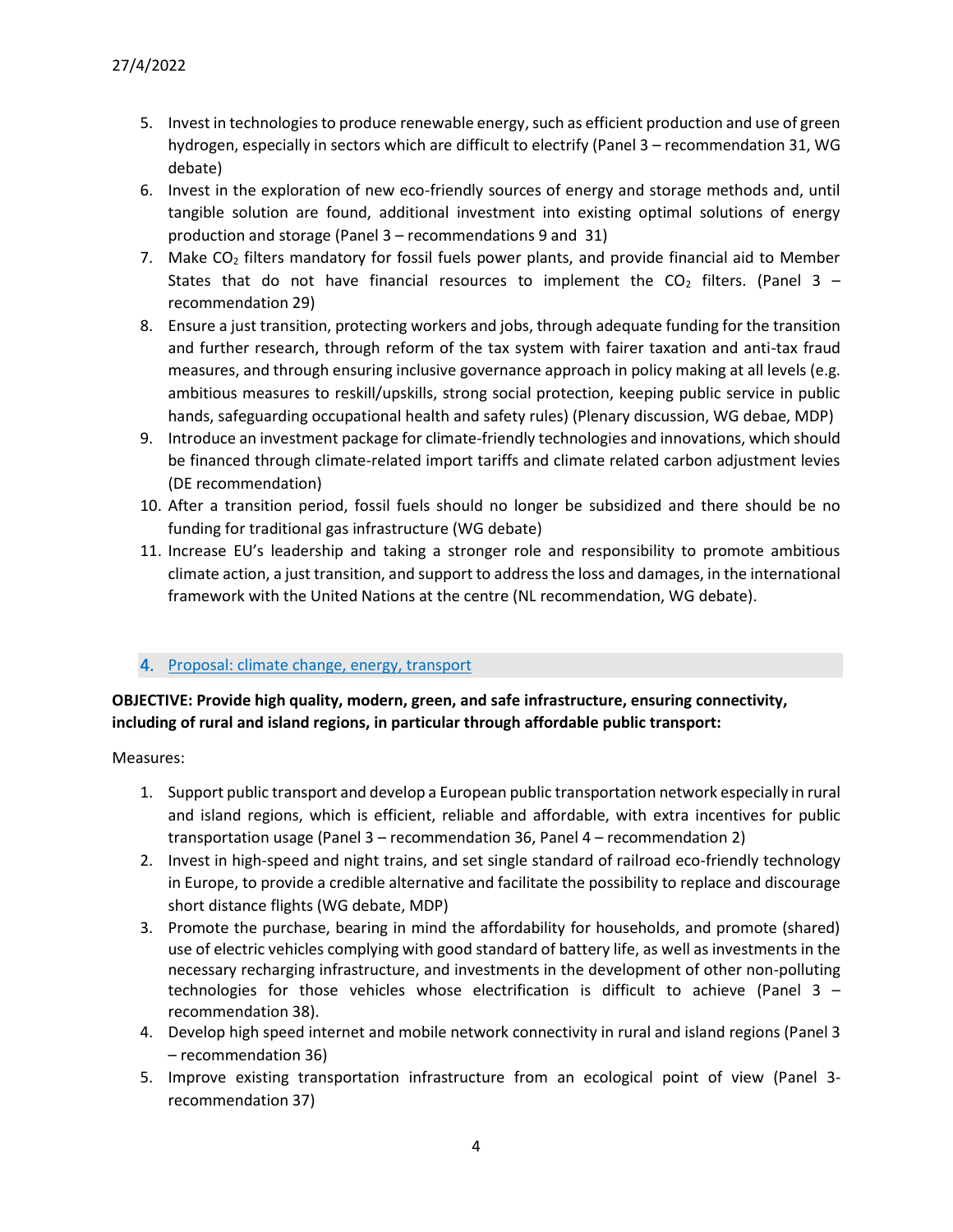- 6. Require urban development programs for "greener" cities with lower emissions, with dedicated car-free zones in cities, without harming commercial areas (Panel 3 - recommendation 6)
- 7. Improve infrastructure for cycling, and give further rights and enhanced legal protection to cyclists and pedestrians including in case of accidents with motorised vehicles, guaranteeing road safety and providing training on road traffic rules (Panel 3 – recommendation 4).
- 8. Regulate the mining of cryptocurrencies, which are using an enormous amount of electricity (MDP)

#### 5. Proposal: sustainable consumption, packaging and production

**OBJECTIVE: Enhance the use and management of materials within the EU in order to become more circular, more autonomous, and less dependent. Build a circular economy by promoting sustainable EU products and production. Ensure all products placed on the EU market comply with common EU environmental standards:**

- 1. Stricter and harmonised production standards within the EU and a transparent labelling system for all products sold on the EU market regarding their sustainability/environmental footprint, as well as longevity, using a QR-code and eco-score, or the Digital Product Passport (Panel 3 – recommendations 8, 13, 20, 21, P1 - 16, Panel 4 - recommendation 13)
- 2. Review global supply chains, including in agricultural production, in order to reduce dependency of the EU and shorten the chains (MDP)
- 3. Further avoid waste by setting prevention and reuse targets and setting quality standards for waste sorting systems (WG debate, FR recommendation)
- 4. Phase-out non-sustainable form of packaging, regulate environmentally-safe packaging, and avoid wasting of material in packaging, through financial incentives and penalties, and investing in research into alternatives (Panel 3 – recommendations 15, 25, Panel 1 – recommendation 12, Panel 4 – recommendation 16)
- 5. Introduce EU wide packaging deposit return scheme and advanced standards for containers (Panel 3 – recommendations 22, 23, MDP)
- 6. Launch an EU knowledge platform on how to ensure long-term and sustainable use and how to "repair" products, including the available information from consumer associations (Panel  $3$ recommendation 20)
- 7. Introduce measures to tackle early, or pre-mature (including planned) obsolescence, ensure longer warranties, promote a right to repair, and ensure availability and accessibility of compatible spare parts (Panel  $3$  – recommendation 20, FR and DE recommendations, Panel  $1$  – recommendation 14)
- 8. Establish a secondary raw materials market, also by considering requirements for percentages of recycled content and encouraging less use of primary materials (WG discussion)
- 9. Rapid implementation of an ambitious sustainable textile strategy and setting up a mechanism ensuring consumers can be aware the product meets sustainable criteria (Panel 3 recommendation 28, WG debate)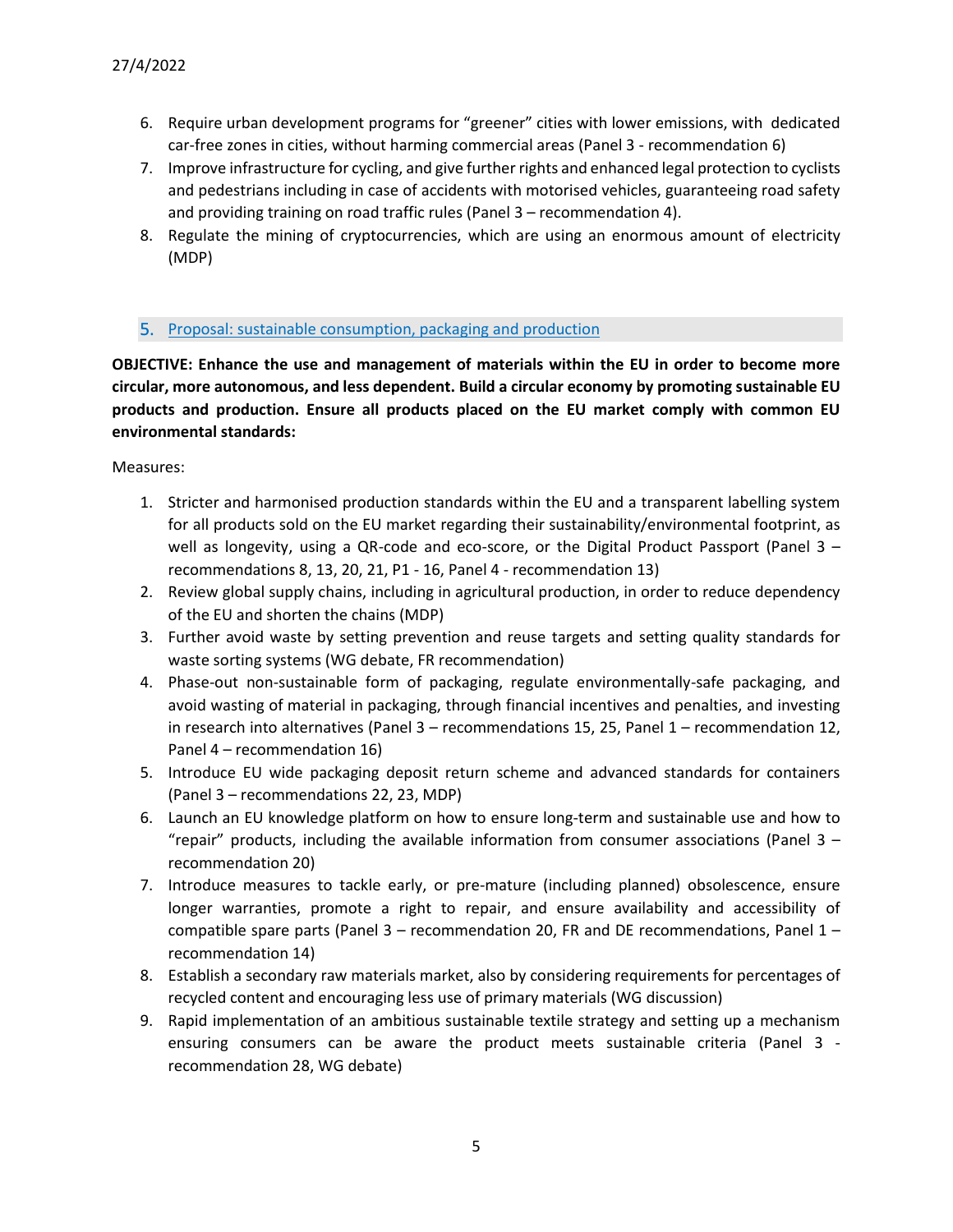- 10. Take EU actions that enable and incentivize consumers to use products longer (Panel 3 recommendation 20)
- 11. Increase environmental standards, and enforce compliance, related to export of waste both within the EU and to third countries (Panel 4 - recommendation 15, MDP)
- 12. Introduce measures to limit advertising of products that are environmentally damaging, introducing a mandatory disclaimer for products that are particularly harmful for the environment (Panel 3 - recommendation 22)
- 13. Stricter manufacturing standards and fair working conditions throughout the production and entire value chain (Panel 3 - recommendation 21)

#### 6. Proposal: information, awareness, dialogue and life-style

### **OBJECTIVE: Foster knowledge, awareness, education, and dialogues on environment, climate change, energy use, and sustainability:**

- 1. Create an interactive fact-checked information platform, with regularly updated and diverse scientific environmental information (Panel 3 - recommendation 33)
- 2. Support information campaigns on eco-awareness, including a long-term EU campaign for sustainable consumption and lifestyle. (DE, NL and FR recommendations, Panel 3 – recommendation 7)
- 3. Promote and facilitate dialogue and consultations between all levels of decision making, especially with youth and at the local level (DE, NL and FR recommendations, Panel  $3$ recommendations 27, 35, Plenary discussion)
- 4. The development by the EU, with assistance of Member States, of a common European charter targeting environmental issues and fostering environmental awareness among all citizens (Panel 3 - recommendation 7).
- 5. Provide educational courses and teaching materials for all, in order to increase climate and sustainability literacy and to enable lifelong learning on environmental topics (Panel  $1$ recommendations 15, 35, Panel 3 - recommendation 24, WG debate)
- 6. Include food production and biodiversity protection as part of education, including the advantage of unprocessed over processed food, and promoting school gardens, subsidizing urban gardening projects and vertical farming. Consider making biodiversity a mandatory subject in schools and raise awareness for biodiversity through the use of media campaigns and incentivised 'competitions' across the EU (local community scale competitions) (Panel 3 – recommendation 5, Panel 1 – recommendation 18)
- 7. Strengthen the role and action of the EU in the area of environment and education, by extending the EU's competence in the area of education in the area of climate change and environment and extending the use of qualified majority decision-making on topics identified as being of 'European interest', such as environment (NL, FR recommendations)
- <span id="page-5-0"></span>8. Promote a plant-based diet on the grounds of climate protection and the preservation of the environment (MDP)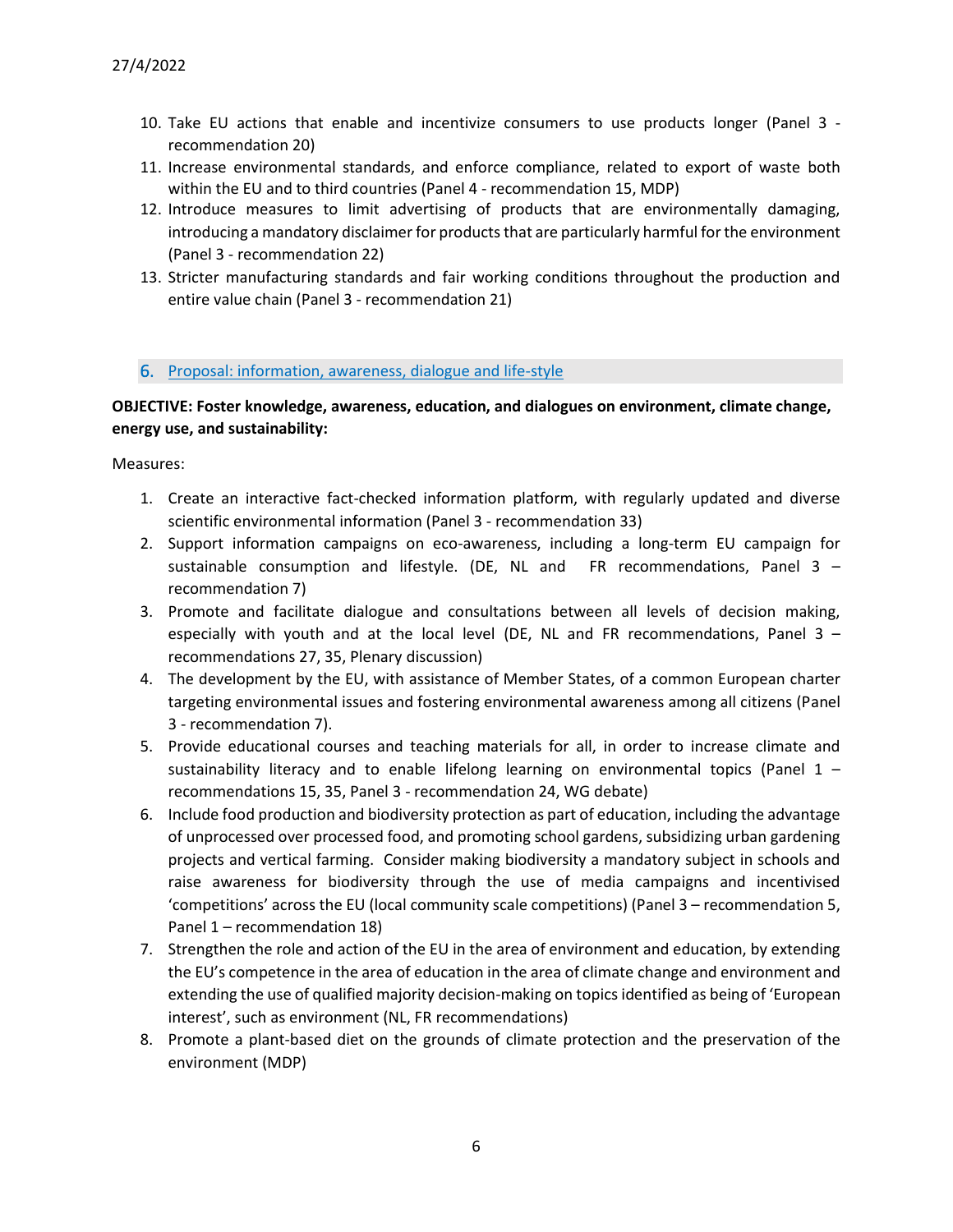# **"Health"**

# 7. Proposal - Healthy food and healthy lifestyle<sup>1</sup>

# **OBJECTIVE: Ensure that all Europeans have access to education on healthy food and access to healthy and affordable food, as a building block of a healthy lifestyle, in particular by:**

Measures:

- 1. Setting minimum standards for food quality, as well as food traceability, including by limiting the use of antibiotics and other animal medicinal products to what is absolutely necessary to protect the health and well-being of animals instead of use in a preventive way and by making sure that controls are tightened in that respect. [#23, #17]
- 2. Educating people about healthy habits from an early age, and encouraging them to make safe and healthy choices, through taxation of non-healthy processed food and by making information on the health properties of food readily available; for that purpose, establishing a European-wide evaluation system for processed food based upon independent and scientific expertise, and a label covering the use of hormonal substances and endocrine disruptors in the production of food. In this regard, reinforce monitoring and enforcement of existing rules and consider strengthening them. [#18, #19, WG]
- 3. Encouraging dialogue with the food chain actors from production to sales for corporate social responsibility regarding healthy food. [#19, WG]
- 4. Supporting at EU level the provision of healthy, varied and affordable food in establishments servicing the public, such as school canteens, hospitals, or nursing homes, including through dedicated funding. [#3, Plenary, WG]
- 5. Investing in research on the impact of the use of antibiotics and the effects of hormonal substances and endocrine disruptors in human health. [#17, #18]
- 8. Proposal Reinforce the healthcare system $3$

# **OBJECTIVE: Reinforce the resilience and quality of our healthcare systems, in particular through:**

- 1. The creation of a European health data space, which would facilitate exchange of health data; individual medical records could be made available – on a voluntary basis – through an EU individual electronic health passport, in compliance with data protection rules. [#41, WG]
- 2. Adequate working conditions, in particular through strong collective bargaining, including in terms of wages and working arrangements, and harmonisation of training and certification standards for health professionals; networking and exchange programmes should be developed such as an Erasmus for medical schools, contributing notably to skills development. In order to ensure talent retention, young professionals' knowledge and working experiences, EU exchange programmes need to be established to motivate our best minds in Life Sciences not to be drained by third countries. [#39, WG]

<sup>1</sup> Citizens' recommendations on which the proposal is mainly based: #3, #17, #18, #19

 $2 \# =$  European Citizens' Panel's Recommendation

<sup>3</sup> Citizens' recommendations on which the proposal is mainly based: #39, #40, #41, #42, #43, #49, NL1, NL2, #51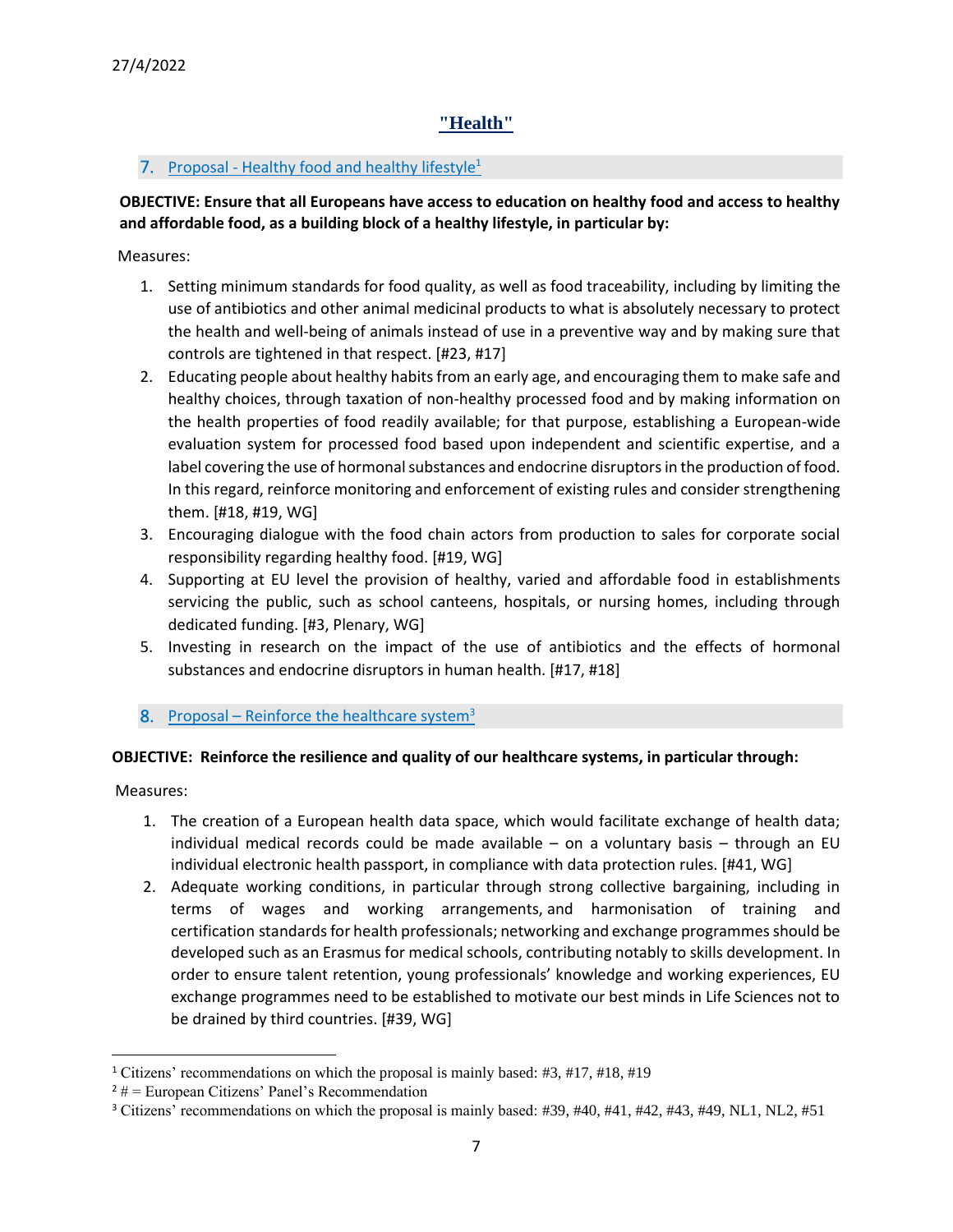- 3. Ensuring strategic autonomy at EU level to avoid dependency on third countries  $[NL2]^4$  for medicines (in particular active ingredients) and medical devices (including raw materials); in particular, a list of essential and priority, but also innovative medicines and treatments (such as biotechnology solutions) should be established at EU level relying on existing European agencies and HERA, to guarantee their availability for citizens. Consider organising coordinated strategic stockpiling throughout the EU. In order to achieve the necessary coordinated, long-term action at Union level, include health and healthcare among the shared competencies between the EU and the EU Member States by amending Article 4 TFUE. [#40, #49, Plenary, WG]
- 4. Further developing, coordinating and funding existing health research and innovation programmes without undermining other health-related programmes, including for European Reference Networks as they constitute the basis of the development of networks of medical care for highly specialised and complex treatments. [#42, #43, WG]
- 5. Investing in the health systems, in particular public and non-for profit, infrastructure and digital health and ensuring that healthcare providers respect the principles of full accessibility, affordability and quality of services, hence ensuring that resources are not drained by profitoriented health operators with little to no regard for the general interest. [#51, WG]
- 6. Issuing strong recommendations to the Member States to invest in effective, accessible, affordable, high-quality and resilient health systems, notably in the context of the European Semester. The impact of the war in Ukraine on public health demonstrates the need to further develop resilient health systems and solidarity mechanisms. [#51, WG]

# 9. Proposal – A broader understanding of Health $5$

**OBJECTIVE: Adopt a holistic approach to health, addressing, beyond diseases and cures, health literacy and prevention, and fostering a shared understanding of the challenges faced by those who are ill or disabled, in line with the "One Health Approach", which should be emphasized as a horizontal and fundamental principle encompassing all EU policies.** 

- 1. Improve understanding of mental health issues and ways of addressing them, including from early childhood and early diagnostics, building on good practices developed throughout the EU, which should be made readily accessible through the Public Health Best Practice Portal. To raise awareness, EU institutions and relevant stakeholders should organise best practices exchange events and help their members disseminate them in their own constituencies. An EU Action Plan on mental health should be developed, that would provide long term Mental Health Strategy, including on research and also tackle the issue of availability of professionals, including for minors and the setting up in the near future of a dedicated European Year of Mental Health. [#44, #47, WG]
- 2. Develop at EU level a standard educational programme on healthy lifestyles, covering also sexual education. It should also encompass actions targeting both healthy lifestyle and environmental protection and how they can help prevent many diseases, such as for instance bicycling as a healthy mean for everyday mobility. It would be available free of charge to Member States and schools to use in their curricula, as appropriate. Such a programme would address stereotypes on those who are ill or disabled. [#46, WG]

<sup>4</sup> National Citizens' Panel's Recommendation

<sup>5</sup> Citizens' recommendations on which the proposal is mainly based: #44, #45, #46, #47, #50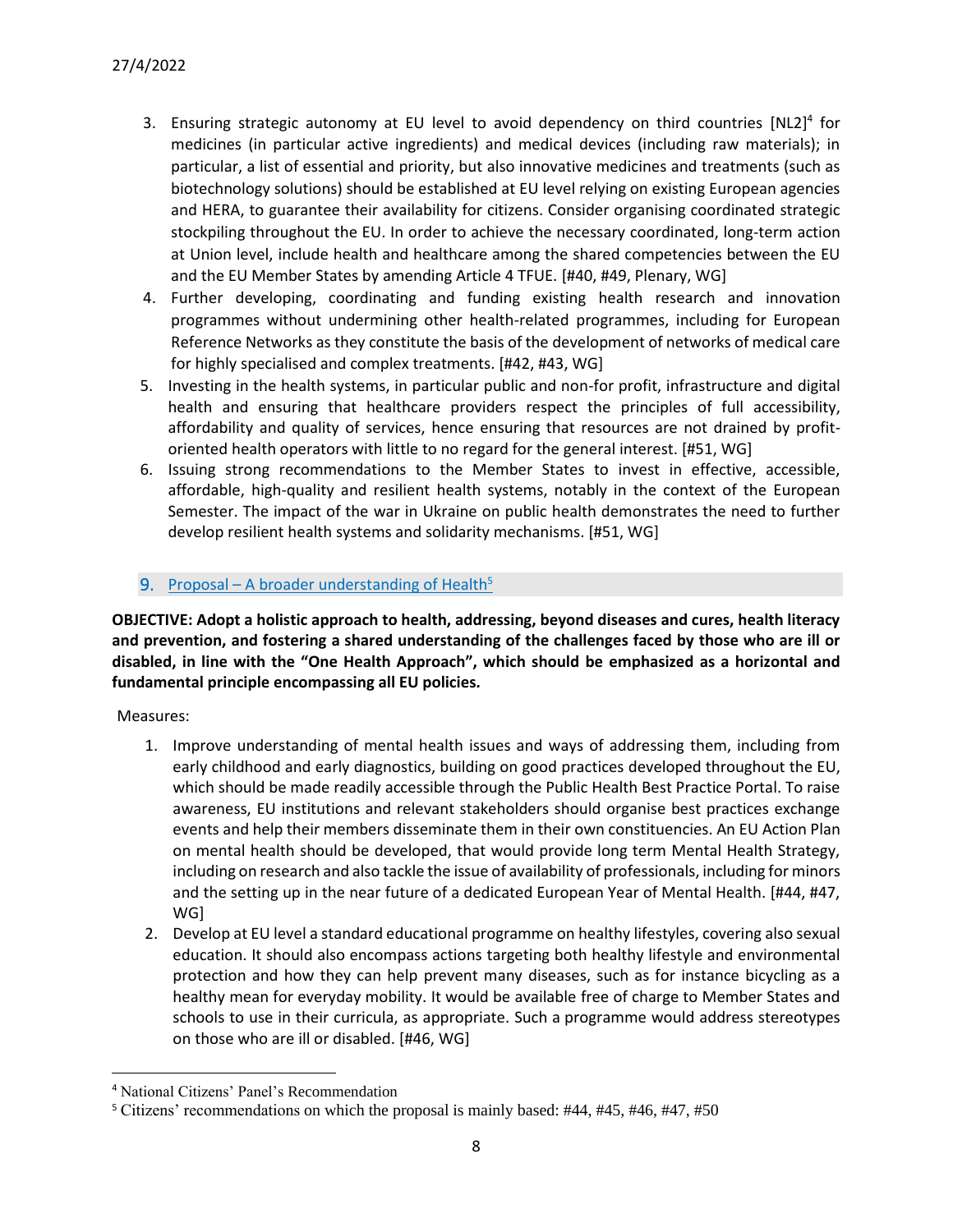- 3. Develop first aid courses including a practical component that would be made available to all citizens free of charge and consider regular courses as standard practice for students and in workplaces. There should also be a minimum number of defibrillators available in public places in all Member States. [#50]
- 4. Expanding the health week initiative, which would take place across the entire EU in the same week, when all health issues would be covered and discussed. Also consider health year initiatives, starting with the year on mental health. [#44, WG]
- 5. Recognise as regular medical treatment in terms of taxation the hormonal contraception products used for medical reasons, such as in the cases of fibromyalgia and endometriosis, as well as female sanitary products. Ensure access to reproductive treatments for all individuals suffering fertility problems. [#45, WG]

### 10. Proposal – Equal access to health for all<sup>6</sup>

### **OBJECTIVE: Establish a "right to health" by guaranteeing all Europeans have equal and universal access to affordable, preventive, curative and quality health care**

- 1. Establish common minimum healthcare standards at EU level, covering also prevention and accessibility as well as proximity of care, and provide support to achieve these standards. [#39, WG]
- 2. Recognising the need to take full account of the principle of subsidiarity and the key role of local, regional and national players in health matter [NL3], ensure there is the ability to act at EU level when the right to health is best addressed there. To allow faster and stronger decision-making on key subjects and to improve the effectiveness of European governance towards the development of the European Health Union (such as, for example, in the event of a pandemic or for rare diseases). [#49, FR wish11, Digital Platform]
- 3. Enhance the European Health Union using the full potential of the current framework and include health and healthcare among the shared competencies between the EU and the EU Member States by amending Article 4 TFUE. [#49, FRwish11, Digital Platform, WG]<sup>7</sup>
- 4. Make sure anyone can access existing treatments, wherever first available in the EU; to that purpose, facilitate cross-border cooperation, notably on rare diseases, cancer, cardiovascular diseases and highly specialised treatments, such as organ transplants and the treatments of severe burns. A European network for transplants and organ donations should be put in place for the benefit of all European patients in need of a transplant. [Plenary and WG]
- 5. Ensure affordability of care, through stronger investment in healthcare, in particular of dental care including prophylaxis, and ensure affordable dental care is available to everyone within 15 to 20 years. [#48, WG]
- 6. Ensure that treatments and medicines across the EU are of equal quality and of fair local cost, including through tackling existing fragmentation of the Internal Market. [#40, NL3, WG, Plenary]
- 7. Fight health poverty by encouraging free of charge dental care for children, low-income groups and other vulnerable groups, such as for instance the disabled. Also consider the impact of poorquality housing on health. [#48, WG]

<sup>6</sup> Citizens' recommendations on which the proposal is mainly based: #39, #40, #45, #48, #49, #50, #51, FRchange8, FRwish11, NL2, NL3

<sup>7</sup> Dutch citizens' panel recommendations differ from the European citizen's panel recommendations, stating that health and healthcare should be primarily a national responsibility [NL3].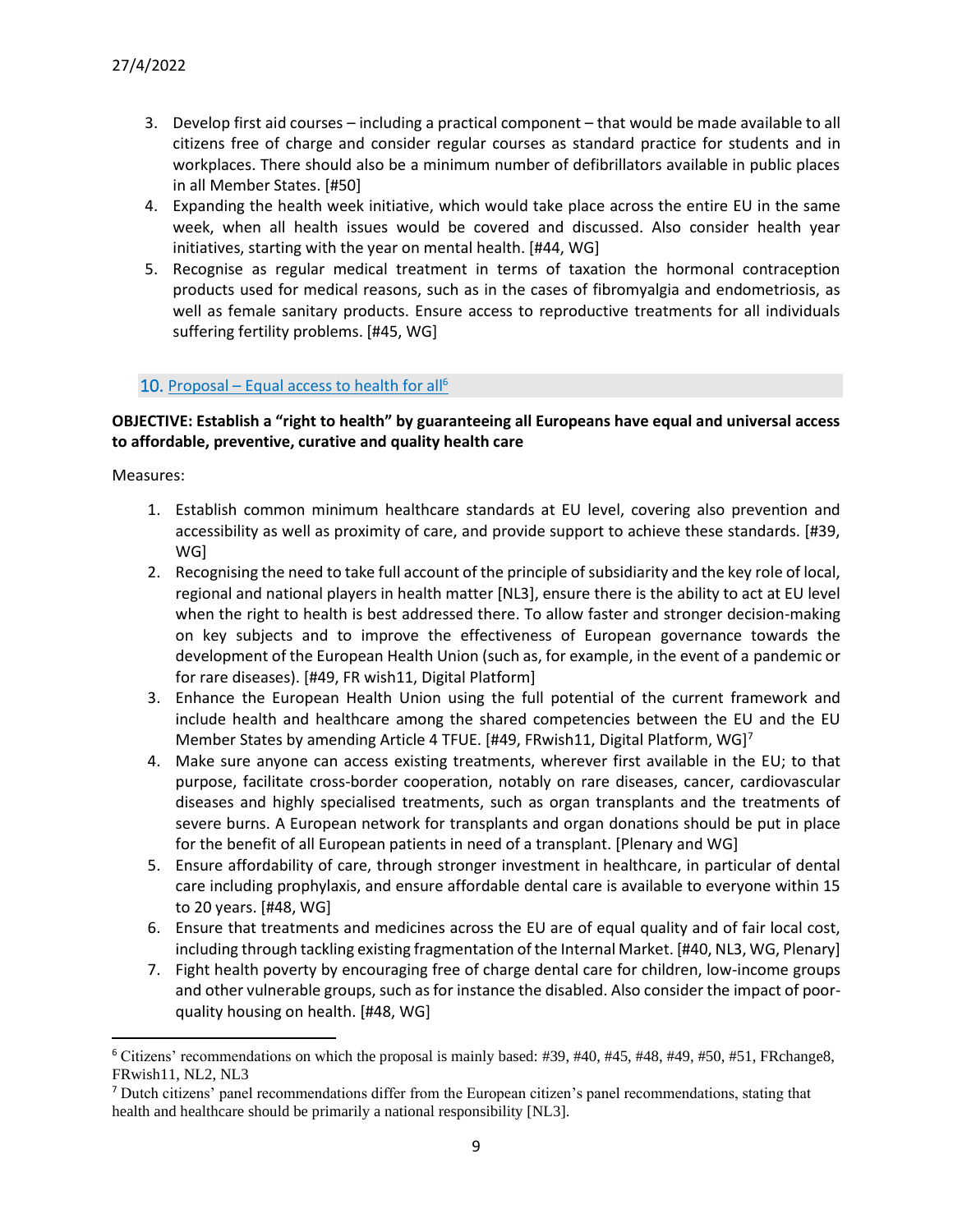<span id="page-9-0"></span>8. Consider the international dimension to health and recognise that medicines should be universally available, including in poorer countries. [NL2]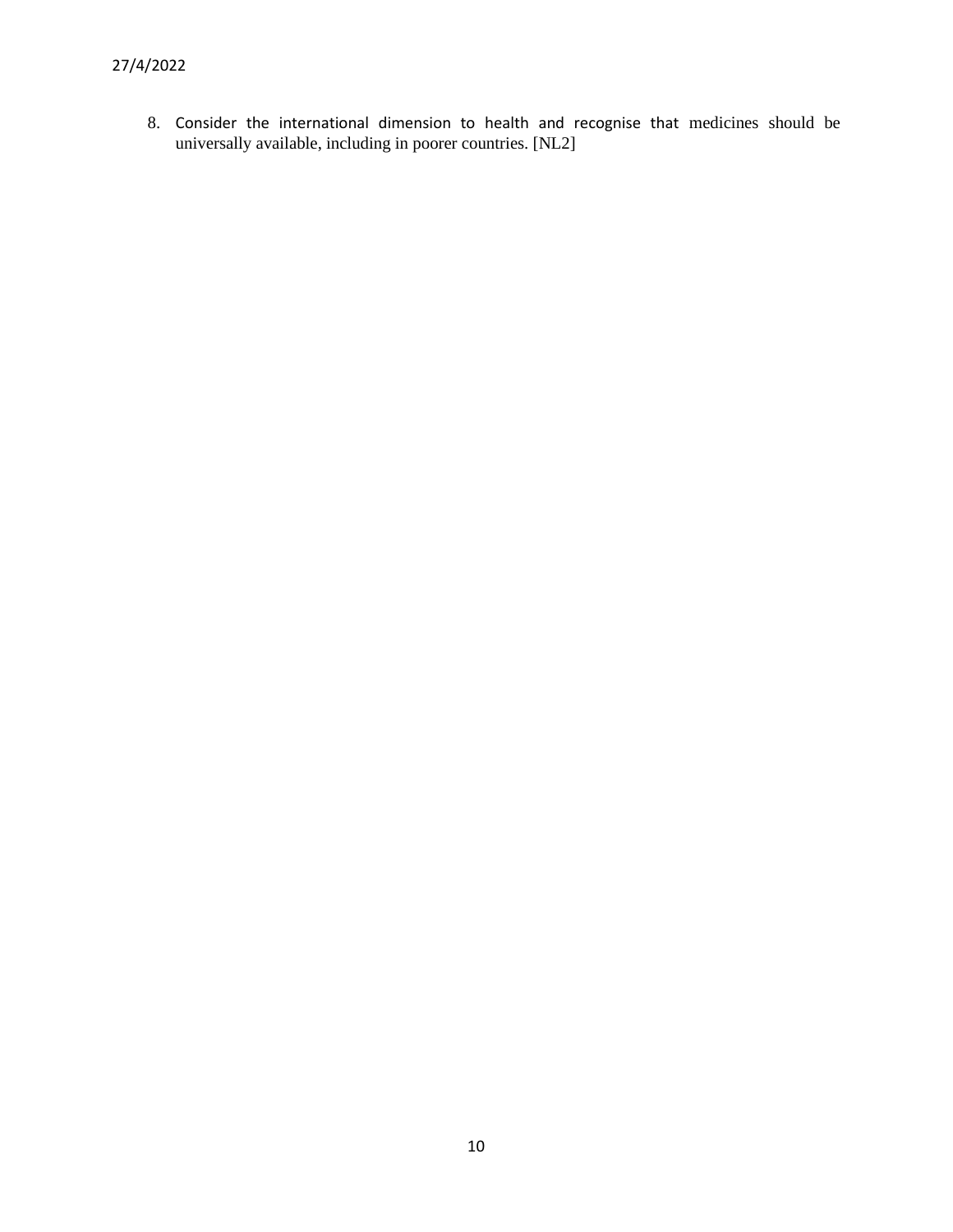# **"A stronger economy, social justice and jobs"**

#### **Introduction**

We are living in extraordinary times and the EU will be judged on its efforts to emerge from the current crises stronger, with a more sustainable, inclusive, competitive and resilient growth model. The invasion of Ukraine by Russia and the COVID-19 pandemic have changed the face of the EU. The Conference will also need to address the social and economic consequences of this war in an already very demanding post-pandemic context. At the same time, climate change still represents a continuous threat to humanity and will have a dramatic impact on the economy and on our societies. From the recommendations received, it is clear that citizens are calling for stronger EU action. Outstanding transnational challenges, such as inequalities, competitiveness, health, climate change, migration, digitalisation or fair taxation, call for proper European solutions. From the recommendations and discussions, it is also clear that we need a comprehensive strategy to ensure better wellbeing for the European citizens in the different aspect of their lives. Some elements of this strategy can be found in already existing policies and can be achieved by making full use of the existing institutional framework at European and national level; others will require new policies and, in some cases, treaty changes. However, new policies and treaty changes should be seen as means to achieve better wellbeing and not as ends in themselves. It is both possible and necessary to reshape the EU in a way that will guarantee its strategic autonomy, sustainable growth, improvement of living and working conditions and human progress, without depleting and destroying our planet in the framework of a renewed Social Contract. These recommendations are intended to achieve these goals. The proposals below should be read while taking into account that citizens all over Europe have formulated a diversity of views and recommendations. It is this diversity of views that is one of Europe's unique strengths.

#### 11. Proposal: Sustainable Growth and innovation<sup>8</sup>

**Objective: We propose that the EU supports the shift to a sustainable and resilient growth model, considering the green and digital transitions with a strong social dimension in the European Semester, and empowering citizens, trade unions and businesses. The conventional macroeconomic indicators and the GDP could be complemented with new indicators in order to address the new European priorities such as the European Green Deal or the European Pillar of Social Rights and to better reflect the ecological and digital transitions and the wellbeing of people. This objective could be achieved by:**

- 1. Promoting greener production processes by companies and supporting companies to identify the best solutions and providing positive and negative incentives (ECP 11 & 12), and by increasing local production and consumption; (discussions)
- 2. Working towards a more sustainable and circular economy by addressing the issue of planned obsolescence and ensuring the right of repair; (ECP14)

<sup>8</sup> Citizens' recommendations on which the proposal is mainly based: European Citizens' Panel 1: 9, 10, 11, 12, 14; The Netherlands: 1; Italy: 1.1,; Lithuania: 3, 8.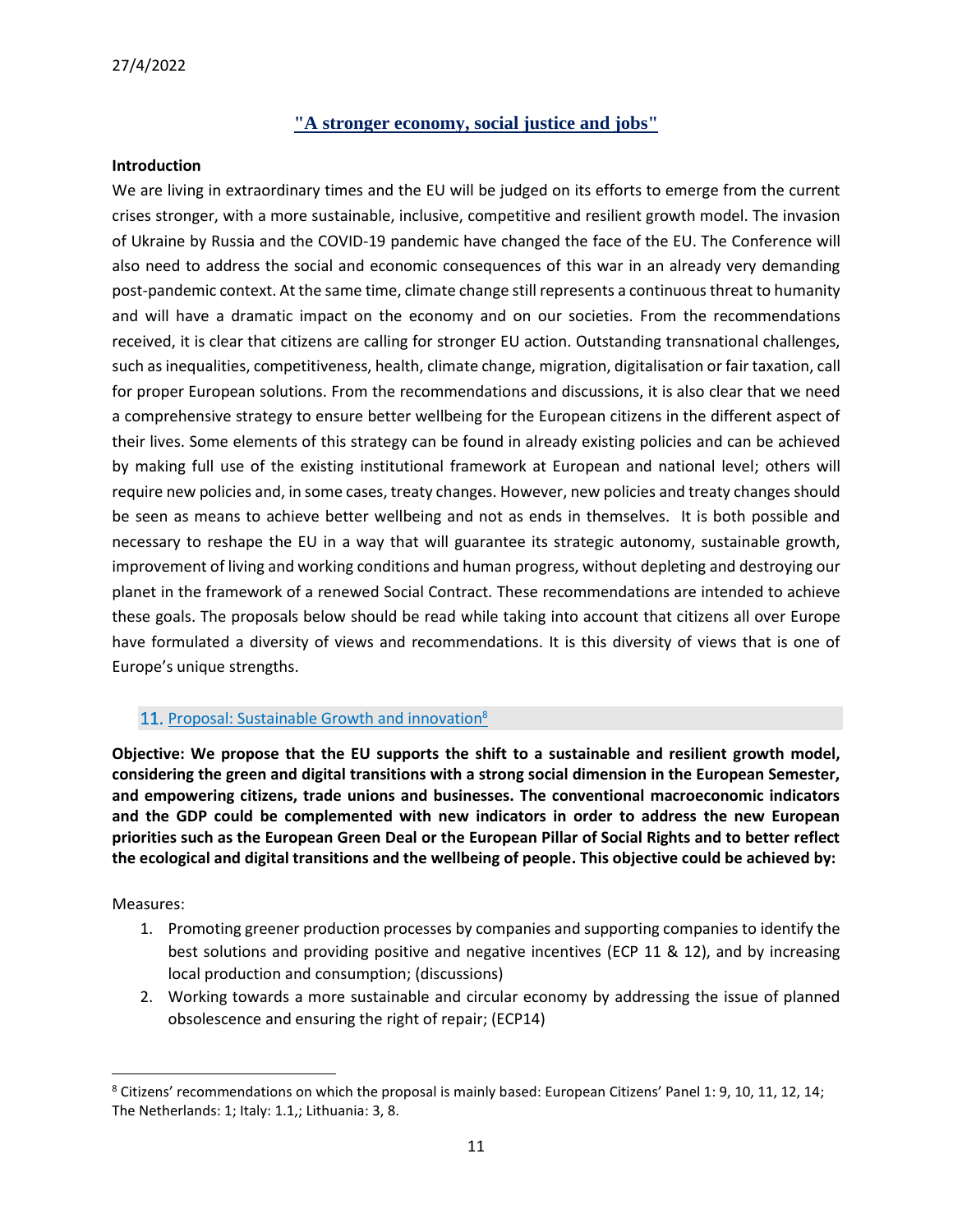- 3. Reviewing the EU's economic governance and the European Semester in order to ensure that the green and digital transitions, social justice and social progress go hand-in-hand with economic competitiveness, without ignoring the economic and fiscal nature of the European Semester. In addition, there is a need to better involve social partners and the local and regional authorities in the implementation of the European Semester in order to improve its application and accountability; (online platform, discussions)
- 4. Tackling the use of single use plastic packaging/containers; (ECP 12)
- 5. Expanding the use of European technology and make it a viable alternative to foreign technology; (discussions)
- 6. Promoting research into new materials and technologies, as well as the innovative use of existing materials, while ensuring that research efforts are not duplicated; (ECP 9, NL 1)
- 7. Addressing the sustainability, affordability and accessibility of energy, considering energy poverty and the dependence on non-EU states, by increasing the share of sustainably sourced energy; (ECP 10, LT 3, IT 1.1)
- 8. Raising awareness among both companies and citizens how to behave in a more sustainable manner, and guarantee just transition, based on social dialogue and quality jobs; (ECP 12 & online platform)
- 9. Including ambitious social, labour and health standards, including occupational health and safety, in new EU trade agreements; (LT8)

### 12. Proposal: Enhancing EU's competitiveness and further deepening the Single Market<sup>9</sup>

**Objective: We propose strengthening the competitiveness and resilience of the European Union's economy, single market, industry and addressing strategic dependencies. We need to promote an entrepreneurial culture in the EU, where innovative businesses of all sizes, and in particular Micro-, Small and Medium-sized Enterprises (MSMEs) , as well as start-ups are encouraged and can thrive in order to contribute to more resilient and cohesive societies. There is a need for a strong functioning market economy in order to facilitate the vision of a more social Europe. This objective could be achieved by:**

- 1. Developing a clear vision for the European economy and playing to Europe's strengths, quality and diversity while taking into account of economic and other differences between Member States, and promoting cooperation and competition between businesses; (NL 1 & 2)
- 2. Consolidating what has been done in terms of the single currency and the interconnection of payment systems and telecommunications; (IT 4.a.2)
- 3. Reducing the standardisation of products and recognising local and regional cultural and production peculiarities (respect for production traditions); (IT 2.2)
- 4. Enhancing upward social and economic convergence in the Single Market, by completing existing initiatives, such as the Banking Union and the Capital Markets Union, and implementing a forward- looking reform of our Economic and Monetary Union; (discussions)

<sup>9</sup> Citizens' recommendations on which the proposal is mainly based: European Citizens' Panel 1: 10, 11 & 14; Germany: 2.1, 2.2; The Netherlands: 1, 2; France: 3, 9; Italy: 1.2, 1.3, 1.4, 1.5, 2.1, 2.2, 2.4, 4.a.2, 6.1; Lithuania: 1, 7.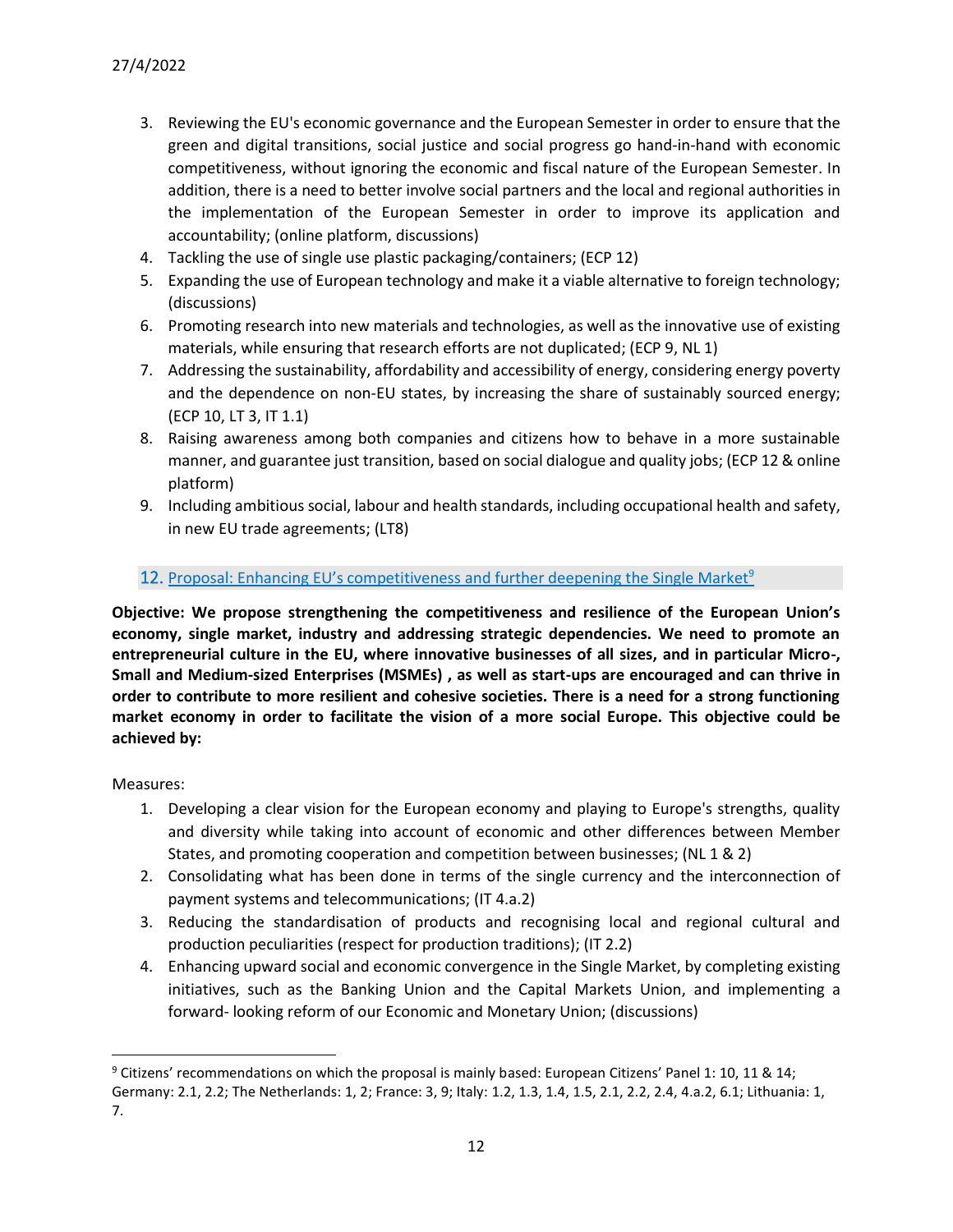- 5. Promoting policies for a strong industrial base and innovation in key enabling technologies, and a forward-looking climate policy coupled with industrial competitiveness with a strong social dimension, based on social dialogue and well-functioning industrial relations; (discussions)
- 6. Giving special attention in all new initiatives to SMEs, the backbone of our economy. The "Think Small First" principle must be respected in all EU's legislative proposals and a SME test should be reinforced in the Commission's impact assessment in accordance with clear principles while fully respecting social an environmental standards and consumer rights; (discussions)
- 7. Ensuring the participation of SMEs in funding applications, tenders and networks with as little administrative effort as possible. Access to finance for SMEs with high-risk innovation projects should be further developed by entities such as the European Innovation Council and the European Investment Bank; (discussions)
- 8. Creating a better framework for investments in R&I aimed at a more sustainable and biodiverse business models. (ECP 10, 11 & 14) Focusing on technology and innovation as drivers of growth; (IT 1.3)
- 9. Promoting collective economic performance through autonomous, competitive industry; (FR3)
- 10. Identifying and developing strategic sectors, including space, robotics and AI; (FR 3 & 9)
- 11. Investing in an economy based on tourism and culture, including the many small destinations in Europe; (IT 1.2)
- 12. Addressing the security of supply by diversifying input sources/raw materials and increasing the manufacture of key goods in Europe, such as health, food, energy, defence and transport; (FR 9, LT 1, IT 1.4)
- 13. Promoting the digitalisation of European businesses, for instance through a specific scoreboard allowing businesses to compare their degree of digitalisation, with the overall aim of increasing competitiveness; (DE 2.1)
- 14. Promoting digital cohesion to contribute to economic, social and territorial cohesion as defined in the Treaty on the Functioning of the European Union; (discussions)
- 15. Strengthening cross-border cooperation in order to enhance cohesion and resilience within and beyond regions, by fostering the European Cross Border Mechanism and similar tools; (discussions)
- 16. Enhancing and promoting the possibilities for cross-border training in order to upskill the European workforce and increase competitiveness, while at the same time boosting citizens' economic literacy; (DE 2.2, LT7). Promoting exchanges between workers in Europe through a European Job Centre. (IT 6.1) Encouraging young people to study science subjects; (IT 1.5)
- 17. Reducing, where non-essential, bureaucracy (permits, certifications); (IT 2.1)
- 18. Combating counterfeiting and unfair competition; (IT 2.4)
- 19. Ensuring greater participation of start-ups and SMEs in innovation projects as this increases their innovative strength, competitiveness and networking. (online platform, discussions)
- 20. Consolidating and protecting the Single Market should remain a priority; measures and initiatives at EU and national level should not be detrimental to the Single Market and should contribute to the free flow of people, goods, services, and capital; (discussions)
- 21. New EU policy initiatives should undergo a "competitiveness check" to analyse their impact on companies and their business environment (cost of doing business, capacity to innovate, international competitiveness, level playing field, etc). Such check shall be in accordance with, the Paris Agreement, the Sustainable Development Goals, including gender equality, and shall not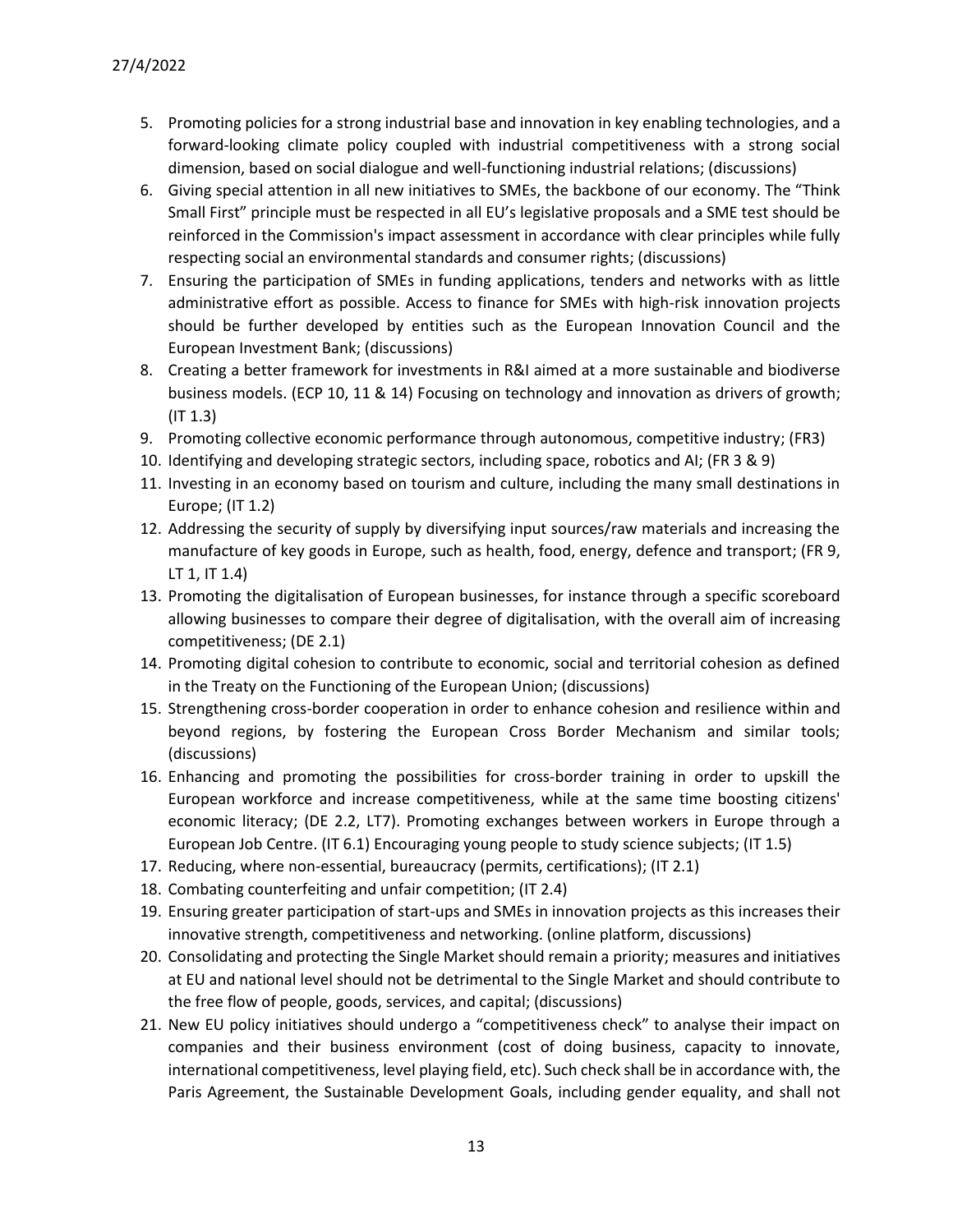undermine the protection of human, social and workers' rights nor environmental and consumer protection standards. To this effect, we also propose the establishment of a European Advisory Competitiveness Body which should monitor how the competitiveness check is performed and in particular assess the cumulative impact of legislation, as well as put forward proposals to improve the right framework conditions for competitiveness of EU companies. Such body should include organised civil society and the social partners in its governance; (discussions)

### 13. Proposal: Inclusive labour markets<sup>10</sup>

**Objective: We propose to improve the functioning of labour markets so that they ensure fairer working conditions and promote gender equality, employment, including that of young people and vulnerable groups. The EU, Member States and social partners need to work to end in-work poverty, address the rights of platform workers, ban un-paid internships and ensure fair labour mobility in the EU. We must promote social dialogue and collective bargaining. We need to ensure the full implementation of the European Pillar of Social Rights, including its relevant headline targets for 2030, at EU, national, regional and local level in the areas of "equal opportunities and access to the labour market" and "fair working conditions", while respecting competences and the principles of subsidiarity and proportionality and to include a Social Progress Protocol in the Treaties. While doing so, there should be a respect of national traditions and the autonomy of social partners and a cooperation with civil society. This objective could be achieved by:**

- 1. Ensuring that statutory minimum wages guarantee that each worker can earn a decent and similar quality of living across all Member States. Clear criteria (e.g. living costs , inflation, above the poverty line, the average and median wage at national level) to be taken into account when setting minimum wages level should be set up. The levels of statutory minimum wages should be regularly reviewed in light of these criteria in order to ensure their adequacy. Special attention should be put on effective implementation of these rules and monitoring and tracking improvement in the standard of living. At the same time, collective bargaining should be strengthened and promoted throughout the EU; (ECP1 & 30; DE 4.2; online platform).
- 2. Taking stock and more strongly enforcing the implementation of the Working Time Directive (Directive 2003/88/EC) and other relevant legislation that ensures healthy work life balance while looking at new national policies in this domain; (ECP2)
- 3. Introducing or reinforcing existing legislation that regulates so-called 'smart working' and incentivising companies to promote it. (ECP 7) The EU should ensure the right to disconnect, do more to address the digital divide at the workplace and assess the implications of remote work on health, working time and companies performance. There is a need to guarantee fair digitalisation based on human rights, improved working conditions and collective bargaining; (discussions).
- 4. Having integrated employment policies at an EU level where active labour market policies remain central and increasingly coordinated (IT 6.2) while Member States focus on continuing their reform efforts to create favourable conditions for quality job creation. (discussions)

<sup>&</sup>lt;sup>10</sup> Citizens' recommendations on which the proposal is mainly based: European Citizens' Panel 1: 1, 2, 7, 28, 30; Germany: 4.1, 4.2; The Netherlands: 4; France: 6; Italy: 5.a.1, 5.a.4, 6.1, 6.2.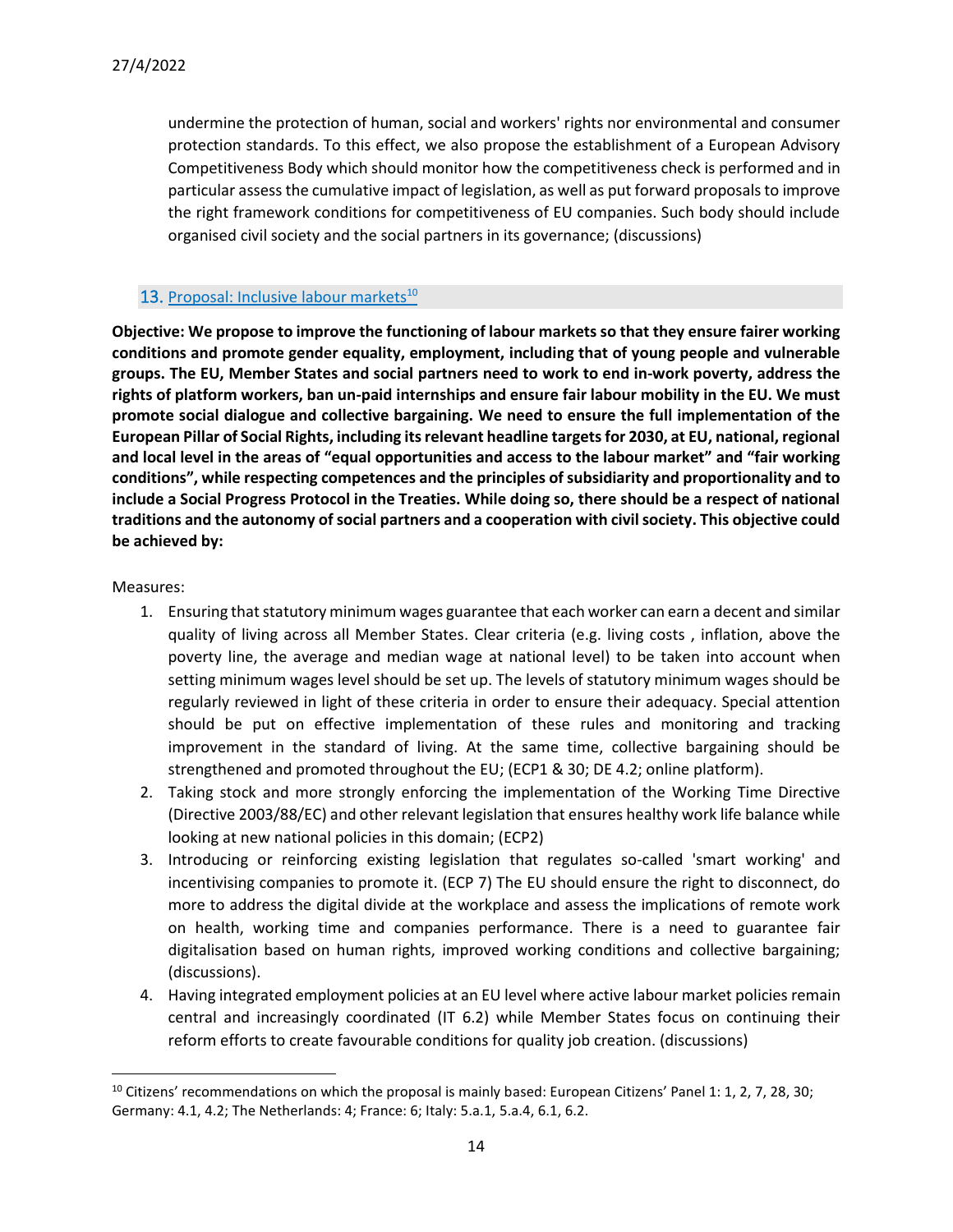- 5. Taking steps to ensure that social rights are fully protected and safeguarded in case of conflict with economic freedoms including via the introduction of a social progress protocol in the Treaties. (online platform, discussions)
- 6. Ensuring gender equality, in line with 2020-2025 EU Gender Equality Strategy. The EU should continue measuring the gender equality through a gender equality index (i.e. attitudes, salary gap, employment, leadership, etc.), monitor the strategy yearly and be transparent with the achievements; and encourage the sharing of expertise and best practices and set up a possible direct citizen-feedback mechanism (e.g. an Ombudsperson); (ECP28; IT 5.a.1). There is a need to address gender pay gap and introduce quotas in senior positions. There should be more support for women entrepreneurs in the business environment and women in STEM (discussions).
- 7. Promoting youth employment, for example through financial assistance for companies, but also by giving employers and workers additional support (NL 4) and support to young entrepreneurs and young self-employed professionals for example through educational tools and courses (discussions);
- 8. Promoting employment of disadvantaged groups (NL 4), in particular among people with disabilities (online platform);
- 9. Promoting employment and social mobility and, therefore, to have a full chance of self-realisation and self-determination. (IT 5.a.4 & IT 6.1) There could be a long-term strategy to ensure everyone in our societies has the right skills to find a job and bring their talents to fruition, in particular the young generation (discussions). It is important to invest in people's skills adapted to the changing labour market needs and promoting life-long learning through among others exchange programme at all stages of life and ensure the right to lifelong learning and the right to training. (FR 6; DE 4.1) To this end, there is a need to strengthen the cooperation between businesses, trade unions and vocational, education and training providers (discussions).

# 14. Proposal: Stronger social policies<sup>11</sup>

**Objective: We propose to reduce inequalities, fight social exclusion and tackle poverty. We need to put in place a comprehensive anti-poverty strategy that could include, among other, a reinforced Child Guarantee and Youth Guarantee, the introduction of minimum wages, a common EU framework for minimum income schemes and decent social housing. We need to ensure the full implementation of the European Pillar of Social Rights, including its relevant headline targets for 2030, at EU, national, regional and local level in the area of "***social protection and inclusion***" with due regard for respective competences and the principles of subsidiarity and proportionality and to include a Social Progress Protocol in the Treaties. This objective could be achieved by:**

Measures:

1. Reinforcing the competences of the EU in social policies and proposing legislation to promote social policies and ensure equality of rights, including health, harmonised for the entire EU, which take into consideration agreed regulations and the minimum requirements throughout the territory. (ECP 19 & 21) The EU could support and complement the policies of Members State by

<sup>&</sup>lt;sup>11</sup> Citizens' recommendations on which the proposal is mainly based: European Citizens' Panel 1: 19, 20, 21, 25; Italy: 4.a.1.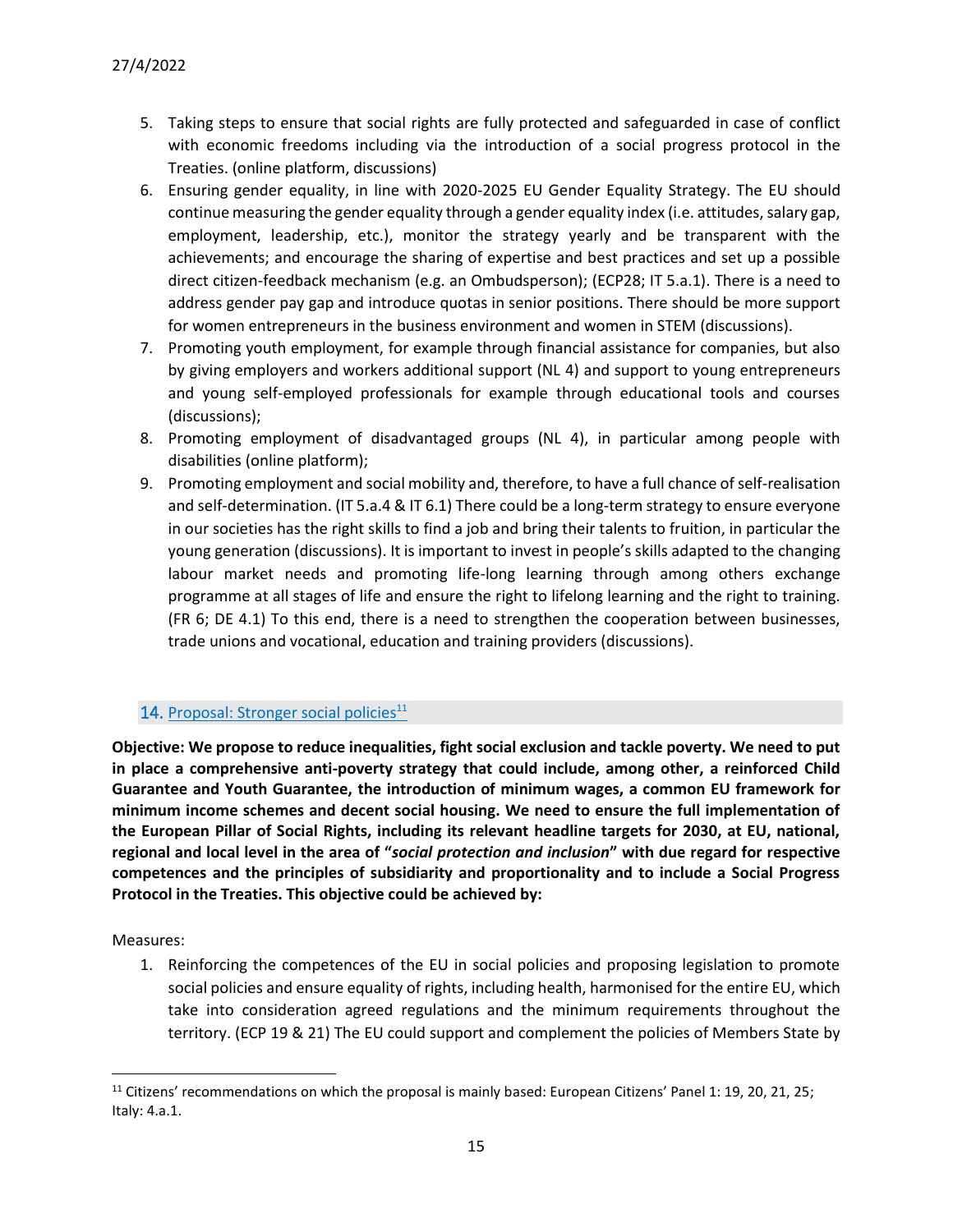among others proposing a common framework for minimum incomes to ensure that nobody is left behind; These actions should be carried in the framework of the full implementation of the European Pillar of Social Rights and its Action Plan; (discussions)

- 2. Not compromising on welfare rights (public health, public education, labour policies); (IT 4.a.1)
- 3. Promoting research in social matters and health in the EU, following priority lines that are considered to be of public interest and agreed on by the member countries, and providing the appropriate funding. This could be achieved in part by reinforcing collaboration across fields of expertise, across countries, centres of studies (universities, etc.); (ECP 20)
- 4. Granting access to medical services to all persons below 16 years old across the EU in case these services are not available in the national context; (discussions)
- 5. Ensuring that the EU, together with social partners and national governments, supports targeted access to decent social housing for citizens, according to their specific needs financial effort should be shared among private funders, landlords, housing beneficiaries, Member State governments at central and local levels, and the European Union. (ECP25)

### 15. Proposal: Demographic transition $12$

**Objective: We propose to address the challenges arising from the demographic transition, as a critical ingredient of Europe's overall resilience, in particular low birth rates and a steadily ageing population, by ensuring support to people throughout the lifecycle. This should involve comprehensive action aimed at all generations, from children and young people, to families, to the working-age population, to older persons who are still prepared to work as well as those in retirement or need of care. This objective could be achieved by:**

- 1. Ensuring quality, affordable and accessible childcare across the EU, so that mothers and fathers can confidently reconcile their work and family life. Where appropriate this could include childcare opportunities at or near the workplace. In some Member States also overnight care is available, which should serve as an example. Additionally, this could be flanked by supportive measures such as reduced VAT rates on equipment needed for children. It is essential to prevent poverty and social exclusion of children; (ECP 22 & 26) Reinforcing the Child Guarantee, guaranteeing access of children in need to services such as education and care, healthcare, nutrition and housing, could be an instrument to achieve this (online platform, discussions).
- 2. Introducing specific support and protection of work for young people. Such measures towards the working-age population should include access to knowledge for mothers and fathers about their return to work. (ECP 22) Reinforcing the Youth Guarantee could be an instrument to improve the access of young people under the age of 30 to good quality offers of employment, continued education, apprenticeships or traineeships; (discussions)
- 3. Promoting the right to free movement of education within the Union, among others, through mutual recognition of degrees, grades, skills and qualifications; (discussions)
- 4. Improving legislation and implementation thereof to ensure support of families across all Member States, for instance with regard to parental leave as well as childbirth and childcare allowances.

 $12$  Citizens' recommendations on which the proposal is mainly based: European Citizens' Panel 1: 21, 22, 23, 26, 27; Italy: 5.a.1.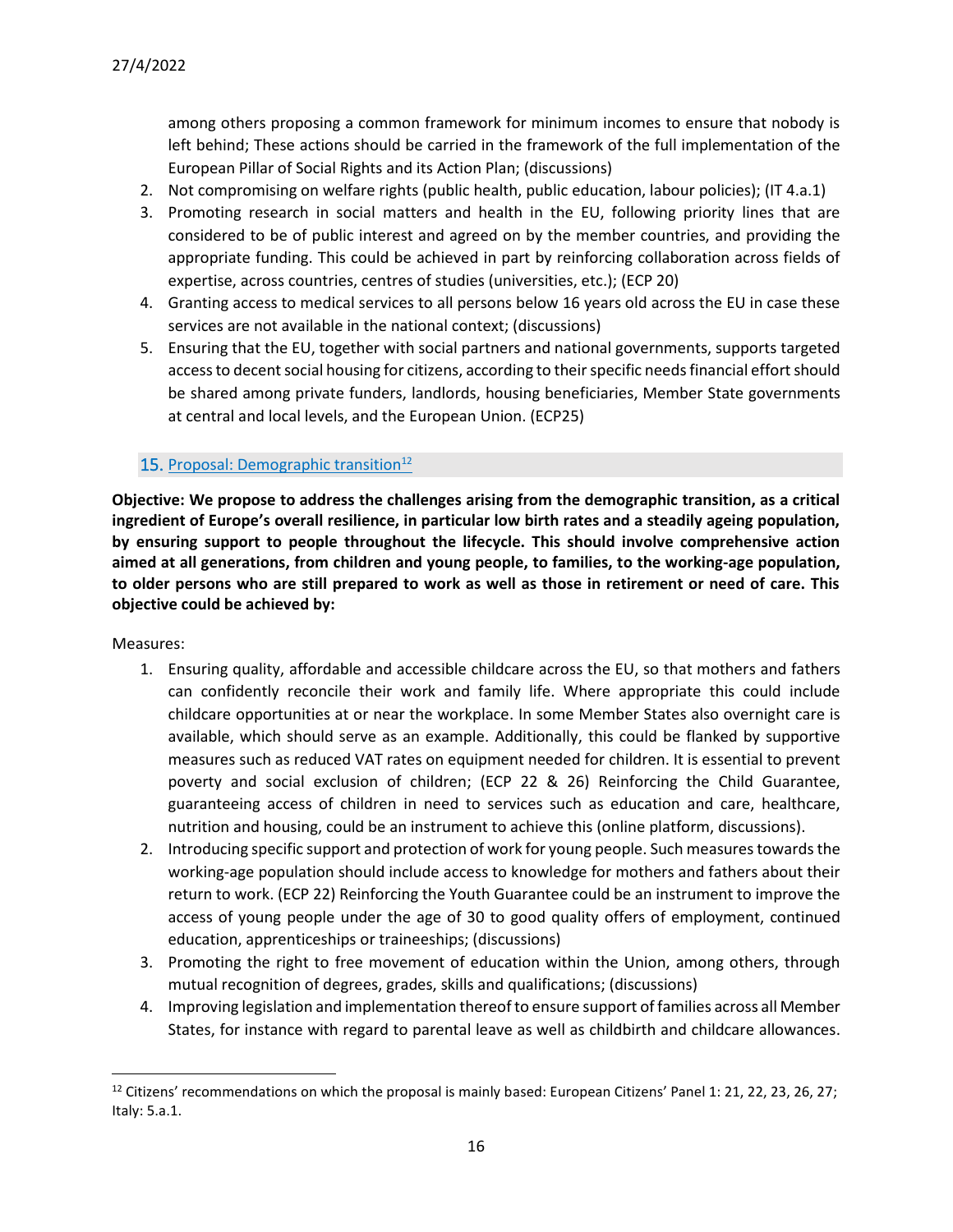(ECP 26 & IT 5.a.1) Housing plays a crucial role in supporting families and should be addressed (online platform, discussions);

- 5. Taking action to guarantee that all families enjoy equal family rights in all Member States. This should include the right to marriage and adoption; (ECP 27)
- 6. Promoting flexible retirement ages by taking account of the specific situation of older persons. When determining the retirement age, there should be a differentiation depending on the profession, and thereby factoring in particularly demanding work, both mentally and physically; (ECP 21 & IT 5.a.1)
- 7. Preventing old age poverty by introducing minimum pensions. Such minimum levels would need to take account of the living standard, the poverty line and purchase power in the respective Member State; (ECP 21)
- 8. Guaranteeing appropriate social and health care to older persons. In doing so, it is important to address both community-based as well as residential care. Equally, measures need to take account of both care receivers and care givers; (ECP 23)
- 9. Ensuring the sustainable development and the demographic resilience of the regions that are lagging behind in order to make them more vibrant and attractive, including through the cohesion policy; (online platform & discussions)
- 10. Taking coordinated action at the European level for collecting data disaggregated by factors such as gender and analysing demographic trends, sharing best practices and knowledge and supporting Member States in shaping and implementing adequate policies including by establishing a specialized EU body in this area. (online platform & discussions)

# 16. Proposal: Fiscal and tax policies $13$

**Objective: We propose that the EU promotes future-oriented investments focused on the green and digital transitions with a strong social and gender dimension, taking also into account the examples of the Next Generation EU and the SURE instrument. The EU needs to take into account the social and economic impact of the war against Ukraine and the link between the EU economic governance with the new geopolitical context and by strengthening its own budget through new own resources. Citizens want to move away taxation from people and SMEs and target tax evaders, big polluters and by taxing the digital giants while at the same time they want to see the EU supporting Member States' and local authorities' ability to finance themselves and as well as in using EU funds. This objective should be achieved by:**

# Measures:

1. Harmonizing and coordinating tax policies within the Member States of the EU in order to prevent tax evasion and avoidance, avoiding tax havens within the EU and targeting offshoring within Europe, including by ensuring that decisions on tax matters can be taken by qualified majority in the Council of the EU. On the other hand, there are recommendations from citizens' panels that state that taxation is a matter for individual countries, which have their own objectives and circumstances; (ECP 13 & 31, IT 4.b.3, NL2.3)

 $13$  Citizens' recommendations on which the proposal is mainly based: European Citizens' Panel 1: 13, 31; The Netherlands: 2.3; Italy: 4.b.3, 4.b.6; Lithuania: 9, 10.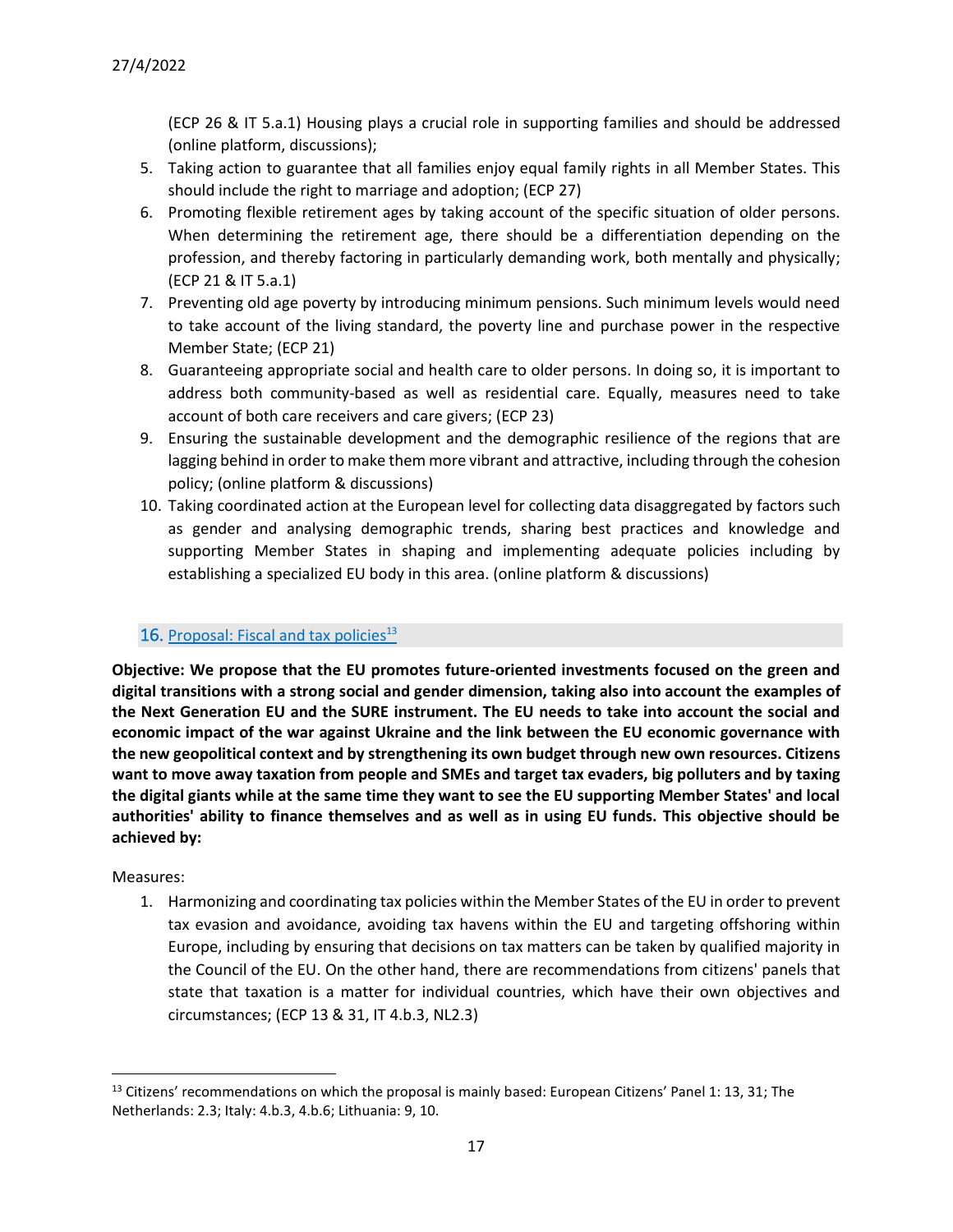- 2. Promoting cooperation between EU Member States to ensure that all companies in the EU pay their fair share of taxes; Introducing a common corporate tax base or a minimum effective rate (NL3)
- 3. Ensuring that companies pay taxes where profits are made; (ECP 13)
- 4. Ensuring that tax policy support European industry and prevents job losses in Europe; (ECP 13 & 31)
- 5. Give further consideration to common borrowing at EU level, with a view to creating more favourable borrowing conditions, while maintaining responsible fiscal policies at Member State level; (LT 9)
- 6. Strengthening oversight of the absorption and use of EU funds, including at local and municipal level. (LT 10)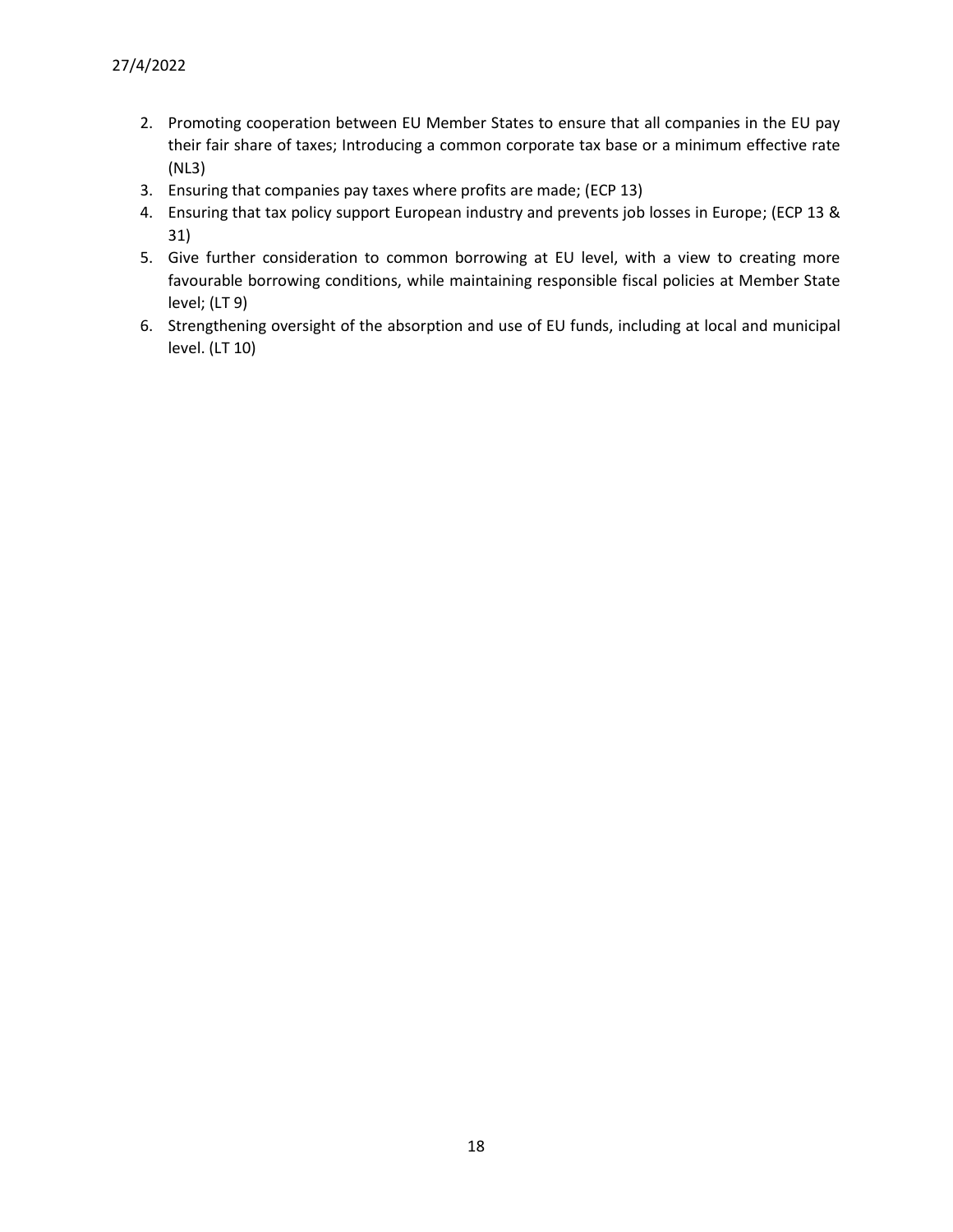# **"EU in the world"**

### <span id="page-18-0"></span>17. Proposal: Reducing dependency of EU from foreign actors in economically strategic sectors

**OBJECTIVE: We propose that the EU take measures to strengthen its autonomy in key strategic sectors such as agricultural products, strategic economic goods, semiconductors, medical products, innovative digital and environmental technologies and energy, through:**

Measures:

- 1. boosting research, development and innovation activities and collaboration on that between public and private partners
- 2. maintaining an ambitious trade negotiation agenda that can contribute to building resilience and diversification of supply chains, in particular for raw materials, while also sharing the benefits of trade more equally and with more partners, thereby limiting our exposure and dependency on a small number of potentially risky suppliers.<sup>14</sup>
- 3. increasing the resilience of EU supply chains through fostering investment in strategic sectors in the EU, stockpiling critical productions and devices and diversifying the supply sources of critical raw materials;
- 4. investing further in the completion of the internal market, creating a level-playing field to make it more attractive to produce and buy these items in the European Union.
- 5. support to keep such products available and affordable to European consumers and reduce dependencies from outside, for example through the use of structural and regional policies, tax breaks, subsidies, infrastructure and research investments, boosting the competitiveness of SMEs as well as education programmes to keep related qualifications and jobs in Europe that are relevant to secure basic needs.<sup>15</sup>
- 6. a European-wide programme to support small local producers from strategic sectors across all Member States,<sup>16</sup> making greater use of the EU programmes and financial instruments, such as InvestEU.
- 7. better cooperation between Member States to handle the management of supply chain risks<sup>17</sup>

# 18. Proposal: Reducing dependency of EU from foreign actors in energy

# **OBJECTIVE: We propose that the EU reach more autonomy in the field of energy production and supply, in the context of the ongoing green transition by:**

Measures:

1. adopting a strategy to be more autonomous in its energy production. A European body should integrate the existing European energy agencies and should coordinate the development of renewable energies and promote knowledge sharing <sup>18</sup>

<sup>&</sup>lt;sup>14</sup> From debates in Working Group and Plenary

<sup>15</sup> See Recommendation 1 from ECP4, Recommendation 2 from NCP Germany Panel 1 "EU in the World", and NCP Italy Cluster 2, Rec1, further developed in WG

<sup>16</sup> See Recommendation 4 from ECP4 and NCP Italy Cluster 2, Recs 5 and 6, further developed in WG

<sup>&</sup>lt;sup>17</sup> See Digital Platform and NCP Italy Cluster 2, Recs 2 and 3, further developed in WG

<sup>18</sup> See Recommendation 14 from ECP4, further developed in WG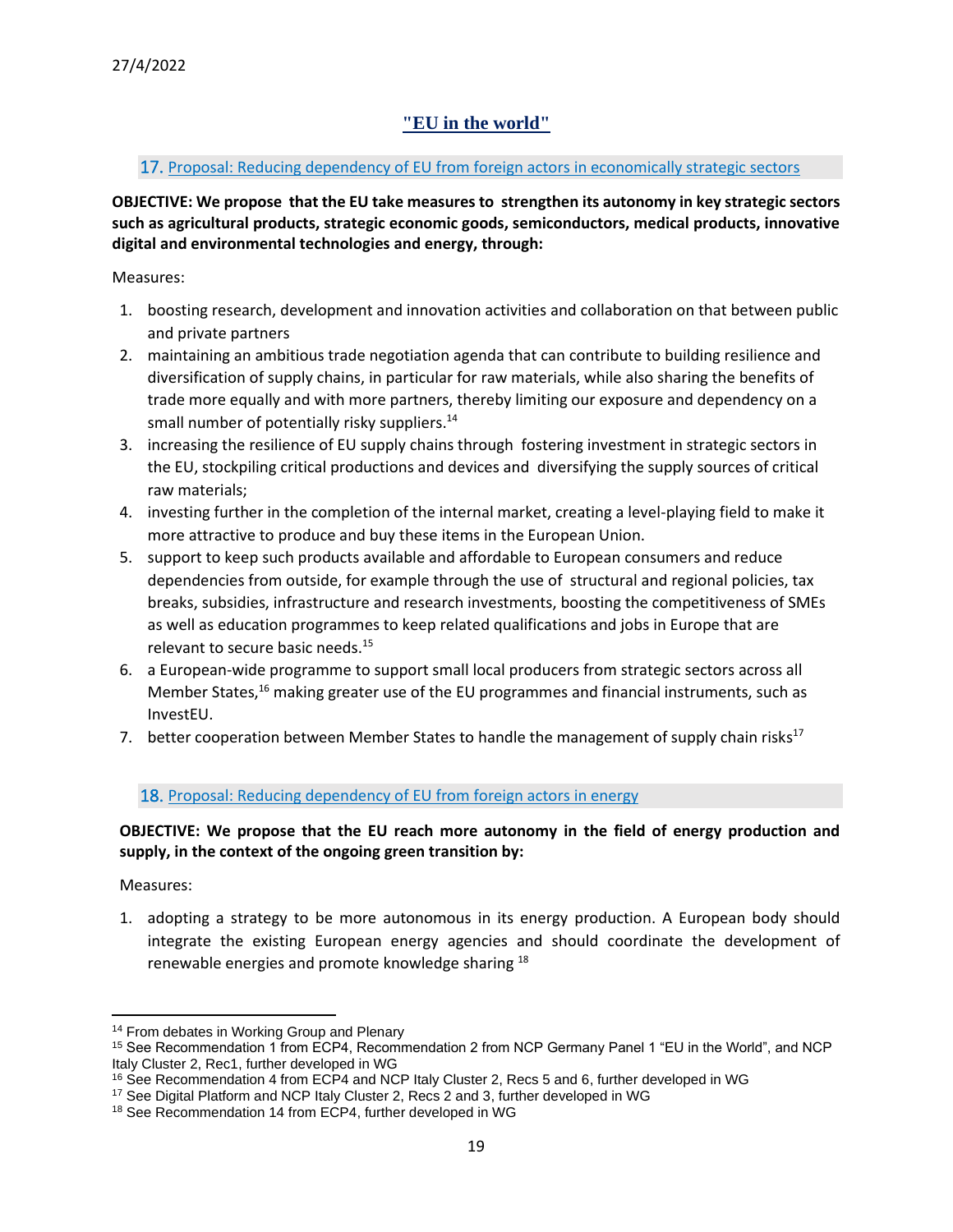- 2. actively supporting public transport and energy efficiency projects, a pan-European high-speed rail and freight network, the expansion of clean and renewable energy provision (in particular in solar and wind) and alternative technologies (such as hydrogen or waste-to-energy), as well as cultural change in urban settings from the individual car towards public transport, e-car sharing and biking.<sup>19</sup>
- 3. ensuring a just and fair transition, supporting in particular vulnerable citizens, who face the greatest challenges in transitioning towards climate neutrality and who are already suffering from increasing energy prices because of energy dependency and the recent tripling of energy prices.
- 4. increased collaboration around the assessment of the use of nuclear energy in the ongoing green transition to renewable energy in Europe, examining the collective issues that it could solve or create, given that it is still being used by many member states.<sup>20</sup>
- 5. engaging with international partners, committing them in attaining more ambitious goals to address climate change at different international fora, including G7 and G20.
- 6. Linking foreign trade with climate policy measures (e.g. by launching an investment package for climate-friendly technologies and innovations, including funding programmes) $^{21}$
- 7. pursuing common purchases of imported energy and sustainable energy partnerships in order to reduce European energy import dependencies, specifically in the area of gas and oil and developing EU domestic sources of energy.

#### 19. Proposal: Defining standards within and outside the EU in trade and investment relations

# **OBJECTIVE: We propose that the EU strengthen the ethical dimension of its trade and investment relations through:**

- 1. preserving and reforming our multilateral rules-based international trade architecture, and partnership with like-minded democracies
- 2. effective and proportionate EU legislation to ensure that decent work standards are fully applied along the global value chains, including EU production and supply processes and that goods which are imported comply with qualitative ethical standards, sustainable development, and human rights standards including workers' and trade union rights, offering certification for products abiding by this EU legislation<sup>22</sup> and engage in an EU wide dialogue process that seeks to inform and educate on the environmental and ethical effects of policy changes in international trade
- 3. restrictions on the import and sale of products from countries that allow forced and child lbour, a periodically updated blacklist of companies, and promoting consumer awareness on child labour through information made by official EU channels<sup>23</sup>.
- 4. following up and enforcing Trade Sustainable Development chapters (TSD) in EU Free Trade Agreements (FTA) including the possibility of a sanctions-based mechanism as a last resort.
- 5. reforming the EU's Generalised Scheme of Preferences (GSP) to include strong conditionality provisions and effective and appropriate monitoring, reporting and dialogue processes in order to

<sup>19</sup> See Recommendation 2 from ECP4 and NCP Italy Cluster 2, Rec4, further developed in WG

<sup>&</sup>lt;sup>20</sup> See Recommendation 17 from ECP4 and NCP Italy Cluster 2, Rec4, further developed in WG

<sup>&</sup>lt;sup>21</sup> See Recommendation 1 NCP Germany, Panel 1 "EU in the World", further developed in WG

<sup>22</sup> See Recommendation 3 from ECP4, further developed in WG

<sup>&</sup>lt;sup>23</sup> See Recommendation 11 from ECP4, further developed in WG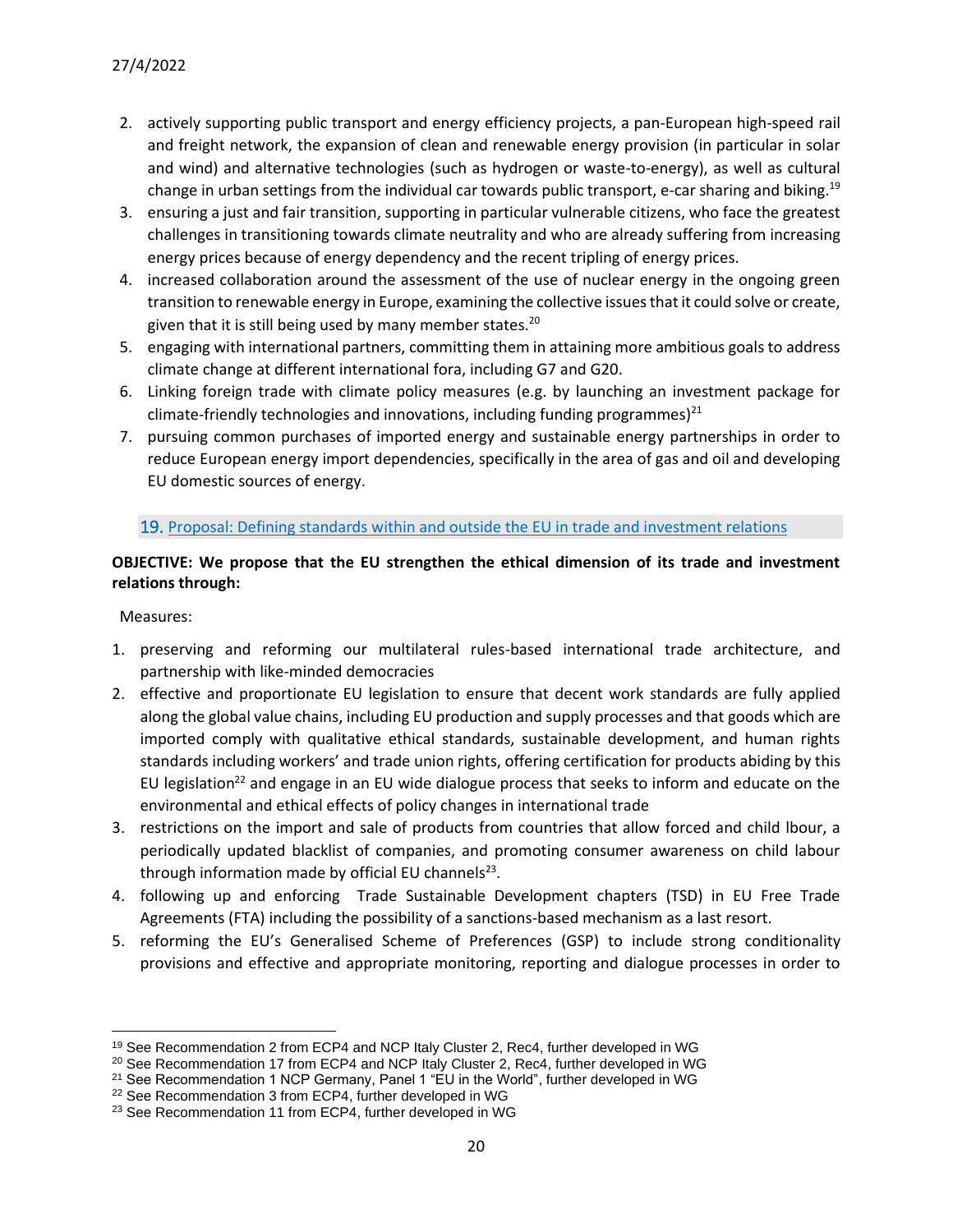improve the impact GSP can have on trade, human rights and development in partner countries with trade preferences to be withdrawn in case of non-compliance.

20. Proposal: Defining standards within and outside the EU in environmental policies

# **OBJECTIVE: We propose that the EU strengthen the environmental dimension of its trade relations through:**

Measures:

- 1. harmonising and strengthening eco-labelling and introducing a mandatory eco-score to be displayed on all products that can be bought by the consumer. The eco-score would be calculated according to emissions from production and transportation, as well as harmful content, based on a list of hazardous products. The eco-score should be managed and monitored by an EU authority<sup>24</sup>.
- 2. strengthen environmental standards for the export of waste and more stringent controls and sanctions to stop illegal exports. The EU should incentivise the Member States to recycle their own waste and use it for energy production<sup>25</sup>.
- 3. setting a goal of eliminating polluting packaging by promoting less packaging or more environmentally-friendly packaging<sup>26</sup>.establishing partnerships with developing countries, supporting their infrastructure and with mutually favourable trade deals to aid them in the transition towards green energy sources<sup>27</sup>.
- 4. rewarding countries that apply high sustainability standards by offering them further access to the EU market for their sustainable goods and services, either unilaterally through the General System of Preferences GSP+, bilaterally through negotiated trade agreements, or multilaterally through initiatives in the World Trade Organisation

#### 21. Proposal: Decision making and cohesion within the Union

**OBJECTIVE: We propose that the EU improve its capacity to take speedy and effective decisions, notably in Common Foreign and Security Policy (CFSP), speaking with one voice and acting as a truly global player, projecting a positive role in the world and making a difference in response to any crisis, notably through:**

- 1. in particular in the area of the CFSP, issues that are currently decided by way of unanimity to be changed, normally to be decided by way of a qualified majority<sup>28</sup>.
- 2. basing cooperation in security and defense policy on the recently endorsed Strategic Compass and making use of the European Peace Facility<sup>29</sup>
- 3. strengthening the role of the High Representative to ensure that the EU speaks with one voice.<sup>30</sup>

<sup>24</sup> See Recommendation 13 from ECP4, further developed in WG

<sup>25</sup> See Recommendation 15 from ECP4, further developed in WG

<sup>26</sup> See Recommendation 16 from ECP4, further developed in WG

<sup>&</sup>lt;sup>27</sup> See Recommendation 12 from ECP4, further developed in WG

<sup>28</sup> See Recommendation 21 from ECP4, further developed in WG

<sup>29</sup> See Digital Platform, further developed in WG

<sup>30</sup> See Digital Platform, further developed in WG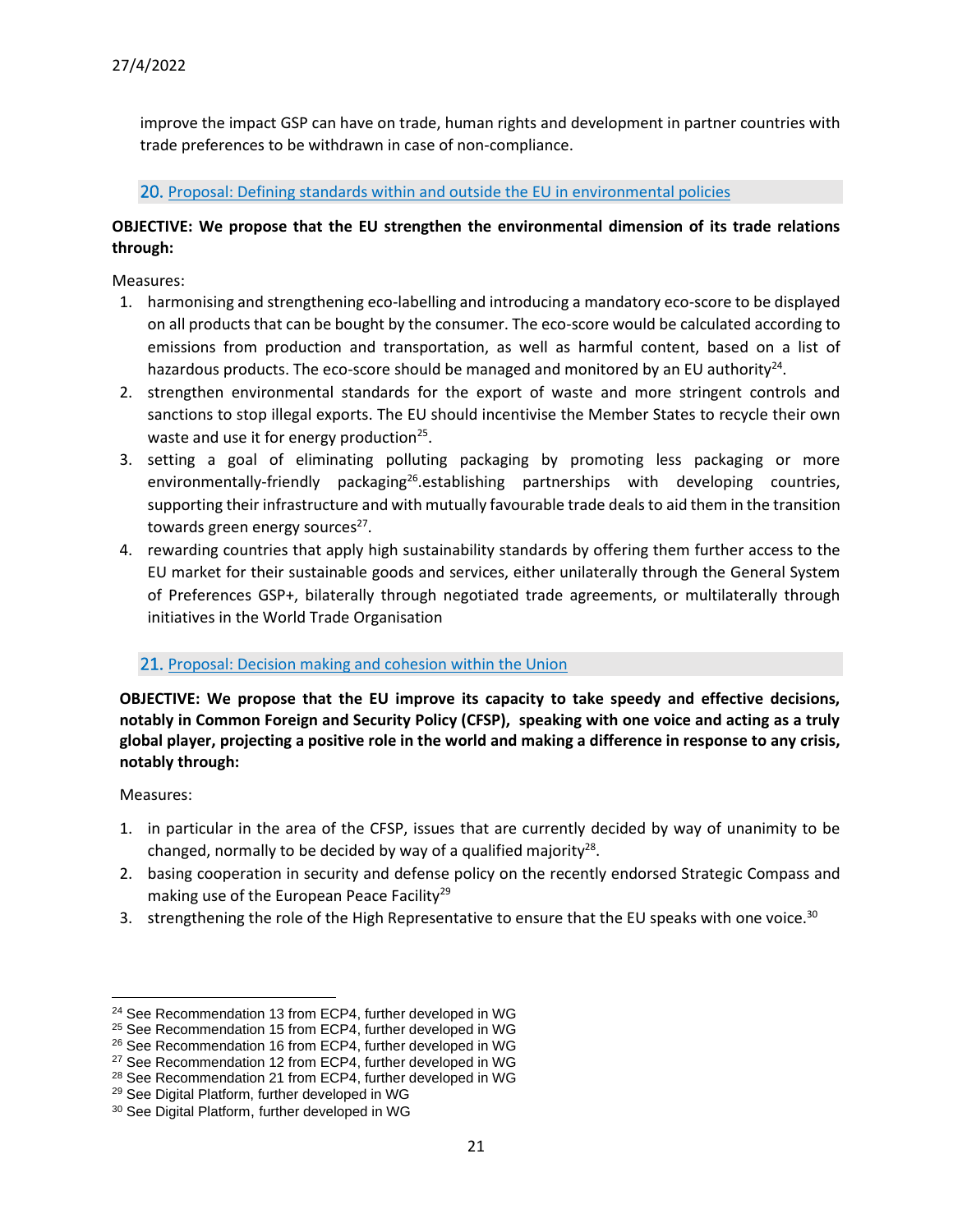- 4. agreeing on a strong vision and a common strategy to consolidate the unity and decision taking capacity of the EU in order to prepare the EU for further enlargement $^{31}$ .
- 5. ratifying recently concluded trade agreements more promptly without precluding proper examination and discussion.

#### 22. Proposal: Transparency of the EU and its relations with the citizens

**OBJECTIVE: We propose that the EU, in particular in its actions at the international level, including trade negotiations, improve its accessibility for citizens through better information, education, citizen participation, and transparency of its action, notably by:**

Measures:

- 1. strengthening links with citizens and local institutions to improve transparency, reach the citizens and communicate and consult better with them about concrete EU initiatives and at the international  $level<sup>32</sup>$ .
- 2. stronger citizen participation in the EU's internationalpolitics and direct citizens' involvement events, similar to the Conference on the Future of Europe, organised on a national, local and European level<sup>33</sup> and with the active participation of organised civil society<sup>34</sup>.
- 3. full support by all relevant stakeholders to citizens who choose to get involved in organised civil society organisations, as they did with COVID-19 and Ukraine.
- 6. Allocating a specific budget to develop educational programmes on the functioning of the EU and its values that it could propose to the Member States that wish, so that they can integrate them into their curricula (primary, secondary schools, and universities). In addition, a specific course on the EU and its functioning could be offered to students wishing to study in another European country through the Erasmus programme. Students choosing this course would be given priority in the allocation of said Erasmus programmes.
- 4. improving its media strategy by strengthening its visibility on social media and actively promote its content and encouraging innovation by promoting an accessible European social media.<sup>35</sup>

#### 23. Proposal: The EU as a strong actor on the world scene in peace and security

**OBJECTIVE: We propose that the EU continue to act to promote dialogue and guarantee peace and a rules-based international order,<sup>36</sup> strengthening multilateralism and building on long standing EU peace initiatives which contributed to its award of the Nobel Prize in 2012, while strengthening its common security through<sup>37</sup>:**

<sup>31</sup> See Recommendation 26 from ECP4, further developed in WG

<sup>32</sup> See Recommendation 18 from ECP4, further developed in WG

<sup>33</sup> See Recommendation 19 from ECP4, further developed in WG

<sup>34</sup> See Recommendation 19 from ECP4, further developed in WG

<sup>&</sup>lt;sup>35</sup> See Recommendation 25 from ECP4

<sup>&</sup>lt;sup>36</sup> From debate in Working Group and Plenary

<sup>&</sup>lt;sup>37</sup> See Change 2 from the French national panel/events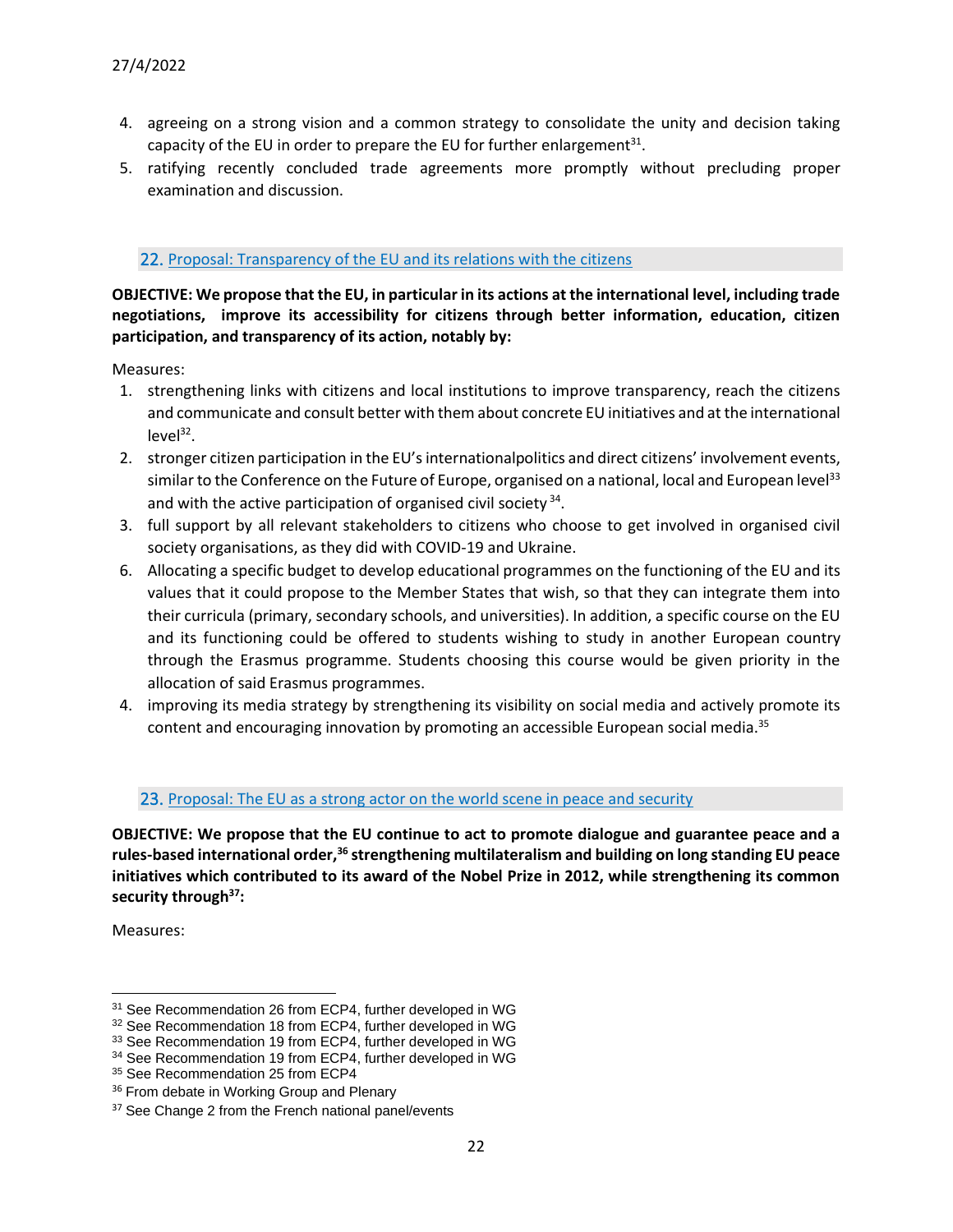- 1. Its joint armed forces that shall be used for self-defence purposes and preclude aggressive military action of any kind, with a capacity to provide support in times of crises including natural catastrophes. Outside European borders it could be deployed in exceptional circumstances preferably under a legal mandate from the UN Security Council and thus in compliance with international law<sup>38</sup>, and without competing with or duplicating NATO and respecting different national relationships with NATO and undertaking an assessment of EU relations with NATO in the context of the debate on the EU's strategic autonomy.
- 2. Playing a leading role in building the world security order after the war in Ukraine building on the recently adopted EU strategic compass.
- 3. Protecting its strategic research and its capacity in priority sectors such as the space sector, cybersecurity, the medical sector and the environment<sup>39</sup>.
- 4. Strengthening the operational capabilities necessary to ensure the effectiveness of the mutual assistance clause of Art. 42.7 of the Treaty on European Union, providing adequate EU protection to any member state under attack by a third country.
- 5. Reflect on how to counter disinformation and propaganda in an objective and factual way

#### 24. Proposal: The EU as a strong actor on the world scene in relationship building

### **OBJECTIVE: We propose that the EU should, in its relations with third countries:**

- 1. make greater use of its collective political and economic weight, speaking with one voice and acting in a unified way, without individual Member States dividing the Union through inappropriate bilateral responses<sup>40</sup>.
- 2. strengthen its ability to sanction States, governments, entities, groups or organisations as well as individuals that do not comply with its fundamental principles, agreements and laws and ensuring that sanctions that already exist are quickly implemented and enforced. Sanctions against third countries should be proportional to the action that triggered them and be effective and applied in due time<sup>41</sup>.
- 3. promote sustainable and rules-based trade while opening new trade and investment opportunities for European companies. While bilateral trade and investment agreements are key to promote European competitiveness, standards and rules are needed to ensure a level playing field. The EU needs to remain an active and reliable partner by negotiating, concluding and implementing trade agreements that also set high sustainability standards
- 4. conclude major international cooperation agreements as the EU rather than as individual countries<sup>42</sup>.
- 5. reform EU trade and investment policy to relaunch global multilateralism with as objectives the creation of decent jobs and the protection of fundamental human rights, including workers' and trade union rights; the preservation of the environment and biodiversity and the conformity with the Paris Agreement on climate change; the safeguarding of high-quality public services; and the strengthening of Europe's industrial basis. The EU should contribute to a relaunch of global

<sup>&</sup>lt;sup>38</sup> See Recommendation 20 from ECP4 and NCP Italy Cluster 2, Rec 7, further developed in WG

<sup>39</sup> See Change 2 from French National Citizens' Panel

<sup>40</sup> See Recommendation 24 from ECP4 and NCP Italy Cluster 2, Rec 7, further developed in WG

<sup>41</sup> See Recommendation 22 from ECP4, further developed in WG

<sup>&</sup>lt;sup>42</sup> See Recommendation 1 on EU in World from Dutch National Citizens' Panel, further developed in WG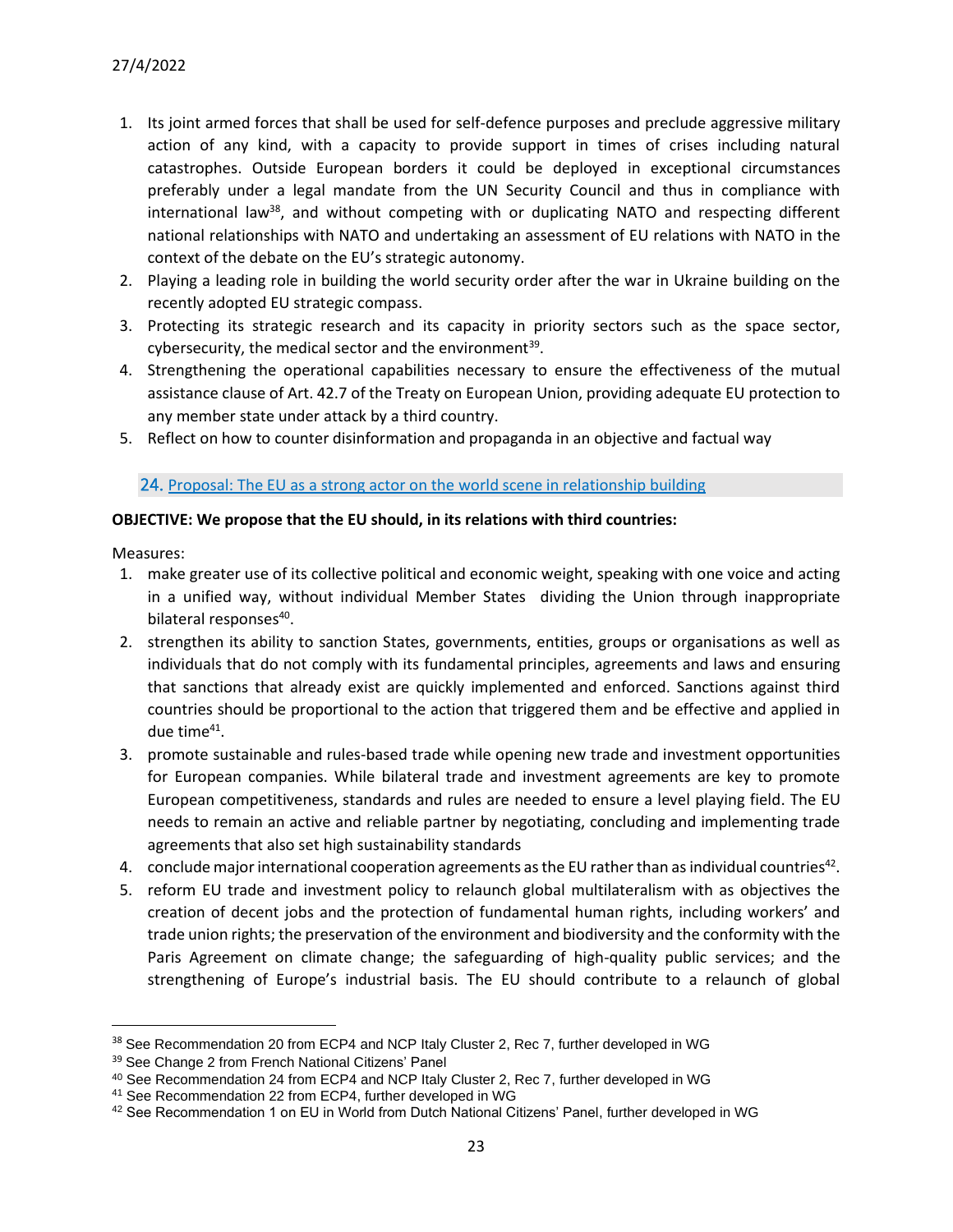multilateralism, through a profound reform based on democracy and peace, solidarity and respect for human, social and environmental rights and a reinforced role for the ILO.

- 6. include in cooperation and investment agreement with third countries the fight against human trafficking and illegal immigration and cooperation with reference to any appropriate repatriations.
- 7. establish partnerships with developing countries, supporting their infrastructure and with mutually favourable trade deals to aid them in the transition towards green energy sources<sup>43</sup>
- 8. develop a more effective and unified policy towards autocratic and hybrid regimes and develop partnerships with civil society organisations in such countries.
- 9. increase the resources of EU electoral observation missions
- 10. offer a credible accession perspective for candidate and potential candidate countries to foster peace and stability in Europe and bring prosperity to millions of Europeans<sup>44</sup>.

NOTE: Several members of the WG considered that Proposals "Reducing dependency of EU from foreign actors in energy" and "Transparency of the EU and its relations with the citizens" in particular were matters for other WGs. Some members wished to draw attention to other alternatives to unanimity in the Council besides QMV, such as variable geometry, opt-outs and enhanced cooperation. Some WG members advocated using the term "sustainable" instead of "ethical" in Proposal "Defining standards within and outside the EU in trade and investment relations". There was a difference of views as to whether accession of new Member States should continue to require the unanimous agreement of all current Member States. There was a range of views as to the extent to which there should be joint armed forces. Two members mentioned the prospect of Irish unity in the event of Northern Ireland voting for it in accordance with the provisions of the Good Friday Agreement, and for the EU to be prepared for such an eventuality.

<sup>43</sup> See Digital Platform and Plenary Debates, further developed in WG

<sup>44</sup> See Digital Platform, further developed in WG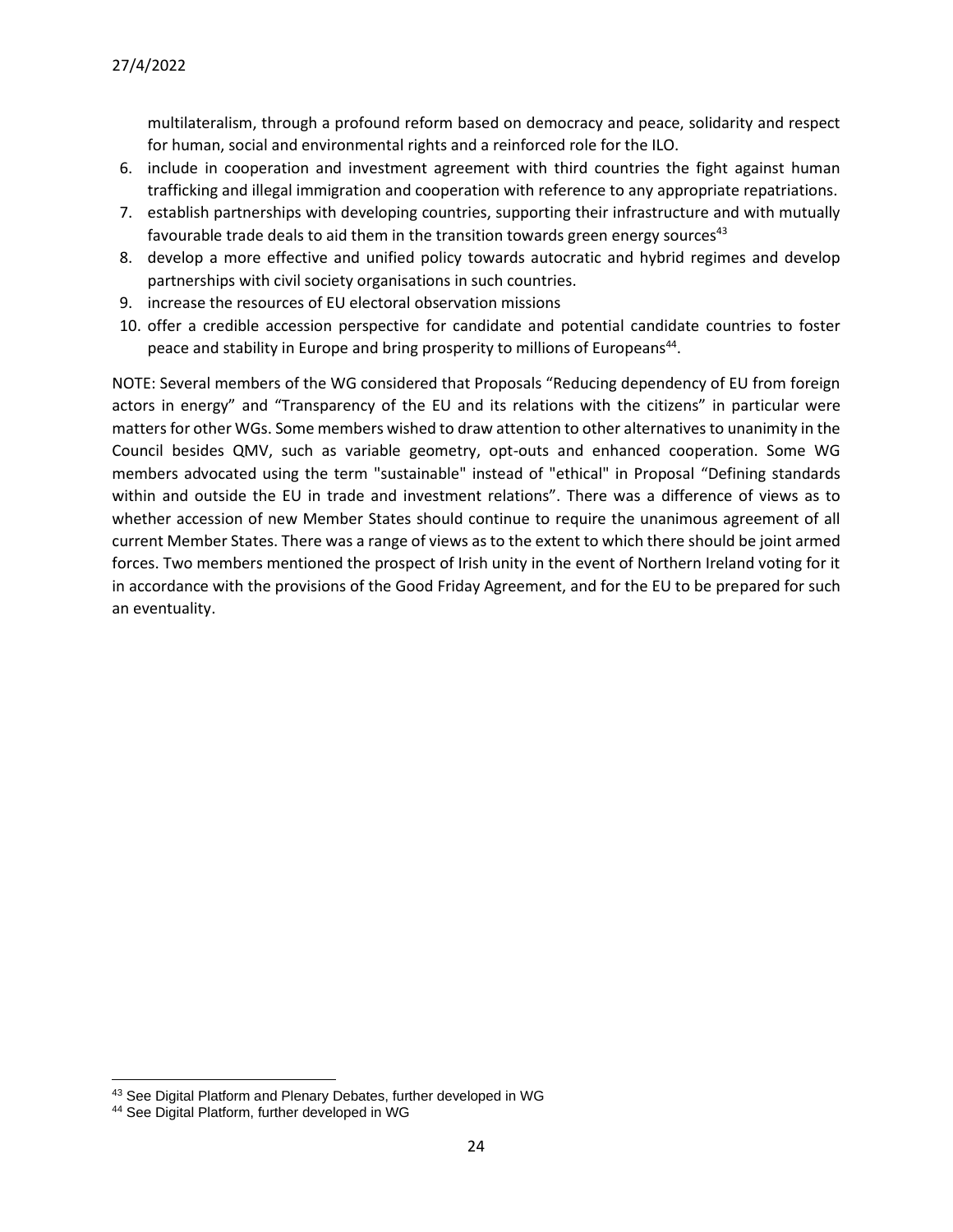# **"Values and rights, rule of law, security"**

### <span id="page-24-0"></span>25. Proposal: Rule of Law, Democratic values and European identity<sup>45</sup>

### **Objective: Systematically uphold the rule of Law across all Member States, in particular by:**

- 1. Ensuring that the values and principles enshrined in the EU Treaties and in the EU Charter of Fundamental Rights are non-negotiable, irreversible and sine qua non conditions for EU membership and accession. EU values must be fully upheld in all Member States also so they can act as an international standard and pole of attraction through diplomacy and dialogue. Enlargement of the EU should not undermine the EU acquis with relation to fundamental values and citizens' rights;<sup>46</sup>
- 2. Making European values tangible for EU citizens, especially through more interactive and direct involvement. To this end, the European citizenship should be strengthened for instance through a European citizenship statute providing citizen-specific rights and freedoms, as well as a statute for European cross-border associations and non-profit organisations. European values should also be promoted through an "onboarding package" providing didactic elements and information material to citizens. Finally, a European public sphere including audiovisual and online media outlets should be developed by further EU investment, existing EU media hubs improved, and the over 500 local European liaison offices further supported;  $47$
- 3. The EU Charter of Fundamental Rights should be made universally applicable and enforceable. In addition, annual conferences on the rule of law (following the Commission' Rule of law Report) with delegations from all Member States involving randomly selected and diverse citizens, civil servants, parliamentarians, local authorities, social partners and civil society should be organised. Organisations, including civil society, which promote the rule of law on the ground should also be further supported;<sup>48</sup>
- 4. Effectively applying and evaluating the scope of the 'Conditionality Regulation' and other rule of law instruments, and considering extensions to new areas regardless of their relevance for the EU budget. Any necessary legal avenues, including Treaty changes, should be considered to punish breaches of the rule of law; 49
- 5. Fostering educational and media programmes that make EU values part of migrants' integration process and encourage interactions between migrants and EU citizens, with a view to ensuring their successful integration within EU societies and to create awareness among EU citizens about migration-related issues. 50

 $45$  Citizens' recommendations on which the proposal is mainly based: European Citizens' Panel 2 (ECP2): 10, 11, 14, 30; Belgium National Citizens' Panel (NCP): 1.3.1, 1.4.2, 1.4.3; Germany NCP: 5.1, 5.2; The Netherlands NCP: 1.2.

<sup>46</sup> ECP2 recommendation number 14. Belgian NCP recommendation number 1.3.1, 1.4.2, 1.4.3. Dutch NCP recommendation 1.2.

<sup>&</sup>lt;sup>47</sup> ECP2 recommendation number 11. German NCP recommendation number 5.1, 5.2. WG debate.

<sup>48</sup> ECP2 recommendation number 11. WG debate. Plenary debate.

<sup>&</sup>lt;sup>49</sup> ECP2 recommendation number 10.

<sup>50</sup> ECP2 recommendation number 30.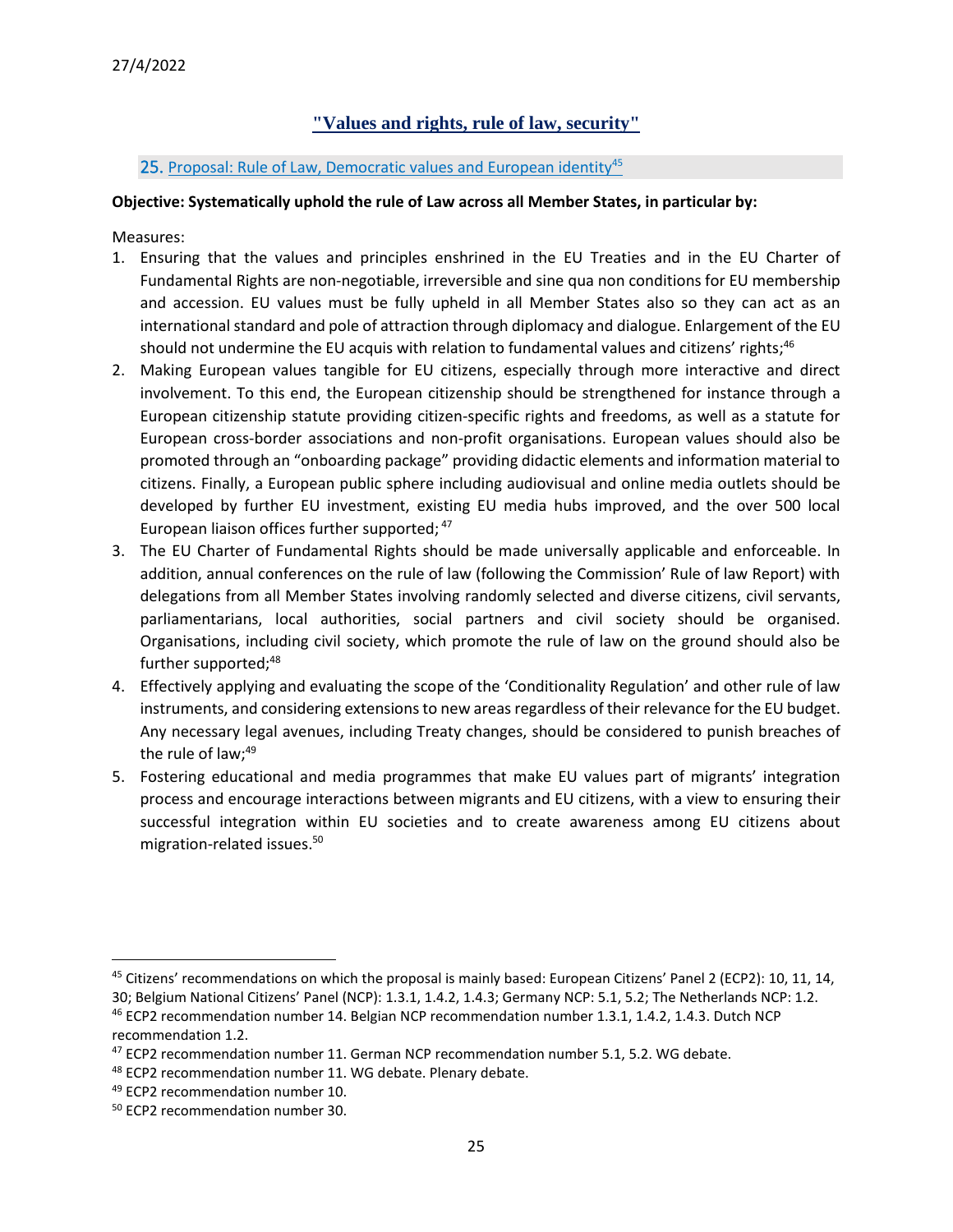### 26. Proposal: Data Protection<sup>51</sup>

### **Objective: Guarantee a more protective and citizen-oriented data treatment policy, in particular by:**

Measures:

- 1. Implementing in full the existing data privacy legislation and reviewing it to evaluate, if necessary, the establishment of stronger enforcement mechanisms for entities processing personal data, currently under competence of independent national data protection authorities respecting the principle of subsidiarity. Such entities should be sanctioned in a stricter way than in the current implementation of the regulation, in proportion to their annual turnover (up to 4%), also possibly through a ban on their activities, and be subject to annual independent audit;<sup>52 53</sup>
- 2. Giving more effect to the principle of privacy by design and default, e.g. by evaluating and introducing easily understandable, concise and user-friendly harmonised data processing consent forms that clearly indicate what is necessary and what not. Users must be able to give or withdraw their consent to data processing in an easy, fast and permanent manner; <sup>54 55</sup>
- 3. Evaluating and introducing clearer and more protective rules about the processing of minors' data, possibly in the EU GDPR, including through the creation of a special category for sensitive minors' data and the harmonization of age consent threshold within the EU Member States. While the bulk of privacy rules implementation and awareness raising should remain within Member States' remit, including through higher investment and further resources at national level, the EU should also have stronger role e.g. by creating EU competences on civic education concerning data protection;<sup>56</sup>
- 4. Better enforcing eligibility criteria for the European and national Data Protection Authorities, in terms of qualifications and suitability, to ensure the highest level of independence of their members.<sup>57 58</sup>

#### 27. Proposal: Media, Fake news, Disinformation, Fact-checking, Cybersecurity<sup>59</sup>

### **Objective: Tackle disinformation by further promoting media independence and pluralism as well as media literacy, in particular by:**

<sup>&</sup>lt;sup>51</sup> Citizens' recommendations on which the proposal is mainly based: ECP2: 7, 8, 9; The Netherlands NCP: 1.3, 4.3.

<sup>52</sup> ECP2 recommendation number 7. WG debate.

<sup>53</sup> Issue also covered by the Working Group on Digital Transformation.

<sup>54</sup> ECP2 recommendation number 9.

<sup>55</sup> Issue also covered by the Working Group on Digital Transformation.

<sup>56</sup> ECP2 recommendation number 8. Dutch NCP recommendation number 1.3, 4.3.

<sup>57</sup> ECP2 recommendation number 7, 8.

<sup>58</sup> Issue also covered by the Working Group on Digital Transformation.

<sup>&</sup>lt;sup>59</sup> Citizens' recommendations on which the proposal is mainly based: ECP2: 5, 12, 13, 17, 28; Belgium NCP: 1.5.1, 2.1.1 up to 2.4.3; The Netherlands NCP: 3.1.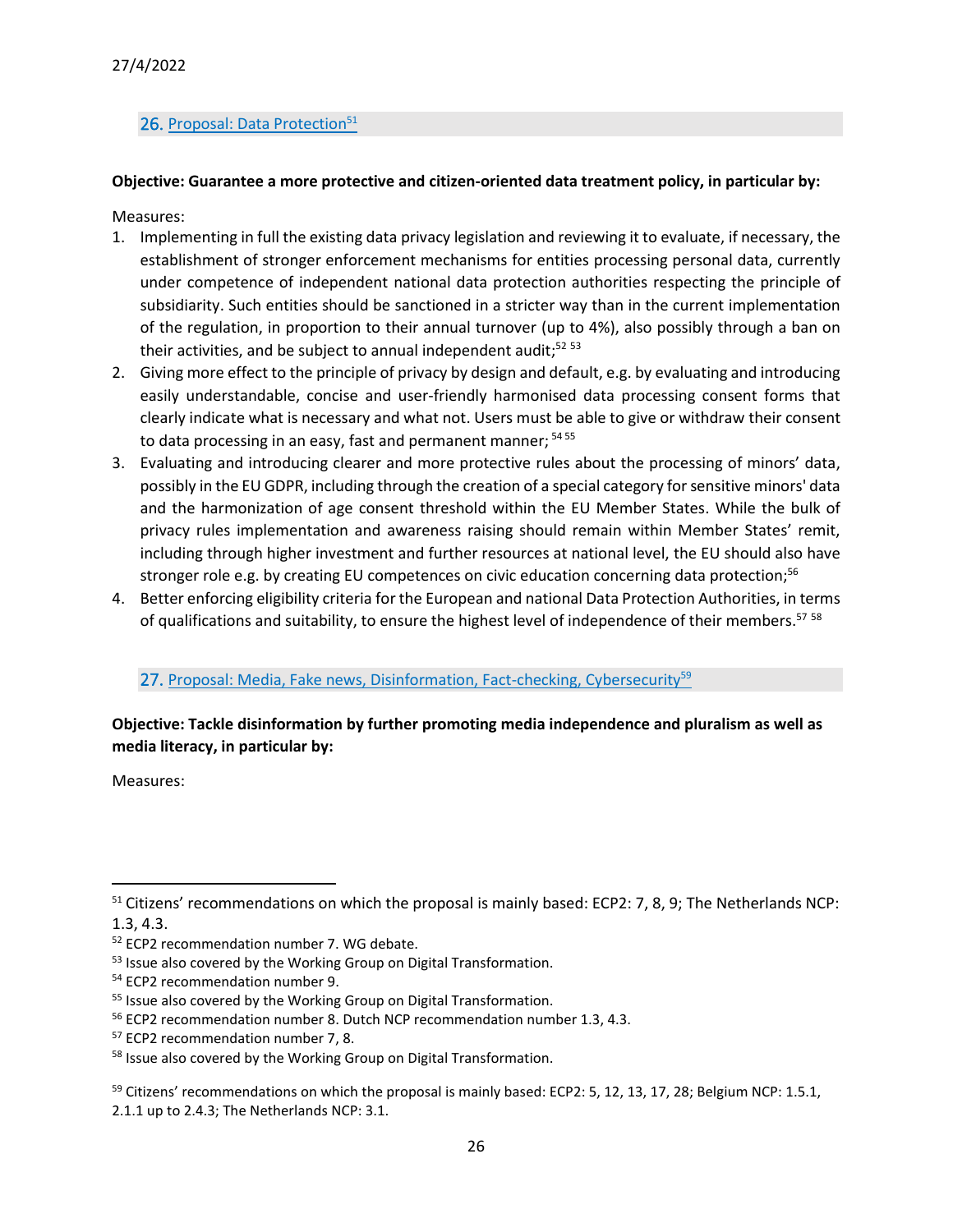- 1. Introducing a legislation addressing threats to media independence through EU-wide minimum standards, including a review of the media business model to ensure the integrity and independence of the EU media market; 60
- 2. Strictly enforcing EU competition rules in the media sector, in order to prevent large media monopolies and ensure media pluralism and independence from undue political, corporate and/or foreign interference. Quality journalism, with established high ethical and self-regulatory standards, should also be promoted; 61
- 3. Setting up an EU body in charge of addressing and tackling targeted disinformation and interference, increasing situational awareness and strengthening fact-checking organisations as well as independent media. 'Hotlines' and websites, such as Europe Direct, where citizens as well as national media can request and be provided with fact-checked information on European politics and policies, should also be further supported and promoted more actively; <sup>62 63</sup>
- 4. Promoting citizens' media literacy and awareness about disinformation and unintentional dissemination of fake news, including through mandatory school trainings. Member States should also be encouraged to provide adequate human and financial resources to this end; <sup>64</sup>
- 5. Building on existing initiatives, such as the Code of Practice on Disinformation and the European Digital Media Observatory (EDMO), to require online platforms to issue clear statements about the algorithms they use (leaving users to decide whether they consent to be subjected to them) and the disinformation risks users are exposed to, while safeguarding the right for legal free speech and right to privacy.<sup>65 66</sup>

#### 28. Proposal: Media, Fake news, Disinformation, Fact-checking, Cybersecurity (bis)

#### **Objective: A stronger role for the EU in countering cybersecurity threats, in particular by:**

Measures:

1. Reinforcing the EU agency for cybersecurity (ENISA) in order to further protect individuals, organisations and institutions against cybersecurity breaches and the use of artificial intelligence for criminal purposes. Data privacy and protection of personal data should, at the same time, be safeguarded; <sup>67 68</sup>

 $60$  ECP2 recommendation number 5. Belgian NCP recommendation number 2.1.1. Dutch NCP recommendation 3.1.

 $61$  ECP2 recommendation number 12. Belgian NCP recommendation 2.1.4.

 $62$  ECP2 recommendation number 17 and 28. Belgian NCP recommendation number 1.5.1, 2.1.3, 2.2.1., 2.2.2.

 $63$  Issue also covered by the Working Group on Digital Transformation.

<sup>&</sup>lt;sup>64</sup> ECP2 recommendation number 5 and 28. Belgian NCP recommendation 2.3.2, 2.3.3.

<sup>65</sup> ECP 2 recommendation number 28. Belgian NPC recommendation 2.3.1., 2.4.1., 2.4.2.

<sup>&</sup>lt;sup>66</sup> Issue also covered by the Working Group on Digital Transformation.

<sup>67</sup> ECP2 recommendation number 13.

<sup>&</sup>lt;sup>68</sup> Issue also covered by the Working Group on Digital Transformation.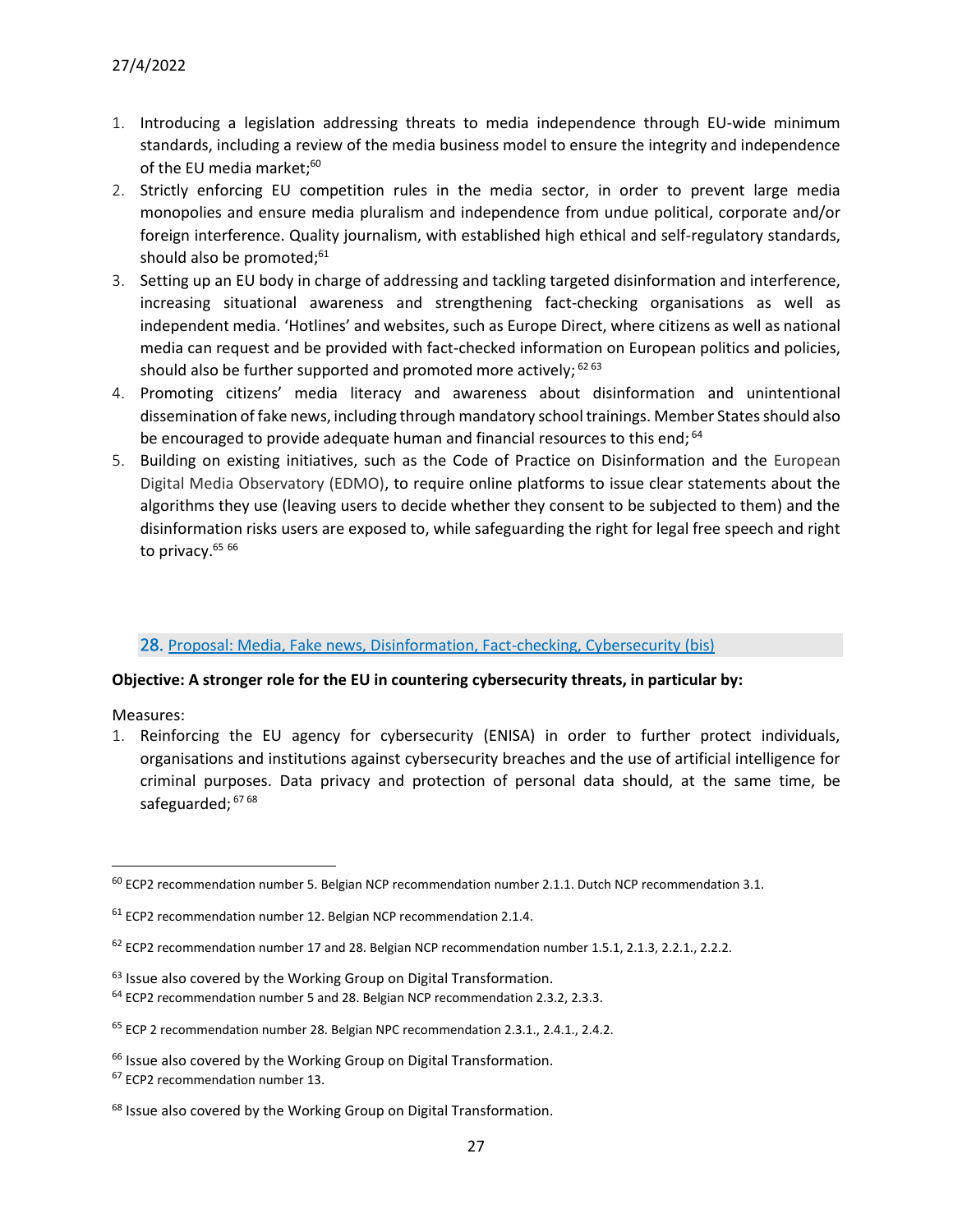2. Enhancing the coordination of national cybersecurity authorities and making additional efforts in ensuring that EU-level rules are well implemented at national level.<sup>69 70</sup>

### 29. Proposal: Anti-discrimination, Equality and Quality of  $l$ ife<sup>71</sup>

# **Objective: Take action to harmonize living conditions across the EU and improve EU citizens' socioeconomic quality of life, in particular by:**

- 1. In consultation with experts and social partners, developing transparent quality of life indicators including economic, social and rule of law criteria , in order to establish a clear and realistic timeline for raising social standards and achieving a common EU socio-economic structure, including through implementation of the European Pillar of Social Rights. These should be integrated in the economic governance framework and the European semester process;<sup>72 73</sup>
- 2. Increasing and facilitating direct public investment in education, health, housing, physical infrastructures, care for the elderly and people with disabilities. Additional investment should also aim to guarantee appropriate work/life balance for citizens. Such investment should be carried out in a fully transparent manner, allowing to track the entire process;<sup>74</sup>
- 3. Encouraging taxing large corporations, fighting access to tax havens and eliminating their existence in the EU with a view to increasing public investment in priority areas such as education (scholarships, Erasmus) and research. EU-wide fight against tax evasion should be also a way to raise funds for publically financed initiatives;<sup>75 76</sup>
- 4. Providing EU-wide criteria on anti-discrimination in the labour market and incentivizing the hiring by private companies of people that are usually most subject to discrimination (e.g. youth, elders, women, minorities), including through subsidies, and, as a second step, temporary quotas. Social partners should be closely associated in this regard. Discrimination outside the labour market should also be prevented by law, and equality promoted; $^{77}$
- 5. Ensuring the creation and facilitation of affordable kindergartens, both public and in the private sector, and free childcare for those in need of it.<sup>78</sup>

<sup>69</sup> ECP2 recommendation number 13.

 $70$  Issue also covered by the Working Group on Digital Transformation.

<sup>&</sup>lt;sup>71</sup> Citizens' recommendations on which the proposal is mainly based: ECP2: 1, 2, 21, 22, 23; The Netherlands NCP: 1.1.

<sup>&</sup>lt;sup>72</sup> ECP2 recommendation number 22. WG debate.

 $<sup>73</sup>$  Issue also covered by the Working Group on Stronger economy, social justice and jobs.</sup>

<sup>&</sup>lt;sup>74</sup> ECP2 recommendation number 21. Dutch NCP recommendation number 1.1.

<sup>75</sup> ECP2 recommendation number 23.

 $76$  Issue also covered by the Working Group on Stronger economy, social justice and jobs.

<sup>77</sup> ECP2 recommendation number 1. WG debate.

<sup>&</sup>lt;sup>78</sup> ECP2 recommendation number 2. WG debate.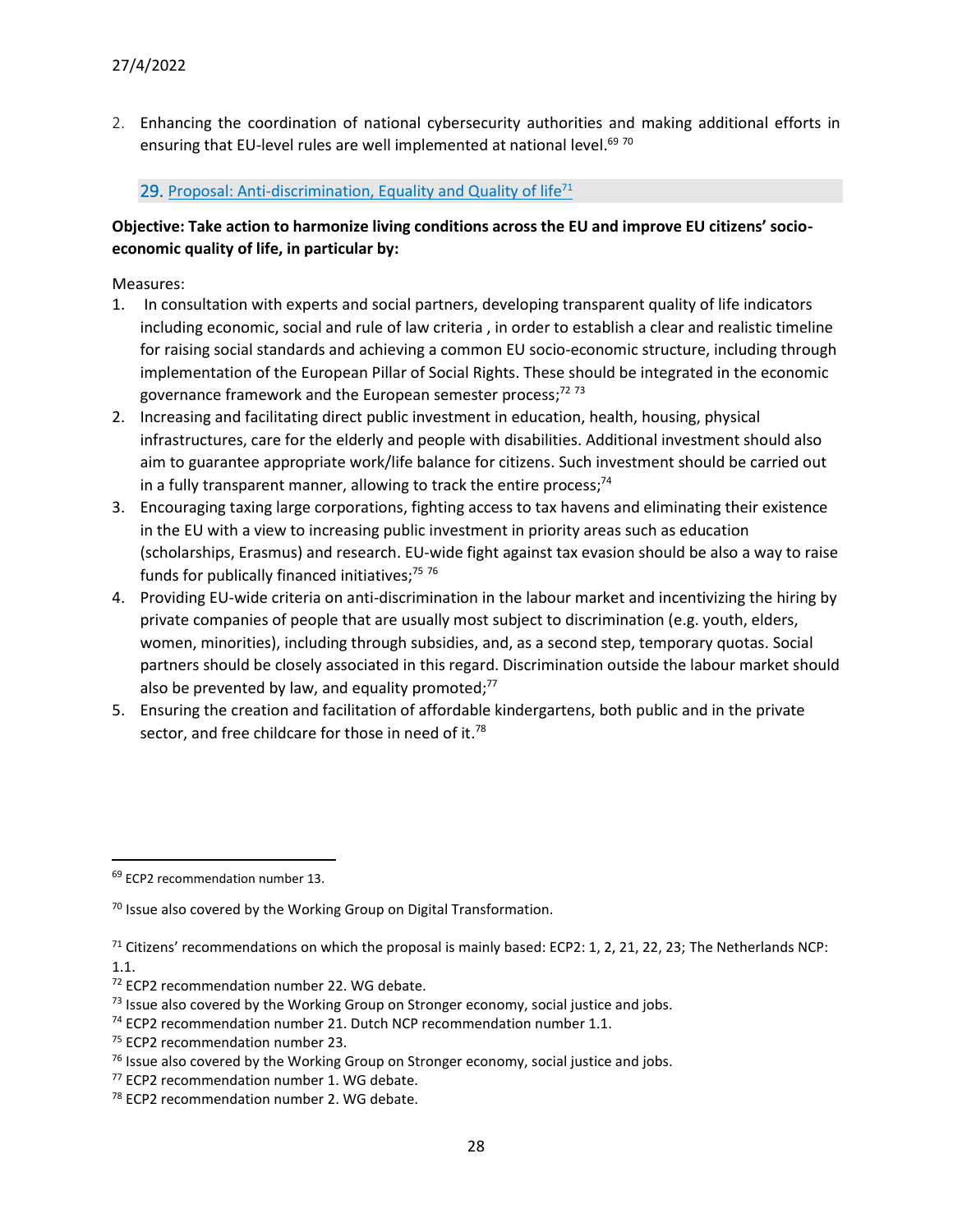# 30. Proposal: Animal rights, Agriculture<sup>79</sup>

# **Objective: Take decisive measures to promote and guarantee a more ecological and climate-oriented agriculture, in particular by:**

- 1. Setting detailed, measurable and time-bound minimum criteria for the protection of farming animals, with a view to ensuring higher animal wellbeing standards in line with the introduction of sustainability objectives and on the basis of an integrated food system approach;<sup>80 81</sup>
- 2. Introducing financial penalties for negative externalities of agricultural activity (e.g. greenhouse gas emissions, use of pesticides, water overuse, long-haul transport, etc.) based on their environmental impact. Agricultural goods imported into the EU should also be gauged on that basis, including through custom duties, as a way to iron out any competitive advantage arising from lower environmental standards;<sup>82</sup>
- 3. Reducing subsidies for agricultural mass production where it does not contribute to a sustainable transition and redirect those resources to support an environmentally sustainable agriculture, whilst ensuring affordable food products.<sup>83 84</sup>

 $79$  Citizens' recommendations on which the proposal is mainly based: ECP2: 3, 4, 6.

<sup>80</sup> ECP2 recommendation number 3.

 $81$  Issue also covered by the Working Group on Climate change and the environment.

<sup>82</sup> ECP2 recommendation number 4.

<sup>83</sup> ECP2 recommendation number 6.

<sup>&</sup>lt;sup>84</sup> Issue also covered by the Working Group on Climate change and the environment.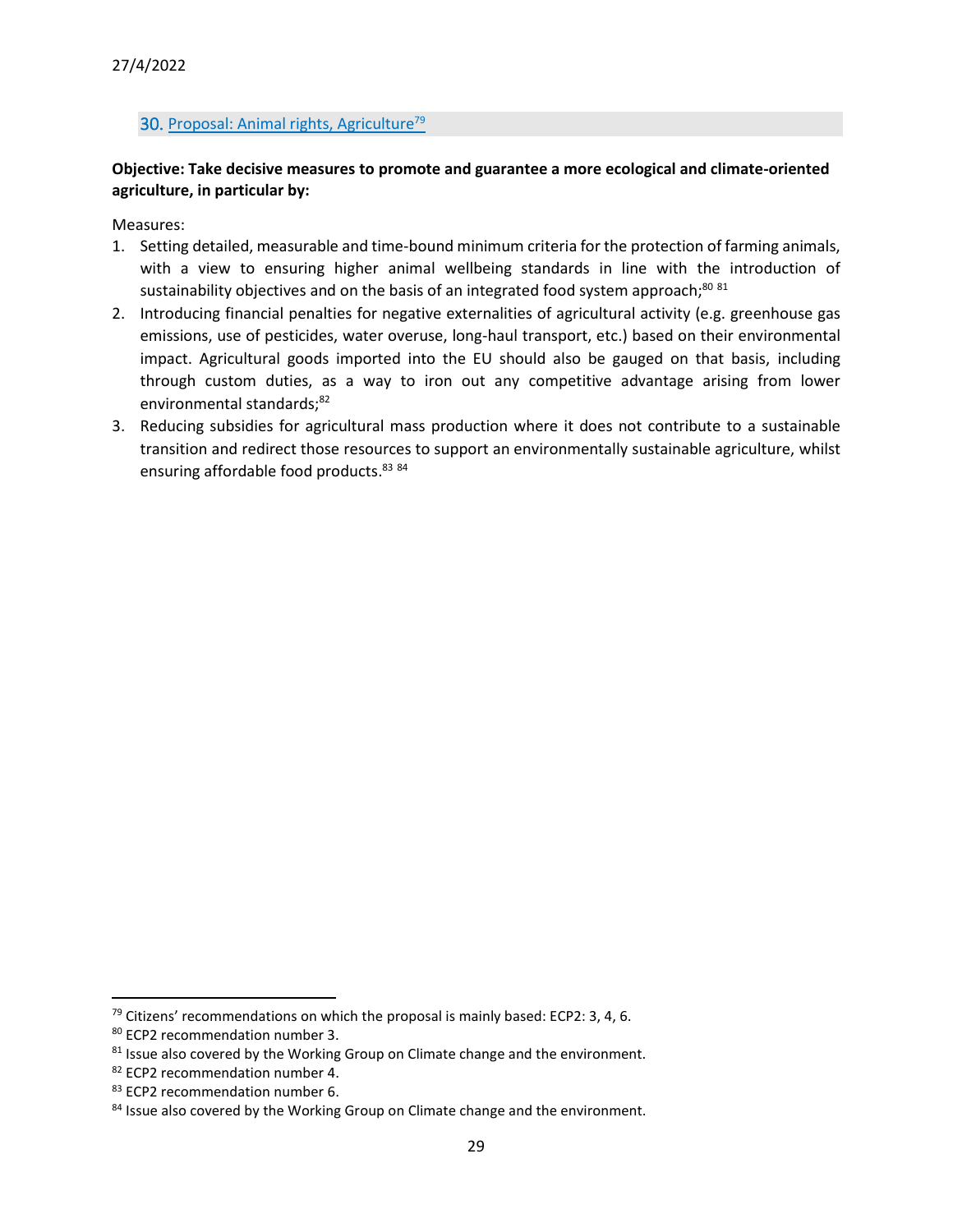# **"Digital Transformation"**

<span id="page-29-0"></span>Europe must become a world leader and standard setter in digital transformation and charter a European way to build an ethical, human-centred, transparent and safe digital society. Europe needs to be ambitious in its approach and fully use the opportunities digitalisation offers, while at the same time managing the risks and challenges brought about by digitalisation. Digitalisation touches on and must be given consideration in all areas of our society. Reference was made in this context to the European Declaration on Digital Rights and Principles for the Digital Decade and suggestions were made to consider a possible future Charter of Digital Rights.

The Russian aggression in Ukraine has only reinforced many of the points addressed in the proposals, such as the need for digital sovereignty, an increased focus on cyber defence and protection against disinformation. It has also made it evident that conflicts nowadays have consequences in the digital sphere, raising new issues like the long-term consequences of the seizure of personal information and the illegitimate use of that data in the future.

# 31. Proposal: Access to digital infrastructure<sup>85</sup>

**Objective: Equal access to the internet is a fundamental right of every European citizen. We propose that everyone in Europe should in practice have access to the internet and to digital services, and that the sovereignty of the EU's digital infrastructure is enhanced through:**

- 1. Investing in high-quality and innovative European digital infrastructures (including 5G and 6G being developed in Europe); (ECP1 recommendation number 40 and 47, Dutch NCP 1)
- 2. Ensuring fast, affordable, secure and stable internet access everywhere in the EU, including for roaming, with a priority to bring internet connection to 'white zones/dead zones', rural areas and remote and peripheral regions in order to address the digital divide between and within Member States and make sure that no one gets left behind; (ECP1 recommendation number 17, 47 and Dutch NCP 1)
- 3. Advance the deployment of digital and electrical infrastructure both in public and private spaces to enable use of electric and autonomous vehicles; (WG debate)<sup>86</sup>
- 4. Taking measures to ensure there is fair and open competition and prevent monopolies, vendor lockin, data concentration and dependence on third countries in relation to infrastructure and services, improving markets from the perspective of consumers; (ECP1 recommendation number 17)
- 5. Making children, families, elder people as well as vulnerable groups, a priority when it comes to access to internet and hardware, particularly in view of access to education, public services, and health; (ECP1 recommendation number 17 and WG debate)
- 6. Improving digital access to and accessibility of essential public and private services for citizens and businesses, for example when it comes to administrative procedures, and ensure inclusive access and support such as through help desks in relation to these services; (WG debate, Multilingual Digital Platform)

<sup>&</sup>lt;sup>85</sup> Citizens' recommendations on which the proposal is mainly based: European Citizens' Panel 1 (ECP1): 17, 40, 47; National Citizens Panels (NCP) The Netherlands 1

<sup>&</sup>lt;sup>86</sup> See link to ECP 3, Rec 38 in relation to infrastructure for electrical vehicles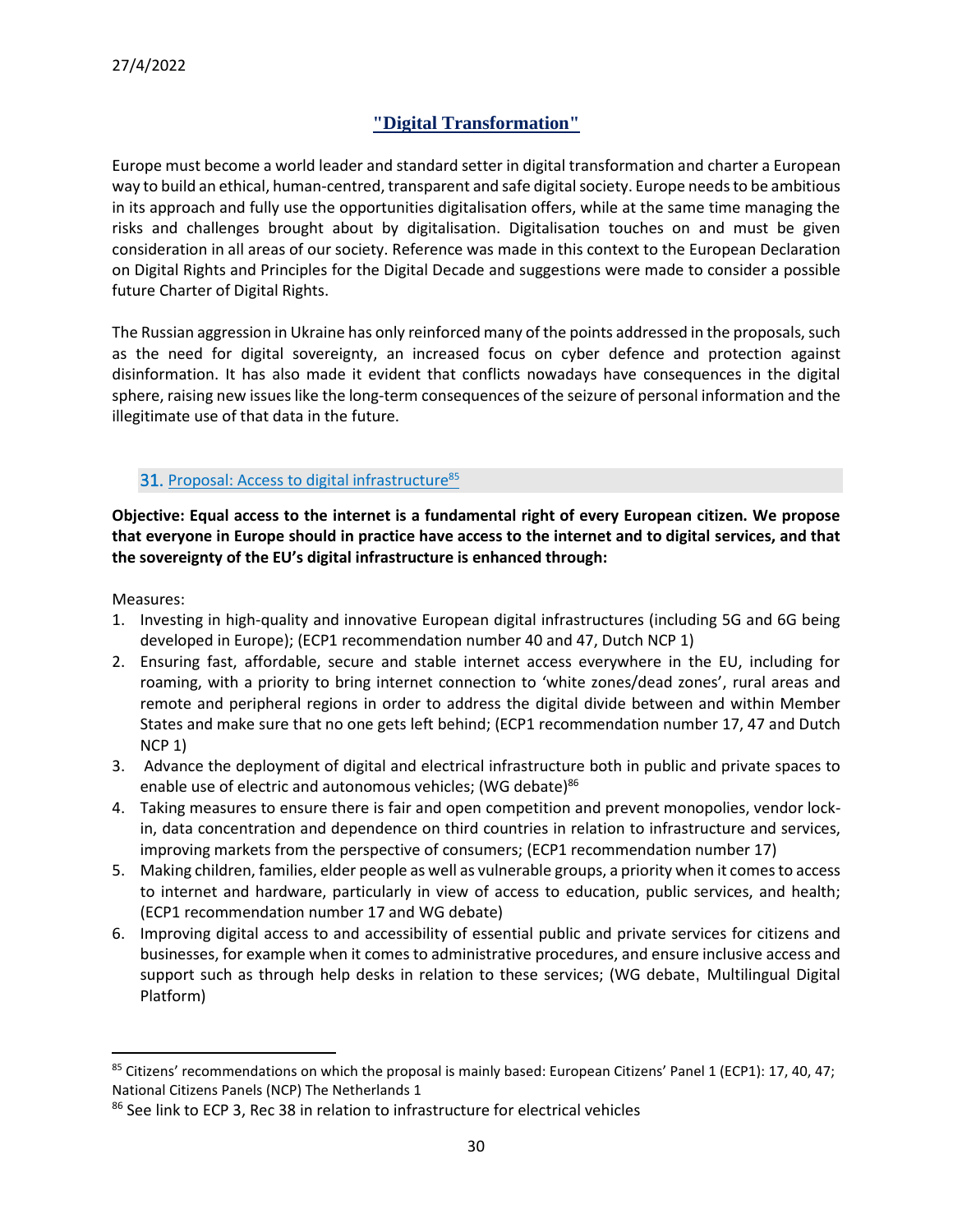- 7. Harmonising high quality digital standards and improving secure mobility of data to facilitate crossborder interoperability; (WG debate, Multilingual Digital Platform)
- 8. Considering environmental impacts of digital infrastructure and digitalisation in order to make digital transformation sustainable and strive for a green digital society. (WG debate, Multilingual Digital Platform).

32. Proposal: Digital literacy and skills that empower people<sup>87</sup>

# **Objective: We propose that the EU ensures that all European citizens can benefit from digitalisation, by empowering them with the necessary digital skills and opportunities, through:**

- 1. Ensuring access to formal and non-formal digital literacy and skills training and education, including in school curricula, during all stages of life by building on existing initiatives at European level, with special focus on the inclusion of vulnerable groups and elderly, enhancing digital skills of children in a manner that is compatible with their healthy development and tackling digital inequalities, including the digital gender gap; (ECP1 recommendation number 8, Italian NCP 5.2, WG debate)
- 2. Ensuring a healthy use of the internet by encouraging Member States to implement digital skills training for all age-groups with standard programmes and curricula set at European level concerning e.g. the risks and opportunities of the internet, online rights of users and the netiquette; (ECP1 recommendation number 47, WG debate)
- 3. Taking all the necessary measures to ensure that the digitalisation of society does not leave out older people and that technology is accessible to them by fostering programs and initiatives, for instance in the form of classes tailored to their needs. At the same time it should be ensured that essential services can also be accessed in person and by non-digital means; (ECP1 recommendation number 34 and 47)
- 4. The introduction of an EU certification relating to digital skills in schools that will prepare young people for the future job market; (ECP1 recommendation number 8)
- 5. Develop training initiatives coordinated at EU level to retrain and upskill workers to remain competitive in the job market, taking especially also account of competences and skills needed in small and medium sized enterprises and to train digital experts; (ECP1 recommendation number 8 and WG debate)
- 6. Awareness raising about existing digital platforms that connect people to employers and help in finding jobs in the EU, such as EURES; (ECP1 recommendation number 8)
- 7. Increasing investments and efforts to boost digitalisation of education, including higher education. (WG debate, Multilingual Digital Platform)

 $87$  Citizens' recommendations on which the proposal is mainly based: European Citizens' Panel 1 (ECP1): 8, 34, 47, National Citizens Panels (NCP) Italy 5.2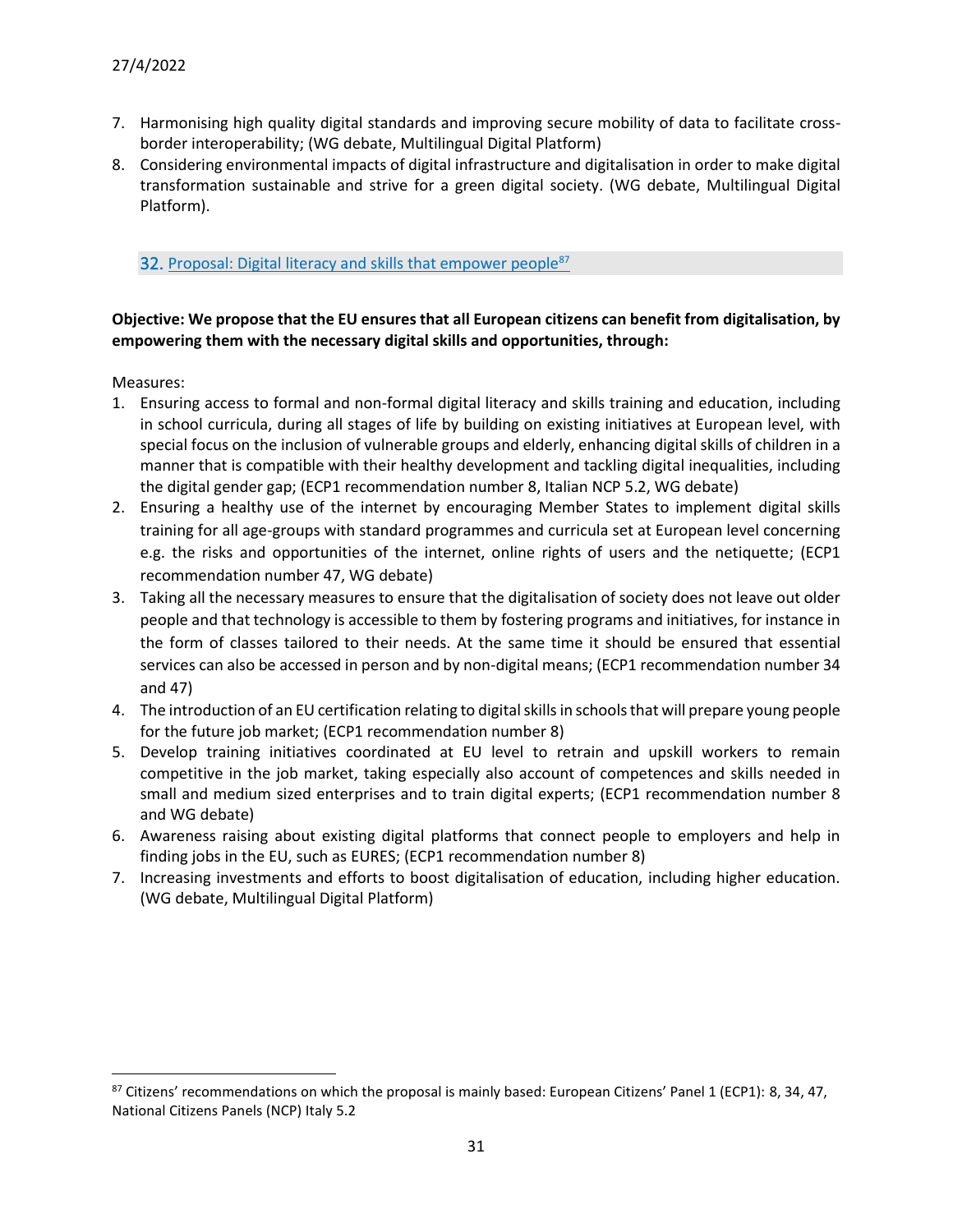### 33. Proposal: Safe and trustworthy digital society – cyber security and disinformation<sup>88</sup>

**Objective: We propose that in order to have a safe, resilient and trustworthy digital society the EU should ensure effective and swift implementation of existing legislation and have more powers to enhance cyber security, deal with illegal content and cyber criminality, counter and recover from cyber threats from non-state actors and authoritarian states, and address disinformation through:**

#### Measures:

- 1. Strengthening capacities of Europol/European Cybercrime Center in terms of financial and human resources, allowing for a more proactive approach in combatting cybercrime and building up joint European cyber defense capabilities against large scale attacks, including through better cooperation; (ECP1 recommendation number 39, Lithuanian NCP 2.6, Dutch NCP 1, WG debate)
- 2. Taking necessary measures to be prepared for and to recover swiftly from any large scale attacks and black-outs, by for example ensuring the existence of resilient infrastructure and alternative communication channels; (WG debate)
- 3. Ensuring similar sanctions and quick and effective enforcement in Member States in case of cybercrime through better coordination of local, regional and national cybersecurity centres and authorities; (ECP1 recommendation number 39)
- 4. Enhancing digital literacy and critical thinking as a way to counter disinformation, online threats and hate speech, as well as dark patterns and preferential pricing; (WG debate)
- 5. Countering disinformation by legislation and guidelines for online platforms and social media companies to address disinformation vulnerabilities and implementing transparency measures, including for example AI based algorithms that can highlight the trustworthiness of information on social media and new media, providing the user with sources of fact-checked information. When using algorithms, human beings should remain in ultimate control of decision making processes; (ECP1 recommendation number 46 and WG debate)
- 6. Supporting digital platforms that provide for media pluralism and provide resources and initiatives to assess the trustworthiness and impartiality of information from traditional media (e.g. television, printed press, radio) and other media in full respect of the principle of media freedom and provide citizens with information about the quality of the news. (ECP1 recommendation number 46)

34. Proposal: Safe and trustworthy digital society – data protection<sup>89</sup>

**Objective: We promote data sovereignty of individuals, better awareness and more efficient implementation and enforcement of existing data protection rules (GDPR) to enhance personal control of own data and limit misuse of data through**:

Measures:

1. Better explaining data protection rules (GDPR), increasing transparency and improving communication by creating guidance on informed consent texts that use simple and clear language understandable by everyone, including more visual ways to provide consent to data use, accompanied

<sup>&</sup>lt;sup>88</sup> Citizens' recommendations on which the proposal is mainly based: European Citizens' Panel 1 (ECP1): 39, 46, National Citizens Panels (NCP) Lithuania 2.6, The Netherlands 1

 $89$  Citizens' recommendations on which the proposal is mainly based: European Citizens' Panel 1 (ECP1): 42, 43, 44, 45, National Citizens Panels (NCP) The Netherlands 2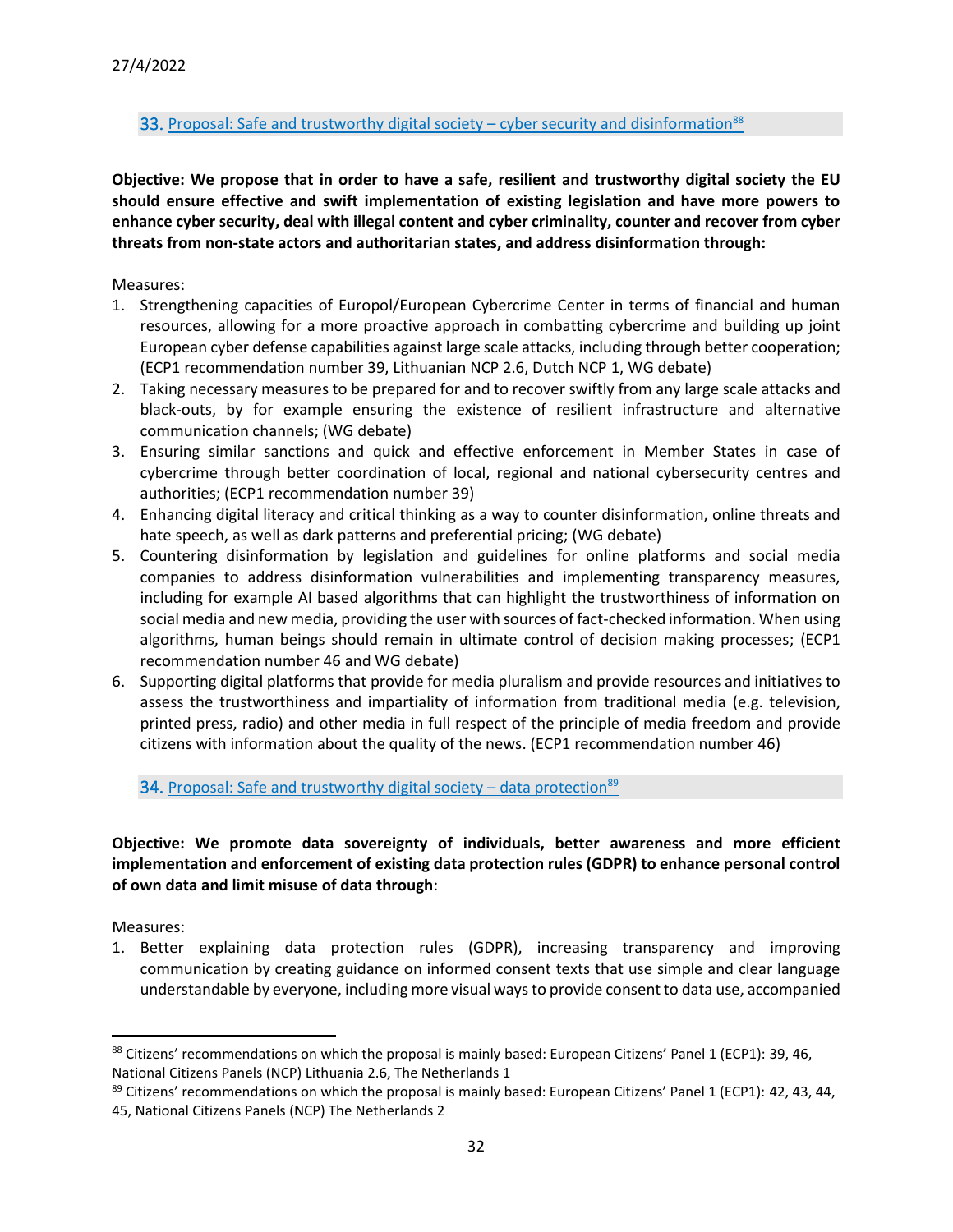by an information campaign and ensuring needed skills for those processing data and advising those who need assistance; (ECP1 recommendation number 42, 45 and Dutch NCP 2)

- 2. Ensuring that the existing prohibition of default consent on re-use or reselling of data is applied; (ECP1 recommendation number 42)
- 3. Ensuring that requests of users for permanent data deletion are followed up on in a specific timeframe; (ECP1 recommendation number 42)
- 4. Providing clear and as short as possible information to users on how and by whom data will be used; (ECP1 recommendation number 42)
- 5. Ensuring compliance of non-European companies with European data protection rules; (ECP1 recommendation number 42 and 43)
- 6. Encouraging a certification system at EU level that reflects compliance with GDPR in an accessible, clear and simple way, and visible on websites and platforms and should be issued by an independent certifier at European level. It should not create disproportionate burdens for small and medium sized companies; (ECP1 recommendation number 44, WG debate)
- *7.* Ensure that citizens are efficiently and swiftly helped when encountering issues with opt outs or revoking consent. To this end intrusive behavior needs to be better defined and guidelines and mechanisms for opt out and revoking data and to identify and sanction fraudsters should be developed at European level; (ECP1 recommendation number 43, and WG debate)
- 8. Providing for sanctions including a fine proportional to the companies' turnover and limitations of companies' operations, such as imposing temporary or definitive bans on unwanted data processing and supporting its enforcement by the European Data Protection Supervisor and national agencies. (ECP1 recommendation number 42, 43, and WG debate)

35. Proposal: Digital innovation to strengthen the social and sustainable economy<sup>90</sup>

**Objective: We propose that the EU promotes digitalisation measures which strengthen the economy and the single market in a fair and sustainable way, increase European competitiveness in technology and innovation, enhance the digital single market for companies of all sizes and make Europe a world leader in digital transformation and in human centric digitalisation, through:**

- 1. The introduction or reinforcement of legislation that regulates (human-centric) 'smart working', taking into account the impact on workers' physical and mental health for example by ensuring a right to disconnect. A 'human centric' approach should incorporate the 'human in control' principle; (ECP1 recommendation number 7 and WG debate)<sup>91</sup>
- 2. EU legislation that incentivises companies to be socially responsible and to keep high quality 'smart working' jobs within Europe and thus avoiding the relocation of such jobs to lower cost countries. Incentives may be financial and/or reputational and should take into account internationally recognised environmental, social and governance (ESG) criteria. To this end, the EU should set up a working group composed of experts from all relevant stakeholders to examine and strengthen this legislation; (ECP1 recommendation number 7)
- 3. Ensuring human oversight of decision-making processes involving artificial intelligence in the work place and transparency of algorithms used; giving consideration to negative impacts of illimited digital

<sup>90</sup> Citizens' recommendations on which the proposal is mainly based: European Citizens' Panel 1 (ECP1): 7, 16, 17, National Citizens Panels (NCP) Germany and Italy 1.3

<sup>&</sup>lt;sup>91</sup> See link with Working Group on Stronger Economy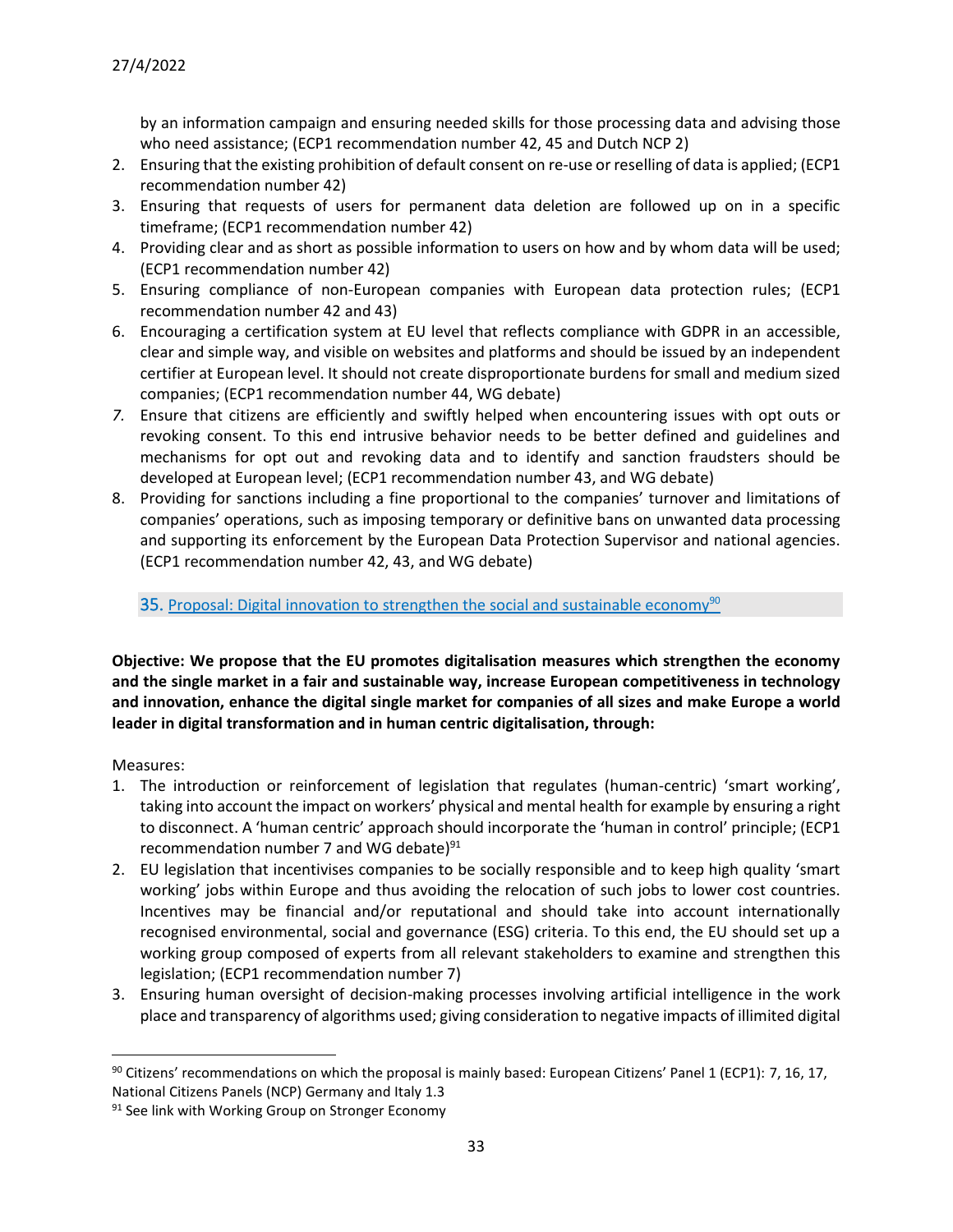surveillance in the workplace; informing and consulting workers prior to the introduction of digital technologies that impact working conditions; ensuring that new forms of work, such as platform work, respect worker rights and provide appropriate working conditions; (WG debate)

- 4. Taking initiatives to help support remote working, such as office spaces with access to a reliable, fast internet connection and digital training and providing resources for ergonomic equipment for home offices; (ECP1 recommendation number 17 and WG debate)
- 5. Introducing a publicly accessible digital score board, creating a ranking system that indicates and compares the current level of digitalisation of EU businesses; (German NCP)
- 6. Achieving a strong and competitive digital economy and spread the benefits of digital transformation equitably across Europe by focusing on technology and innovation as drivers of growth, by driving world class transformative research and making room for innovation ecosystems throughout all regions by improving the operating environment of SMEs and start-ups and fair access to funding and by doing away with legal or other burdens hindering cross boarder activities. (Italian NCP 1.3, WG debate and Multilingual Digital Platform)
- 7. Building a data infrastructure based on European values; implement the 'digital first' and 'once only' principle and facilitate digital and secure access to data for innovation and business; encouraging the digitalisation of public services. (WG debate and Multilingual Digital Platform)
- 8. Fully utilize the potential of trustworthy and responsible use of artificial intelligence, use the potential of blockchain technology and cloud services, setting safeguards and standards that ensure transparency, interoperability, generate trust, enhance ease of use and avoiding any discriminatory or biased algorithms; (WG debate and Multilingual Digital Platform)
- 9. Promoting open source software and its use in education and training and free access to publicly funded research and software; (WG debate and Multilingual Digital Platform)
- 10. Introducing a European common digital identity to facilitate cross-border digital transactions and services, with a framework of European standards and guidelines providing the necessary safeguards; (WG debate and Multilingual Digital Platform)
- 11. Assess the feasibility of digitalisation of product information for consumption and nutrition products through a standardised European app which would allow for more user-friendly access and would provide additional information on products and production chain. (ECP1 recommendation number 16)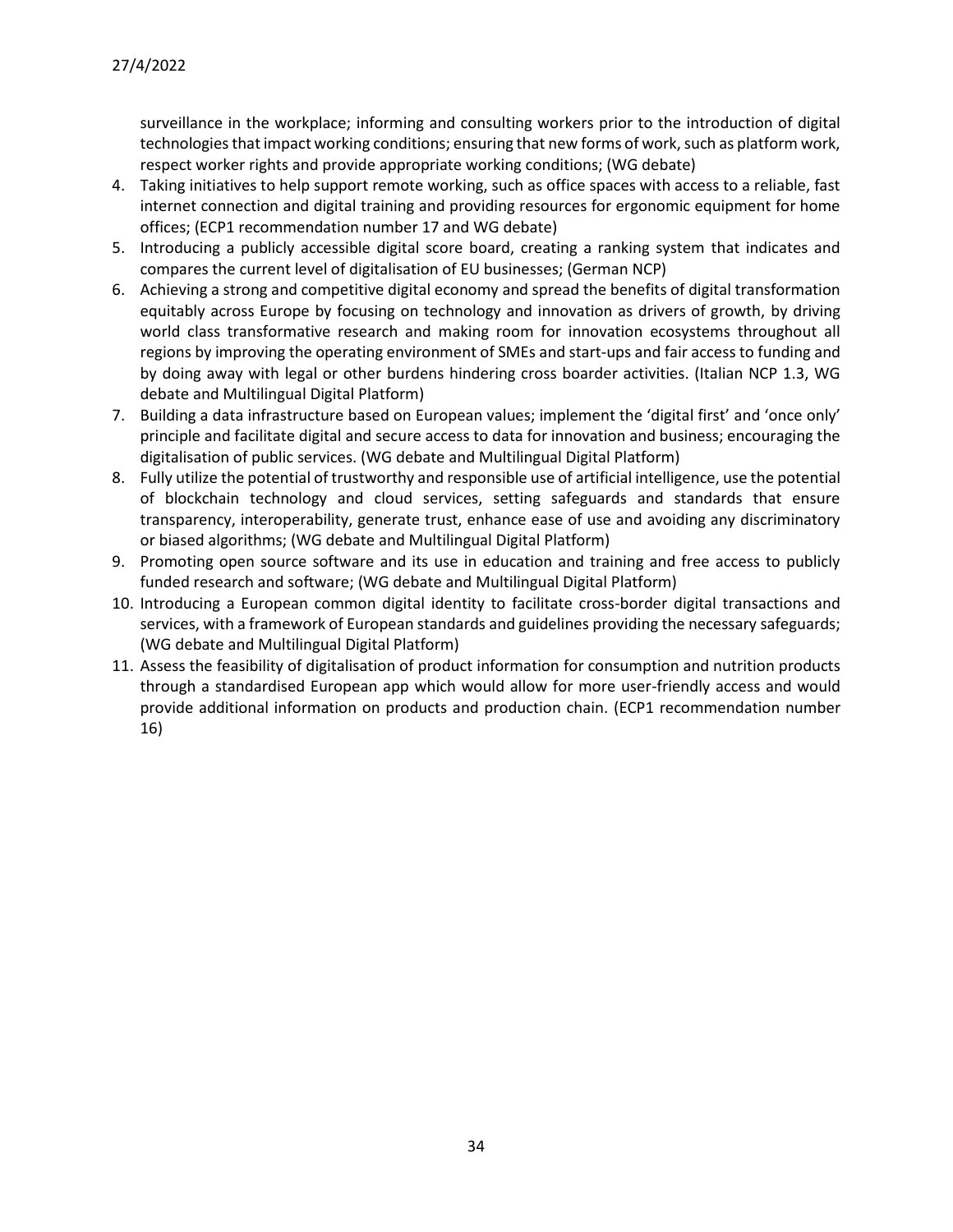# **"European democracy"**

#### <span id="page-34-0"></span>36. Proposal: Citizens information, participation and youth

**Objective: Increase citizens' participation and youth involvement in the democracy at the European Union level to develop a 'full civic experience' for Europeans, ensure that their voice is heard also in between elections, and that the participation is effective. That is why the most appropriate form of participation should be considered for each topic, for example by:**

- 1. Improving the effectiveness of existing and developing new citizens' participation mechanisms, in line with EU acquis, by better informing on them. Ideally, all the information about the participatory spaces should be summarized<sup>92</sup> in an integrated official website with different features.<sup>93</sup> A mechanism should be devised to monitor policy and legislative initiatives, which have emerged from participatory democracy processes; $94$  Participatory mechanisms should be inclusive and their commination able to reach a diverse public. Attention should be paid to content material, topics and moderators' skills. They should include an analysis on the impact of the policies discussed on, inter alia, women and vulnerable persons.<sup>95</sup>
- 2. Increasing the frequency of online and offline interactions between EU institutions and its citizens through different means of interaction in order to ensure that citizens can participate in the EU policymaking process to voice their opinions and to get feedback, and creating a charter for EU officials on citizens' participation;<sup>96</sup>
- 3. Offering a user-friendly digital platform where citizens can share ideas, put forward questions to the representatives of EU institutions and express their views on important EU matters and legislative proposals, in particular youth. The platform should also allow for online polls;<sup>97</sup>
- 4. Improving and streamlining existing mechanisms at the European, national, and local level, to make them more secure, accessible, visible and inclusive; $98$
- 5. Include organised civil society and regional and local authorities and existing structures such as the European Economic and Social Committee (EESC) and the Committee of the Regions (CoR)<sup>99</sup> in the citizens' participation process;<sup>100</sup>
- 6. Create a system of local EU Councillors, as a way to reduce the distance between the EU institutions and European citizens;<sup>101</sup>
- 7. Holding Citizens' assemblies periodically, on the basis of legally binding EU law. Participants must be selected randomly, with representativeness criteria, and participation should be incentivized. If needed, there will be support of experts so that assembly members have enough information for deliberation. If the outcomes are not taken on board by the institutions, this should be duly

<sup>92</sup> Changes WG 3A and 3B

<sup>93</sup> ECP2 Recommendation 32, 37, BE, FR and NL National Panels

<sup>94</sup> FR National Panel

<sup>95</sup> Change WG 8, shorter formulation

<sup>96</sup> ECP2 Recommendation 29

<sup>97</sup> ECP2 Recommendation 19, 32, BE, FR National Panels and DK representative of national events

<sup>98</sup> BE National panel

<sup>99</sup> Change WG 7B

<sup>100</sup> BE National panel

<sup>101</sup> Final Kantar Report, pag. 85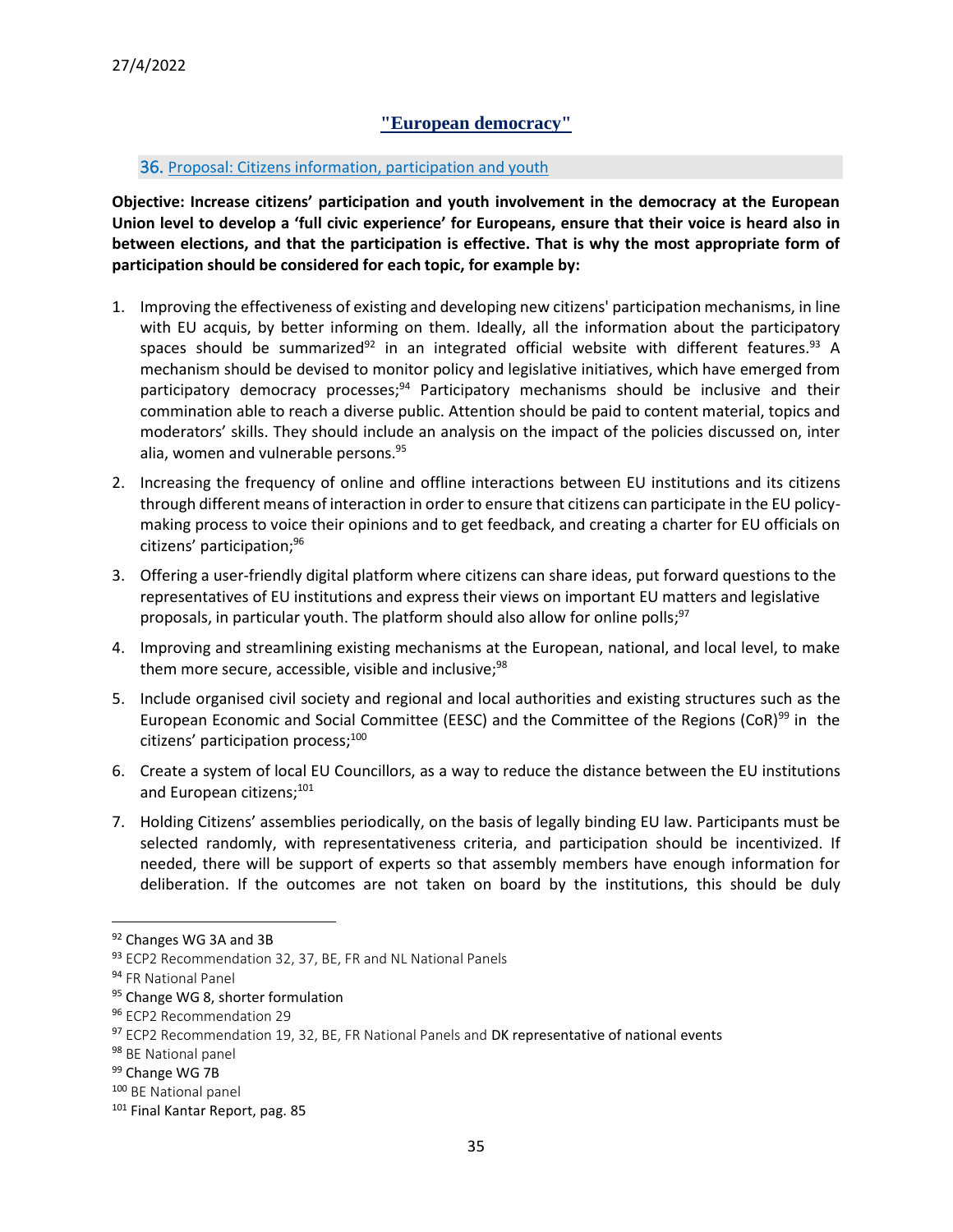iustified;<sup>102</sup> Participation and prior involvement of citizens and civil society is an important basis for political decisions to be taken by elected representatives. The EU is founded on representative democracy: with European elections, citizens give a clear mandate to their representatives and indirectly express themselves on EU policies; $103$ 

- 8. Provide enhanced structural support, financial and otherwise, for civil society, especially for youth civil society and support local authorities in setting up local youth councils;<sup>104</sup> this could be achieved through a specific pillar in the European Democracy Action Plan for involvement of civil society and social partners, and a dedicated civil society strategy; $105$
- 9. Introduce a "Youth-check" of legislation, including both an impact assessment and a consultation mechanism with representatives of young people, when legislation is deemed to have an impact on young people;<sup>106</sup>
- 10. Strengthening cooperation between EU legislators and civil society organisations to utilise the link between decision-makers and citizens which civil society organisations constitute;<sup>107</sup>
- 11. Summarize elements of citizens' participation in an EU Charter for the involvement of citizens in EUaffairs.

37. Proposal: Citizens information, participation and youth (bis)

# **Objective : Make the European Union more understandable and accessible and strengthen<sup>108</sup> a common European identity, in particular by:**

- 1. Guaranteeing a minimum level of education on the EU and especially its democratic processes, including the history of European integration and European citizenship. People of all ages should be able to benefit from such programmes, which should be designed in an engaging and age appropriate manner, for instance through the development of specific programmes and educational material for children and schools;<sup>109</sup> and civil society organisations active in the field of non-formal education;<sup>110</sup>
- 2. Making reliable information on the EU easily accessible in an inclusive manner to all citizens. EU institutions should use more accessible language and avoid using bureaucratic terms in their communication, while at the same time maintaining the quality and expertise of the given information and adapting the information to different communication channels and audience profiles.<sup>111</sup> It should consider, for instance, creating a mobile application where information concerning EU policies is presented in a clear language.<sup>112</sup> A special effort should be made to reach out to young people through

<sup>102</sup> ECP2 Recommendation 39, BE National Panel 3

<sup>103</sup> Change WG 10A, shorter formulation

<sup>&</sup>lt;sup>104</sup> DK representative of national events

<sup>105</sup> Change WG 54C

<sup>106</sup> DK representative of national events

<sup>&</sup>lt;sup>107</sup> DK representative of national events

<sup>108</sup> Change WG 15 A, compromise formulation

<sup>109</sup> ECP2 Recommendation 24, 36, 38, BE National Panel

<sup>110</sup> Change WG 16 C

<sup>&</sup>lt;sup>111</sup> ECP2 33, BE FR and NL National panels)

<sup>112</sup> ECP2 26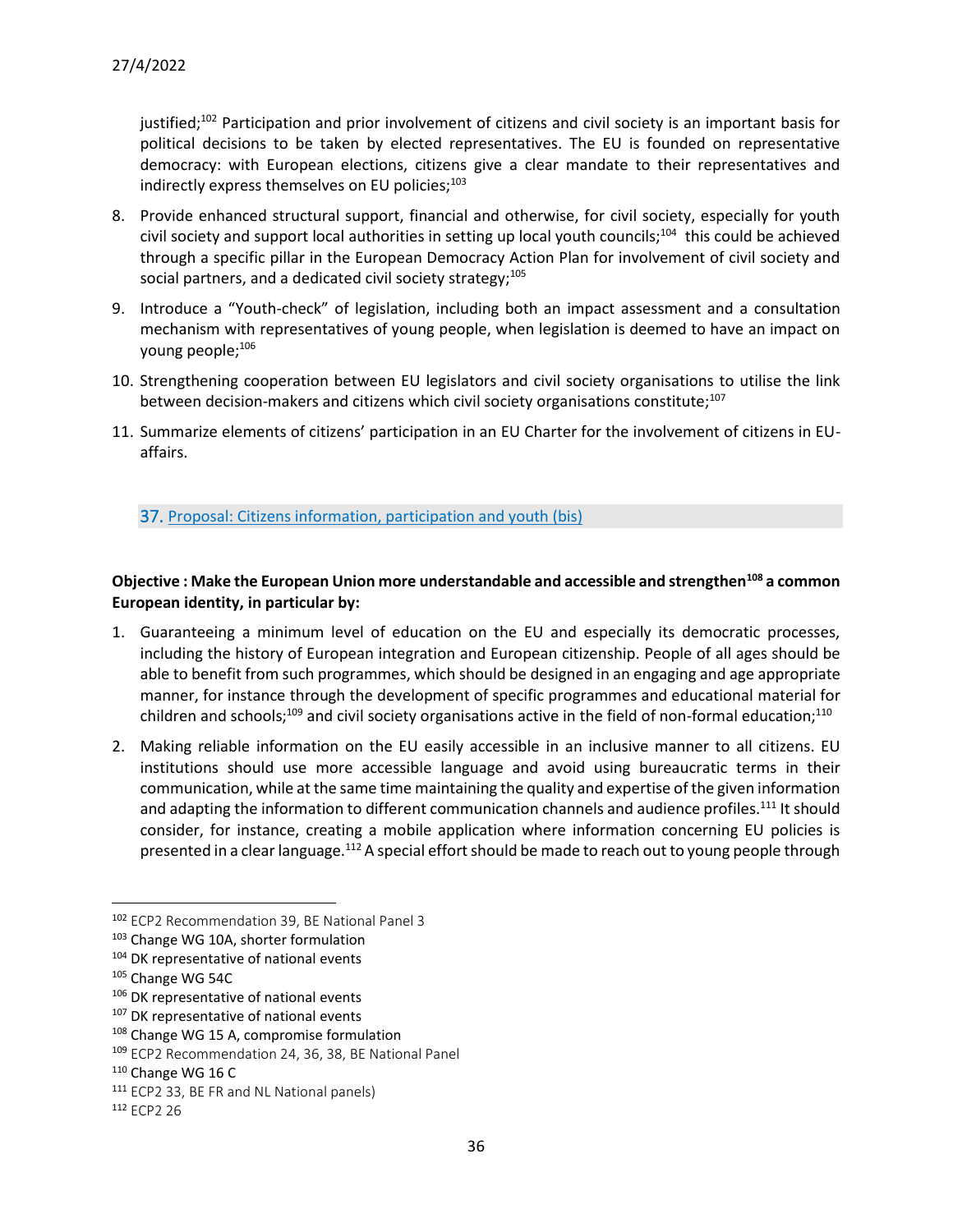digital media, youth movements and various 'ambassadors' (organisations and individuals) explaining<sup>113</sup> the EU project;<sup>114</sup>

- 3. Making a greater use of artificial intelligence and translation technologies to circumvent<sup>115</sup> language barriers,<sup>116</sup> ensuring the accessibility and usability of all the digital tools for people with disabilities;<sup>117</sup>
- 4. Defending and supporting free, pluralistic and independent media, and encouraging media outlets, including public broadcasters and public news agencies and European media, to cover European affairs more regularly while respecting their freedom and independence, to ensure regular and comprehensive coverage across the EU Member States;<sup>118</sup> stepping up the fight against disinformation and foreign interferences, and ensure the protection of journalists;<sup>119</sup>
- 5. Bringing Europe closer to citizens by improving<sup>120</sup> contact points and dedicated hubs, or "Houses of Europe", at local level to provide resources, information and advice to citizens on EU matters, as well as listen to their concerns and engage in debates with associations to help spread citizens' views at European level;<sup>121</sup>
- 6. Taking further steps to strengthen common identity among Europeans, for instance through an EU fund for supporting online and offline interactions (i.e. exchanges programmes, panels, meetings) of both short and longer duration between EU citizens, creating common sports events and teams, or making Europe Day (9 May) an additional<sup>122</sup> European public holiday for all EU citizens.<sup>123</sup>

#### 38. Proposal: Democracy and elections

**Objective: Strengthen European democracy by bolstering its foundations, boosting participation in European Parliament elections, fostering transnational debate on European issues and ensuring a strong link between citizens and their elected representatives, in particular by:**

1. Ensuring the protection of EU values laid down in the treaties, including the rule of law and a strong social model, $124$  which are at the core of the European democracy. In its relationship with external countries, the European Union should firstly strengthen common democratic values in its borders. Only after achieving this, the European Union can be an ambassador of our democratic model in the countries that are ready and willing to implement it, through diplomacy and dialogue;<sup>125</sup>

125 ECP Recommendations 14

<sup>&</sup>lt;sup>113</sup> Change WG 17

<sup>114</sup> BE National Panel

<sup>115</sup> Change WG 18A

<sup>116</sup> ECP2 Recommendation 25

<sup>117</sup> Change WG 18B

<sup>118</sup> ECP2 Recommendation 31, BE and NL National Panels

<sup>119</sup> Changes 19A to 19A, reformulation to fit text

<sup>120</sup> Change WG 21, compromise

<sup>121</sup> BE and FR National Panels

<sup>122</sup> Change WG 23B

<sup>123</sup> ECP2 Recommendation 27, BE National Panel

<sup>124</sup> Change WG 25C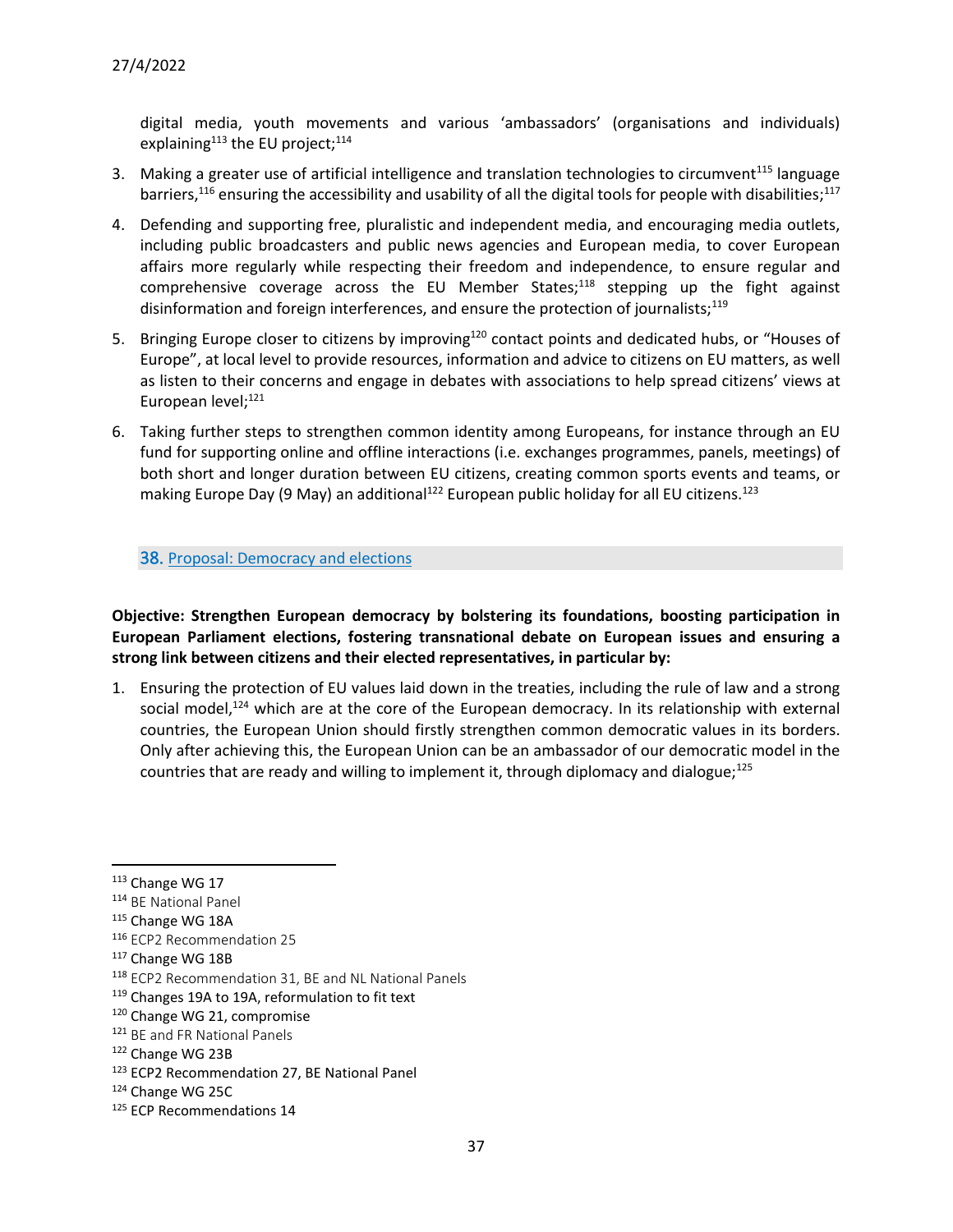- 2. Conceiving a EU wide referendum, to be triggered by the European Parliament, in exceptional cases on matters particularly important to all European citizens;<sup>126</sup>
- 3. Amending EU electoral law to harmonise electoral conditions (voting age, election date, requirements for electoral districts, candidates, political parties and their financing) for the European Parliament elections, as well as moving towards voting for Union-wide lists, or 'transnational lists',<sup>127</sup> with candidates from multiple Member States, having taken<sup>128</sup> into account the views expressed among citizens across the EU Member States on this issue.<sup>129</sup>
	- Some of the Members of the European Parliament should be elected through a European Union-wide list, the rest being elected within the Members' States;<sup>130</sup>
	- This reform should also aim at facilitating digital voting possibilities<sup>131</sup> and guaranteeing effective voting rights for persons with disabilities,  $132$
- 4. Strengthening links between citizens and their elected representatives, taking into account national specificities and citizens' desire to be closer to them and have a feeling that their concerns lead to specific action by elected representatives in the European Parliament and national parliaments.<sup>133</sup> This is a universal issue and people of all ages should be engaged; $^{134}$ 
	- European citizens should have a greater say on who is elected as President of the Commission. This could be achieved either by the direct election of the Commission President $135$  or a lead candidate system;<sup>136</sup>

<sup>126</sup> ECP Recommendation 18; N.B. citizens representatives explained it should be carefully implemented and used

<sup>&</sup>lt;sup>127</sup> European Commission representatives explained it should be implemented after a transition period, not to rush things through

<sup>128</sup> Changes WG 28 E,G,H

<sup>&</sup>lt;sup>129</sup> ECP2 Recommendation 16, NL National Panel 20, National Panel was divided on " transnational lists"

<sup>130</sup> Based on ECP2 Recommendation 16, Discussion in WG

<sup>&</sup>lt;sup>131</sup> ECP2 Recommendation 19 and MDP

<sup>132</sup> European Economic and Social Committee

<sup>133</sup> Change WG 32B

<sup>134</sup> ECP2 Recommendation 36, BE and FR National Panels

<sup>135</sup> FR National Panel ("*electing the President of the European Commission by universal suffrage*"), MDP (*Final Kantar Report: Group of contributions discusses the direct election of the Commission President by citizens)* <sup>136</sup> EP position: *the lead candidate of the European political party that has obtained the highest share of votes at European elections, who is able to be supported by a majority of European Parliament's Members, shall be elected President of the European Commission. In case a coalition majority cannot be reached, the task should be assigned to the next lead candidate. To this end, European political parties may nominate candidates to run for the Commission President's post.* Mr Paulo Rangel: *in order to reinforce the lead candidate process the positions of the European Parliament and the European Council should be reversed and this implies a treaty change: the Parliament would propose and the Council would approve the President of the Commission*. MDP (*Final Kantar Report: "Group of contributions discusses the election of the Commission President and appointment of commissioners, including the Spitzenkandidaten system).* EYE, pag. 23: "*The candidates for the President of the Commission should not be elected in backroom negotiations among winning parties. We should enforce the so-called "Spitzenkandidaten" system, where each party announces their candidate for the President of the Commission before the election campaign in the case that this party gains a majority. Through active participation in the campaign and direct interaction with the citizens, the future President could become more closely connected to the European population*." , and discussion WG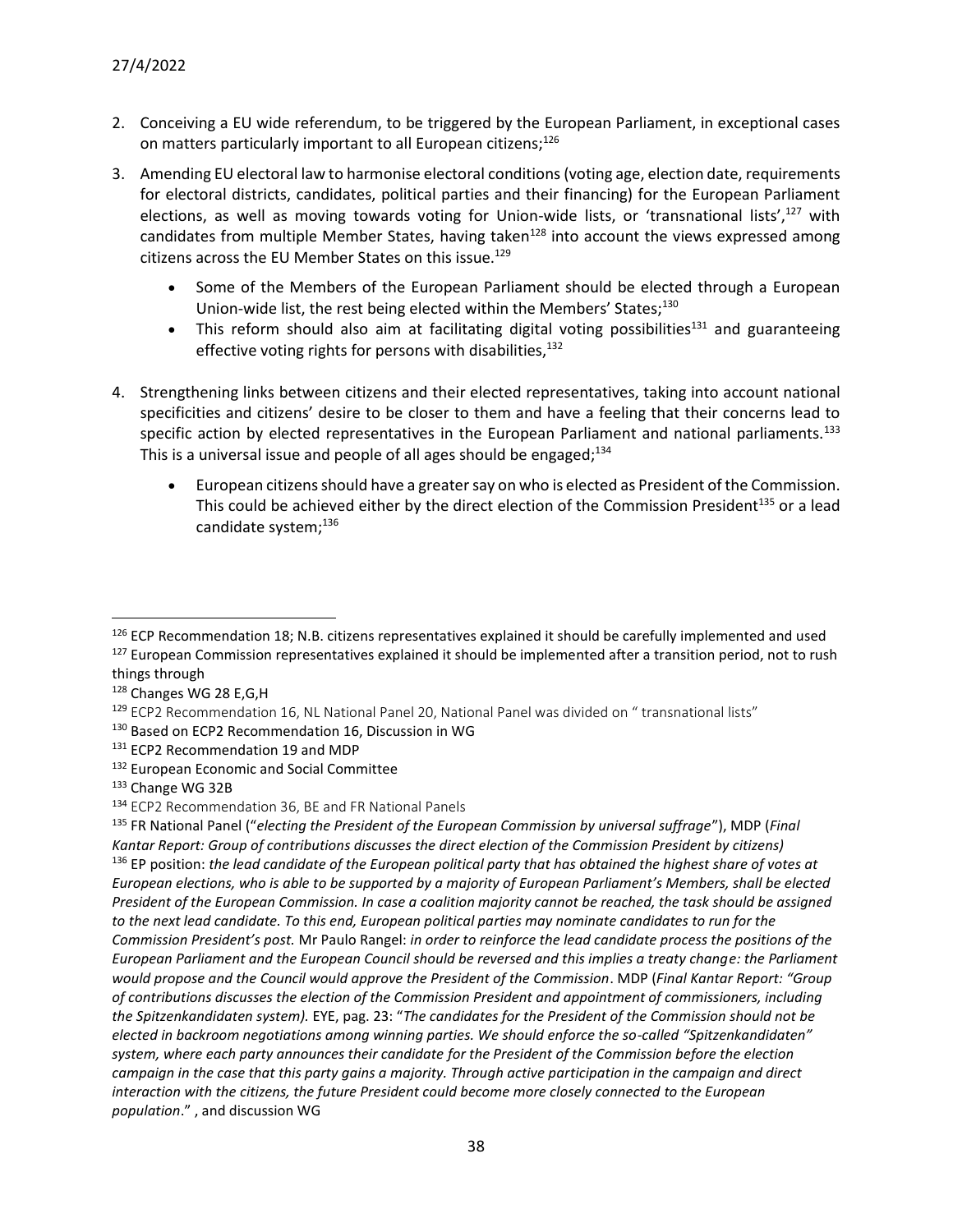- The European Parliament should have the right of legislative initiative, in order to propose<sup>137</sup> the topics to be discussed and, subsequently, adopt the necessary texts to follow up on the recommendations that emerge from deliberations; 138
- European Parliament should decide on the budget of the EU as it is the right of parliaments at the national level;  $^{139}$
- Political parties, civil society organisations, trade unions should be more lively and accessible in order for citizens to be more involved and engaged in European democracy.<sup>140</sup> This would also contribute to stimulate the inclusion of EU topics in public debates via political parties, organised civil society and social partners, not only during European elections but ahead of national, regional and local elections as well; $^{141}$

Democracy is embodied in the institutions and in society at large, including in the workplace through the role of social partners.<sup>142</sup>

#### 39. Proposal: EU decision making process

# **Objective: Improve the EU's decision-making process in order to ensure the EU's capability to act, while taking into account the interests of all Member States and guaranteeing a transparent and understandable process for the citizens, in particular by**

- 1. Reassessing decision-making and voting rules in the EU institutions, focusing on the issue of unanimous voting, which makes it very difficult to reach agreement, while ensuring a fair calculation of voting 'weights' so that small countries' interests are protected;<sup>143</sup>
	- All issues decided by way of unanimity should be decided by way of a qualified majority. The only exceptions should be the admission of new membership to the EU and changes to the fundamental principles of the EU as stated in Art. 2 TEU and the Charter of Fundamental Rights of the European Union.<sup>144</sup>
- 2. Ensuring transparency of decision-making by allowing independent citizens' observers to closely follow the decision-making process, guaranteeing broader<sup>145</sup> right of access to documents, and develop on this basis stronger links and an enhanced dialogue between citizens and the EU institutions;<sup>146</sup>
	- The EU needs to improve the transparency of its decision-making process and institutions. For instance, the meetings of the Council and the European Parliament, including its votes, should be broadcasted online in the same way. This would allow interested citizens to follow EU

<sup>137</sup> Change WG 34C

<sup>138</sup> BE National Panel (3.2), FR National Panel (11),- MDP (Final Kantar Report: "*Regarding the European Parliament, contributors most often call for it to be granted real powers of legislative initiative")*

<sup>139</sup> The Council does not consider that this proposal is based on a recommendation from the citizens. It is therefore not in line with the agreed methodology.

<sup>140</sup> MDP (Final Kantar Report: "*According to another contribution, parties should become more accessible to people from different cultural or socioeconomic backgrounds*")

<sup>141</sup> Committee of the Regions in WG

<sup>142</sup> Change WG 38, compromise formulation

<sup>143</sup> ECP2 Recommendation 20

<sup>144</sup> ECP4 Recommendation 21

 $145$  Change WG 43

<sup>146</sup> ECP2 Recommendation 34, NL National Panel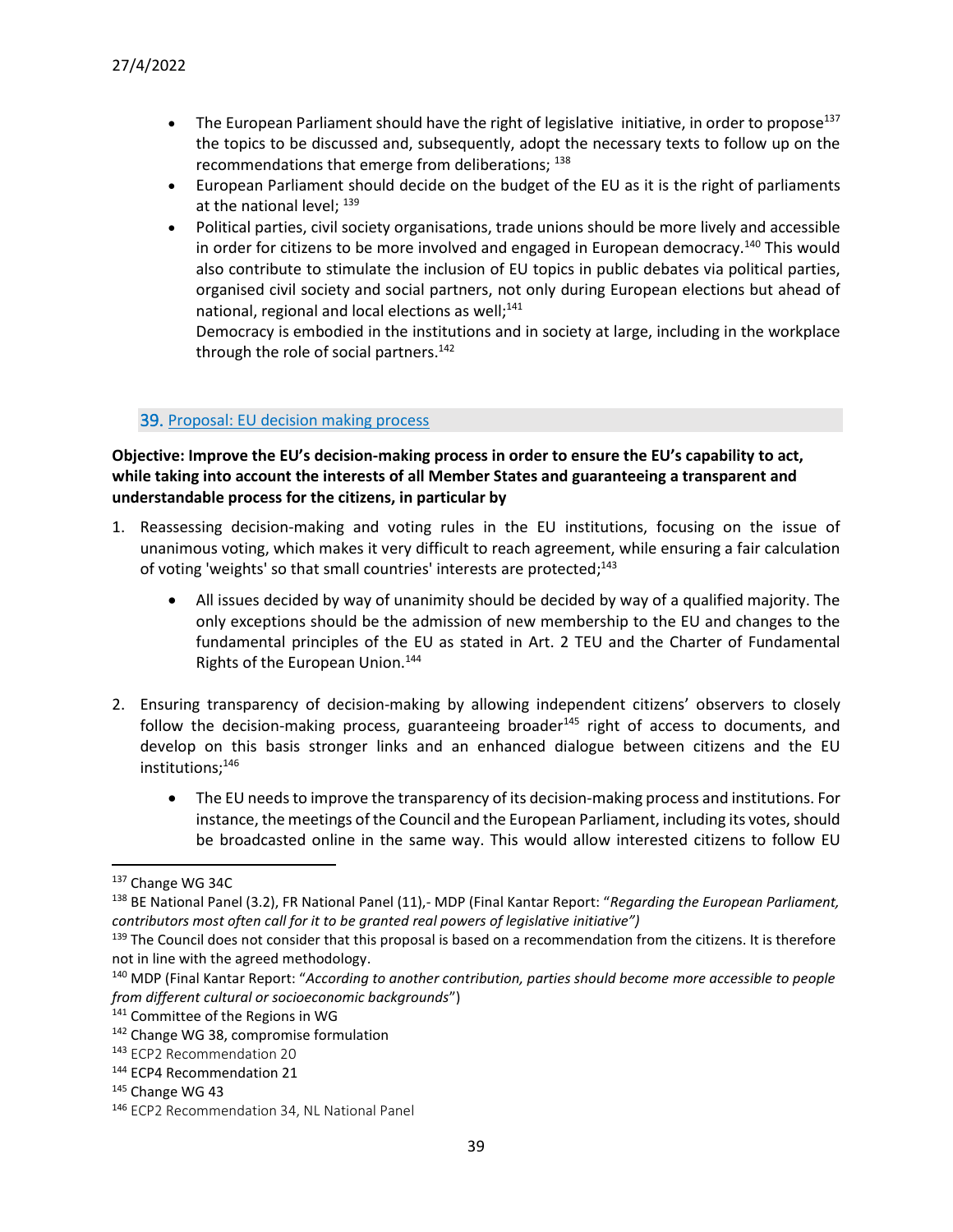policy-making, and hold politicians and policy-makers accountable;<sup>147</sup> the European Parliament's right of inquiry should be strengthened;

- EU decision-making process should be further developed so that national, regional, local representatives, social partners and organised civil society are more involved.<sup>148</sup> Interparliamentary cooperation and dialogue should be strengthened. National parliaments should also be closer involved in the legislative procedure by the European Parliament, e.g. by way of participation in hearings.<sup>149</sup> In addition, a better involvement of the subnational level and of the Committee of the Regions helps to take better into account the experiences gained with the implementation of EU law.<sup>150</sup>
- 3. Considering changing the names of EU institutions to clarify their functions and respective role in the EU decision-making process for citizens;<sup>151</sup>
	- The EU decision making process should be based on a clearer and more understandable structure, resembling national systems,<sup>152</sup> explicitly reflecting the division of competences between the European institutions and the Member States;<sup>153</sup>
	- For example, the Council of the EU could be called the Senate of the EU and the European Commission could be called the Executive Commission of the EU.<sup>154</sup>
- 4. Enhance the European Union's delivery capacities in key important areas;<sup>155</sup>
- 5. Ensure proper civil and social dialogue mechanisms and processes at every step of the EU decisionmaking process, from impact assessment to policy design and implementation.<sup>156</sup>
- 6. Reform the way the European Union works by better involving social partners and organised civil society. Strengthening the existing structures in order to better reflect the needs and expectations of EU citizens in the decision-making process, given their importance in the European democratic life. Within this framework, enhance the institutional role of the EESC and empower it as facilitator and guarantor of participatory democracy activities like structured dialogue with civil society organisations and Citizens' panels. A lively civil society is crucial for the democratic life of the European Union.<sup>157</sup>
- 7. Reopening the discussion about the constitution, where applicable, to help us align better on our values. A constitution may help to be more precise as well as involve citizens and agree on the rules of the decision-making process;<sup>158</sup>

<sup>147</sup> Discussion in WG based ECP2 Recommendation 34, NL National Panel, MPD (Final Kantar Report: "*Increased transparency and greater involvement of the citizens is supported*" in EU decision-making process is also supported 148 WG discussion(presentation by National Parliaments and Committee of the Regions)

<sup>149</sup> Change WG 45C

<sup>&</sup>lt;sup>150</sup> Change WG 46B

<sup>151</sup> ECP2 Recommendation 15

<sup>&</sup>lt;sup>152</sup> Discussion WG based on need expressed in ECP2 15 to "clarify EU institutions functions", MDP (Final Kantar Report: "There are also (…) suggestions to deepen the bicameral legislature in the EU"

<sup>153</sup> Change WG 48B

<sup>154</sup> ECP2 recommendation 15

<sup>155</sup> Discussions in the WG

<sup>156</sup> Change WG 52A

<sup>&</sup>lt;sup>157</sup> EESS, compromise formulation

<sup>158</sup> ECP Recommendation 35, FR National Panel, plus changes WG combined 51C,D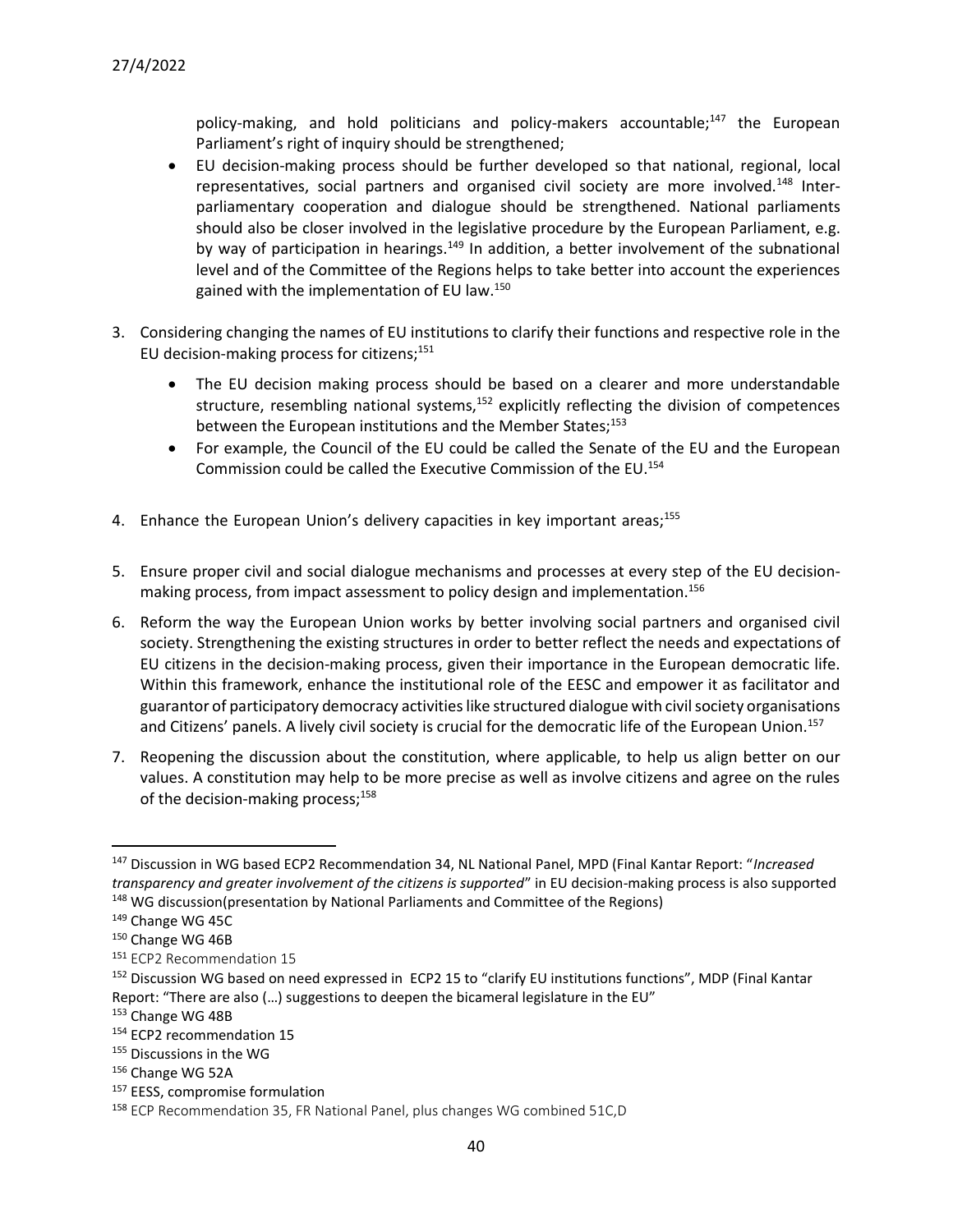### 40. Proposal: SUBSIDIARITY

- 1. Active subsidiarity and multilevel governance are key principles and fundamental features for the EU functioning and democratic accountability; $159$
- 2. The EU should review the mechanism allowing national Parliaments to assess whether new legislative proposals at the European level do not intrude on their legal competences and to be granted the possibility to suggest a legislative initiative to the European level. Such mechanisms should also be enlarged to all regional parliaments within the EU that have legislative power;<sup>160</sup>
- 3. Reform the Committee of Regions to encompass adequate channels of dialogue for regions as well as cities and municipalities, giving it an enhanced role<sup>161</sup> in the institutional architecture, if matters with a territorial impact are concerned;<sup>162</sup>
- 4. Systematic use of a subsidiarity definition commonly agreed by all EU institutions could help to clarify whether decisions have to be taken at European, national or regional level.<sup>163</sup>
- 5. Social partners and organised civil society should be better included in the decision-making process, given their importance in the European democratic life. A lively society is crucial for the democratic life of the European Union. 164

We call on European Union institutions to make the conclusions of this working group a reality and effectively implement them. This could be realised through the possibilities the Lisbon Treaty already provides and, when necessary, by triggering the request of launching a European Convention.<sup>165</sup>

<sup>159</sup> Change WG 53D

<sup>160</sup> Discussion in WG, National Parliaments

<sup>&</sup>lt;sup>161</sup> Discussion in WG, CoR and EESC; Final Kantar Report, pag. 85

<sup>162</sup> Change WG 58B

<sup>163</sup> Change WG 59B

<sup>&</sup>lt;sup>164</sup> Discussion in the WG, Social partners and several other members

<sup>165</sup> Change WG 63A, compromise formulation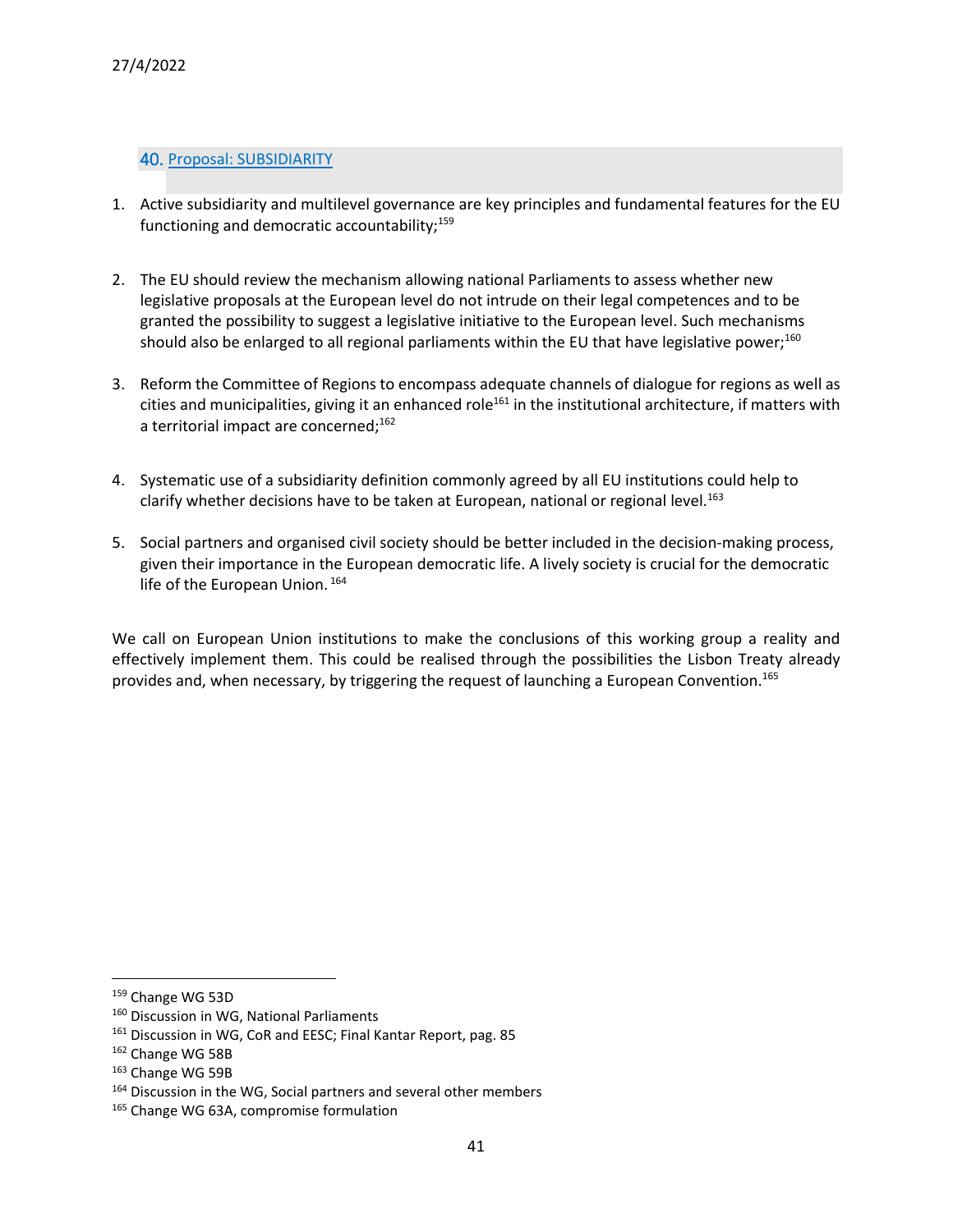# **"Migration"**

### <span id="page-41-0"></span>41. Proposal: Legal Migration<sup>166</sup>

### **Objective: Strengthen the EU's role on legal migration:**

Measures:

- 1. Launching a communication campaign at a cross European level in order for EURES (European Employment Services), the EU Immigration Portal and the EU Skills Profile Tool for Third Country Nationals to be better known by European citizens and more frequently accessed and used by EU companies when recruiting (recommendation 6).
- 2. Creating a European entity for migrants' access to the EU labour market or alternatively widening the powers of the European Cooperation Network of Employment Services (EURES) for example improving the Talent Partnership projects (recommendation 7 and WG debate), with the possibility of online matching of supply and demand of skills, in the country of departure, on the basis of assessment criteria (recommendation 9 and WG debate). The EU should encourage Member States to simplify the process of reception and integration of legal migrants and their access to the EU labour market through a better interoperability amongst the different relevant administrations(WG debate).
- 3. Improving the functioning and implementation of the "blue card" directive to attract relevant qualifications that the EU economy needs (recommendation 7 and WG debate), taking into consideration the risk of brain drain (as in measure 1 proposal II).
- 4. Promoting upwards convergence on working conditions harmoniously throughout the Union to combat inequalities of working conditions and to ensure an efficient EU labour migration policy and workers' rights. In this context, reinforce the role of trade unions at national and transnational level (recommendation 28 and WG debate), in cooperation with employers' organisations (Plenary discussion).
- 5. Increasing efforts to inform and educate citizens of the Member States about the topics related to migration and integration (recommendation 30 and LT recommendation 9 and WG debate).

42. Proposal: Irregular migration<sup>167</sup>

# **Objective: Strengthen the EU's role in tackling all forms of irregular migration and strengthen the protection of the European Union's external borders, while respecting human rights:**

Measures:

1. Participating actively, for example through Partnership Agreements, in the economic and social development of countries outside the European Union and from where there is a high outflux of migrants to tackle migration at its root causes, including climate change. These actions should be

<sup>166</sup> Citizens' recommendations in which the proposal is mainly based: European Citizens' Panel 4 (ECP4) 6, 7, 9, 28, 30; Lithuania 9

<sup>167</sup> Citizens' recommendations on which the proposal is mainly based : European Citizens' Panel 4 (ECP 4) 8, 27, Lithuania 10, The Netherlands 3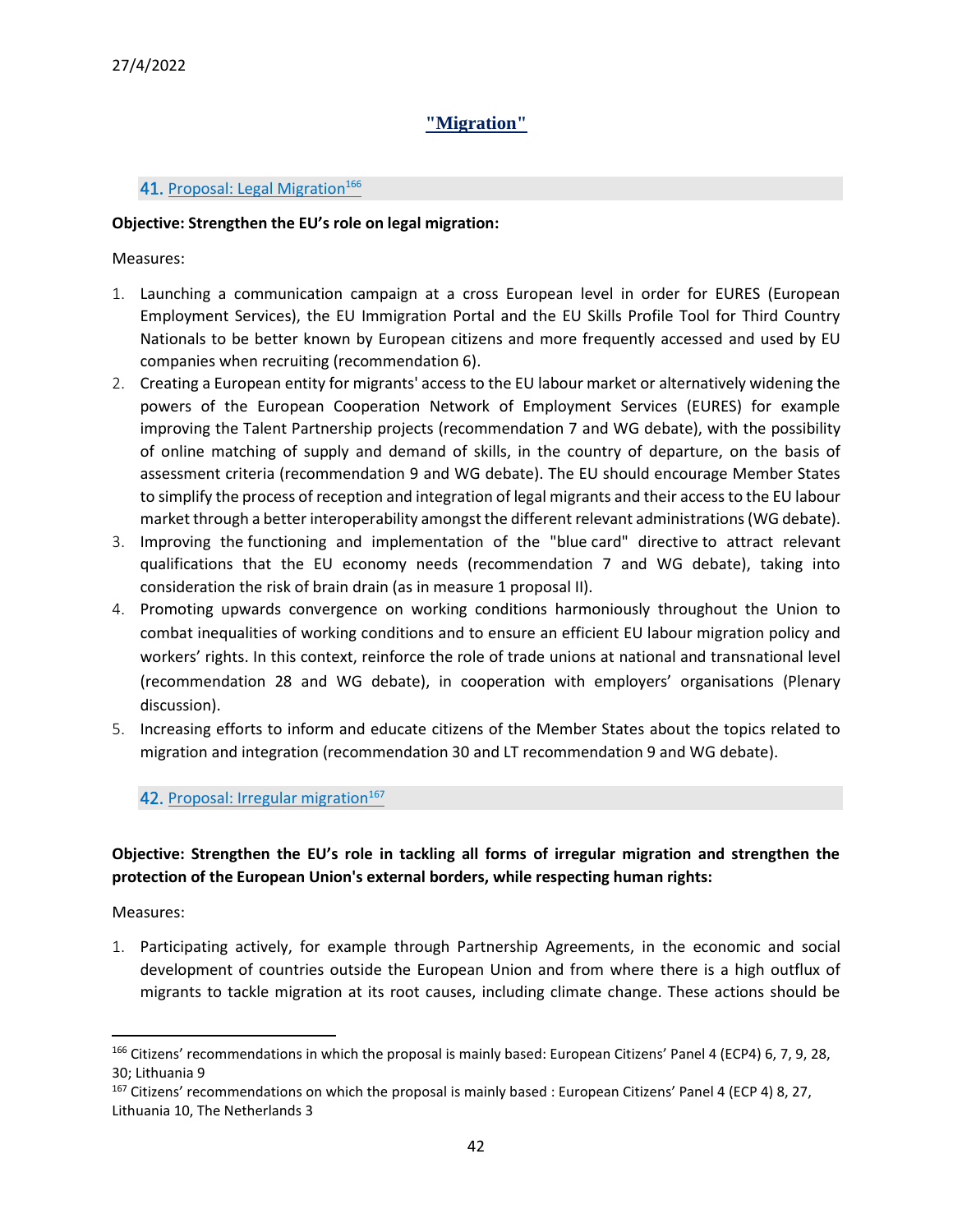transparent and have tangible results with measurable effects, which should be clearly communicated to EU citizens (recommendation 27 and NL recommendation 3 and WG debate).

2. Ensuring the protection of all external borders, by improving transparency and accountability of Frontex and by strengthening its role (recommendation 8 and WG debate) and adapting EU legislation to further address the present challenges of irregular migration, such as human smuggling, human trafficking, sexual exploitation, hybrid attacks by countries instrumentalising migrants and violation of human rights (LT recommendation 10 and WG debate).

### 43. Proposal: irregular migration<sup>168</sup> (bis)

# **Objective: Apply common rules uniformly in all Member States on the first reception of migrants:**

Measures:

- 1. Developing EU-wide measures to guarantee the safety and health of all migrants, in particular pregnant women, children, unaccompanied minors and all vulnerable people (recommendations 10 and 38 and WG debate).
- 2. Increasing EU financial, logistical and operational support, also for local authorities, regional governments and civil society organisations, for the management of the first reception which would lead to a possible integration of refugees and regular migrants in the EU or repatriation of irregular migrants (recommendation 35 and WG debate).

# 44. Proposal: Asylum, integration<sup>169</sup>

# **Objective: Strengthen the EU's role and reform the European asylum system based on the principles of solidarity and fair share of responsibility:**

- 1. Adopting EU common rules concerning procedures for the examination of claims for international protection in Member States, applied uniformly to all asylum seekers. These procedures will have to be respectful of human dignity and international law (recommendation 29 and IT recommendations 3.8 and 4.4 p.15 and WG debate). As the reception of asylum seekers involves different actors at a national level, the EU should encourage Member States to simplify and speed up this process through a better interoperability amongst the different relevant administrations, and to set up a unique desk (one stop-shop or entry point) for asylum seekers to streamline national administrative procedures (recommendation 37 and WG debate).
- 2. Revisiting the Dublin system in order to guarantee solidarity and fair sharing of responsibility including the redistribution of migrants among Member States; additional forms of support could also be envisaged (recommendations, 33, 36, 37, 40; LT recommendations 2; IT recommendations 3.8 (p.15) and NL recommendation 2 and WG debate and Plenary discussion).

<sup>168</sup> Citizens' recommendations on which the proposal is mainly based: European Citizens' Panel 4 (ECP 4) 10, 35, 38 <sup>169</sup> Citizens' recommendations on which the proposal is mainly based: European Citizens' Panel 4 (ECP 4) 29, 31, 33, 36, 37, 38, 39, 40; Italy 3.8 and 4.4 (p.15) and 5.6 (p.11), Lithuania 2 and 3, The Netherlands 1 and 2.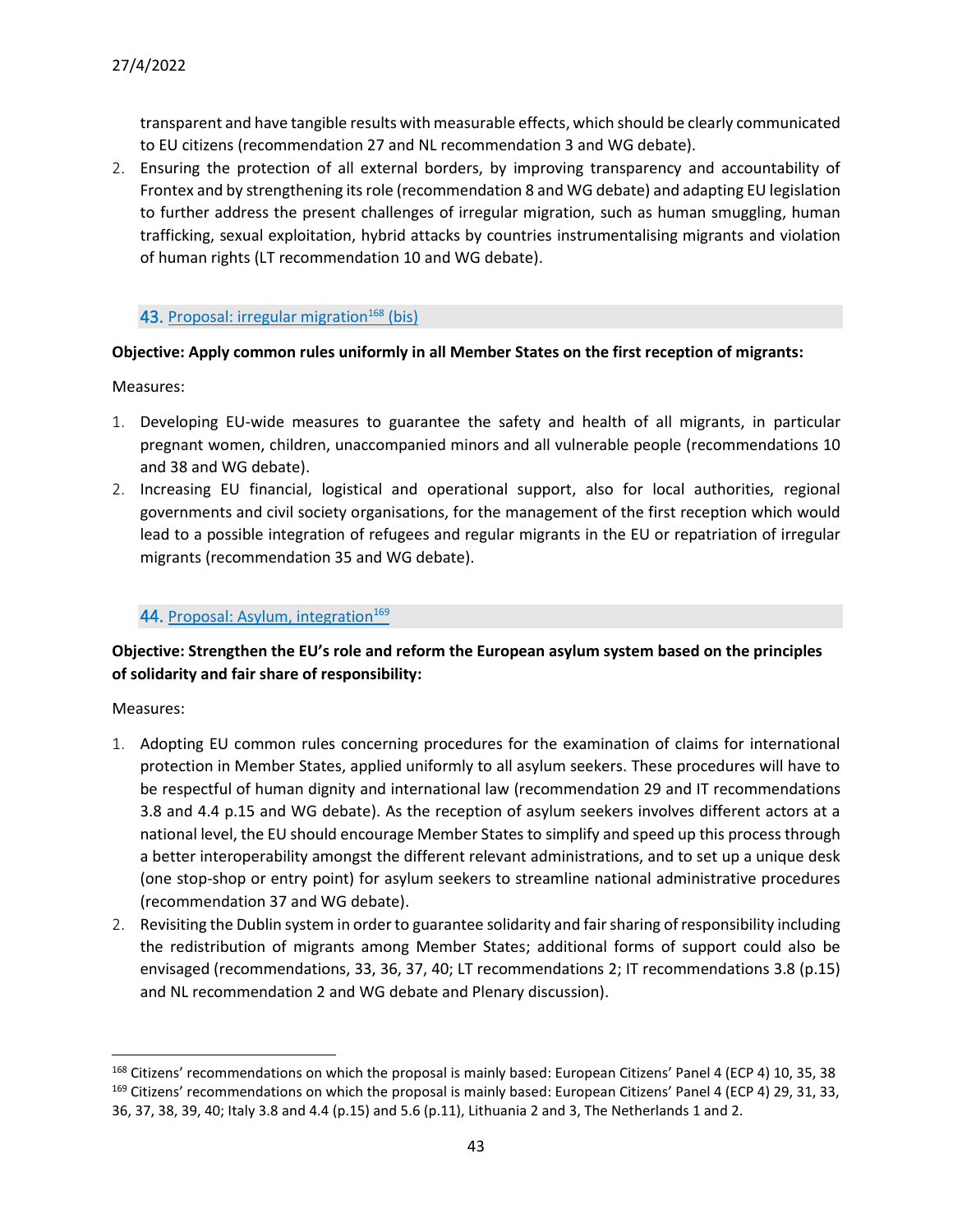- 3. Enhance the minimum standards for the reception of asylum seekers laid down in directive 2013/33/EU through stronger legislative measures to improve reception facilities and accommodation. (ECP recommendation 31 and IT recommendations 5.6 (p.11) and WG debate)
- 4. Special attention should be given to pregnant women, children, and particularly unaccompanied minors (recommendation 38 and WG debate).
- 5. Strengthening and increasing financial and human resources as well as management capacities of the EU Agency for Asylum to coordinate and manage the relocation of asylum seekers within the EU Member States to achieve a fair distribution (recommendations 36, 37 and LT recommendation 3 and WG debate).

### 45. Proposal: Asylum, integration<sup>170</sup> (bis)

### **Objective: Improve integration policies in all Member States:**

- 1. EU ensures, also with the involvement of local and regional authorities and the contribution of civil society organisations, that every asylum seeker and refugee, during the process of the residence procedure, attends language, integration courses, professional training, and activities (recommendation 32 and FR recommendation 13 and WG debate and Plenary discussion).
- 2. Asylum seekers with relevant qualifications should be given access to the labour market, when possible with the aim to strengthen their self-reliance, all over the EU (recommendation 7 and WG debate).

<sup>170</sup> Citizens' recommendations on which the proposal is mainly based: European Citizens' Panel 4 (ECP 4) 7 and 32, France Change 13.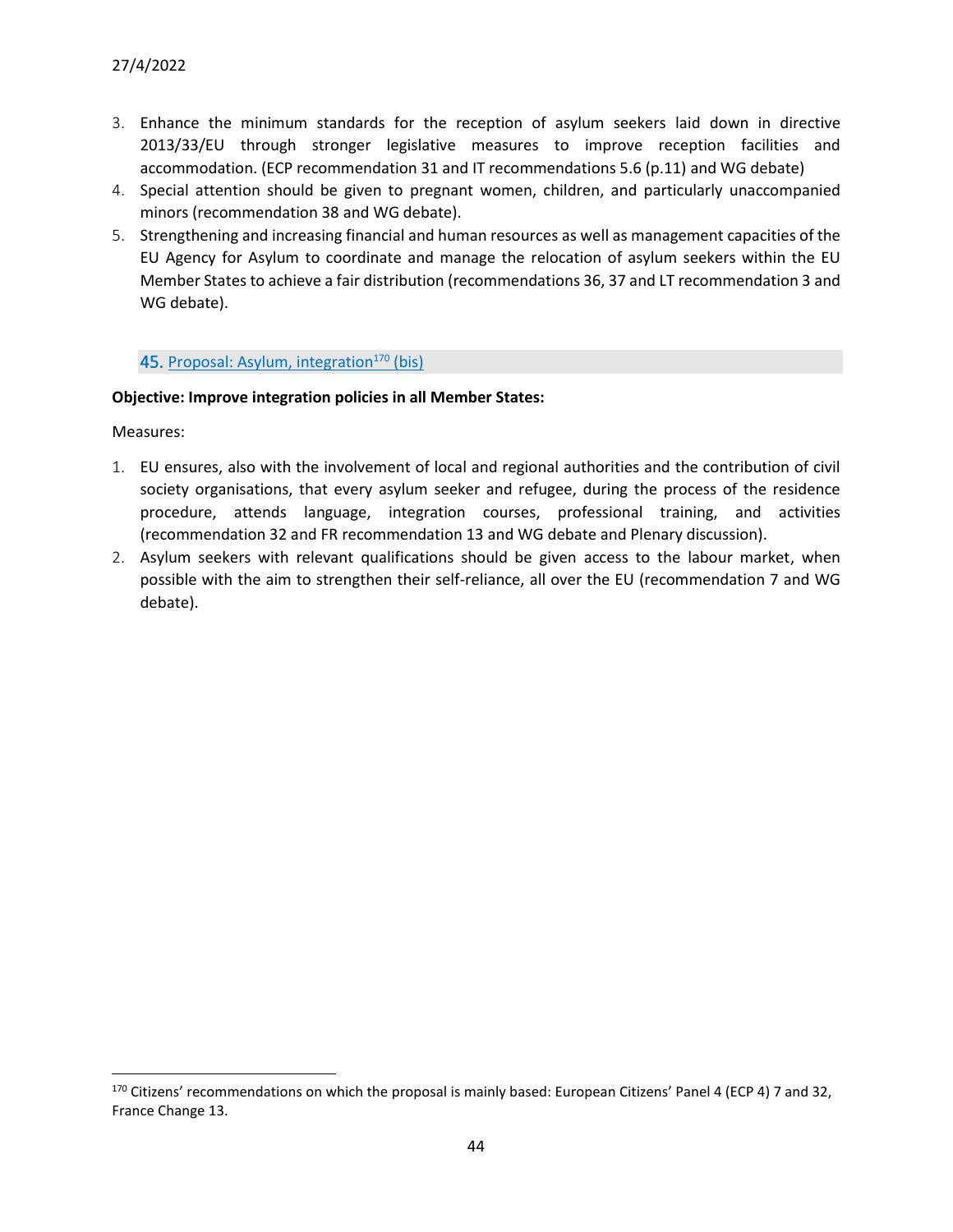# **"Education, culture, youth and sport"**

#### <span id="page-44-0"></span>46. Proposal: Education

**Objective: The EU and its Member states should seek to establish by 2025 an inclusive European Education Area within which all citizens have equal access to quality education and life-long learning, including those in rural and remote areas. To this aim, the European Union and its Member states should in particular:**

#### Measures:

- 1. Coordinate the level of all different education programmes in the European Union with acceptance of the national, regional and local contents, and create closer links between the education systems, including via organising equivalence of diplomas.<sup>171</sup> A certified minimum standard of education in core subjects should be adopted commencing in primary school.**<sup>172</sup>** Shared competences in the field of education should be introduced, at a minimum in the field of citizenship education and the exercise of that competence by the EU shall not result in Member States being prevented from exercising theirs. Professional degrees and training should be validated and mutually recognised in all EU Member States.<sup>173</sup> The European Union should also champion the recognition of non-formal and informal learning<sup>174</sup> and the youth organisations that provide it, as well as learning periods abroad.
- 2. Develop future-proof education and life-long learning in Europe -in accordance with the right to free training in the workplace for all- focusing on the following subjects:
	- − Civic education about democratic processes, as well as EU values and history of Europe.<sup>175</sup> This should be developed as a common module to be taught in all Member States. Economic literacy should also be improved as an aspect of better understanding the European integration process.<sup>176</sup>
	- − Digital skills.<sup>177</sup>
	- − STEAM<sup>178</sup>
	- − Entrepreneurship and research
	- − Improving critical thinking. Media literacy should be enhanced in order to ensure online safety, and empower citizens in every Member State to independently evaluate whether a piece of information is trustworthy or not, and identify fake news, but at the same time to benefit from the opportunities that the Internet offers. This should be implemented in basic education as a specific class and also be offered in other public spaces for citizens of all ages

<sup>175</sup> Covered in more detail by WG on European democracy. See ECP 2 recommendation no 24, Belgian NCP recommendation no 1.1, 1.2 and 2.12 and Italian NCP recommendation on "inclusion policies".

176 Italian NCP recommendation-on "inclusion policies".

<sup>178</sup> Italian NCP recommendation on "Encouraging young people to study science subjects".

<sup>171</sup> French NCP Change 6.

<sup>&</sup>lt;sup>172</sup> ECP 1 recommendation no 37.

<sup>&</sup>lt;sup>173</sup> ECP recommendations no 3. French NCP Change 6.

<sup>&</sup>lt;sup>174</sup> ECP 1 recommendation no 41.

<sup>&</sup>lt;sup>177</sup> Covered in more detail by WG on Digital Transformation. See ECP 1 recommendations no 8 and 34.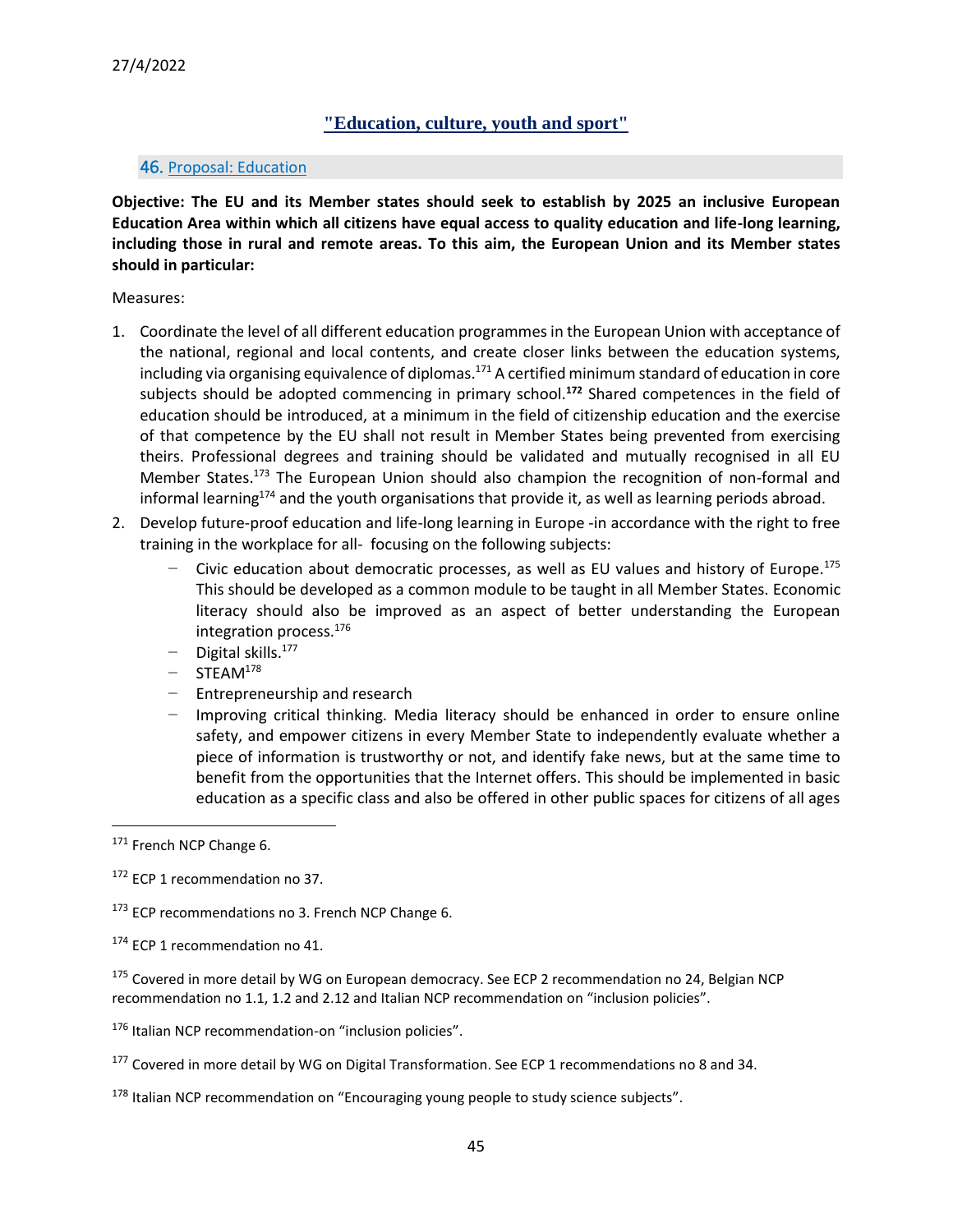under the guidance of an EU-established dedicated organisation, drawing on best practices across the Member States. The EU should ensure that the dedicated funding is used by the Member States for the intended purposes.<sup>179</sup>

- Integrating soft skills in all the courses in the curricula in schools. By soft skills one means: listening to each other, encouraging dialogue, resilience, understanding, respect and appreciation for others, critical thinking, self-study, remaining curious, result-oriented.<sup>180</sup>
- Enabling everyone to learn about environmental sustainability and its connection to health. Biodiversity should be made as a mandatory subject at school. This education should start at school with specific subjects addressing all ecological issues, and include field trips to show relevant real life examples, that should be supported by a funding programme. $181$
- − Combating bullying and racism.
- 3. Support the training of teachers<sup>182</sup>, to learn from best practices and use up to date innovative and creative teaching techniques that reflect the evolution of teaching methods, including practical activities, building also on the lessons to be drawn from the COVID-19 pandemic and other kinds of crises, as well as promote opportunities for mobility.<sup>183</sup>
- 4. In order to meet the educational needs of all children and families, prioritise access to hardware and efficient broadband connectivity.<sup>184</sup>
- 5. Set up an information platform for an EU-wide exchange of knowledge and experiences, pooling information on transnational education and training courses in the EU, showcasing best practice examples and offering citizens the opportunity to present new ideas for cross-border exchange. It should offer teaching material about climate change, sustainability, environmental issues and digitisation and provide information on existing specialised forums on key topics.<sup>185-</sup>It could be made available together with a funding program to support the usage of, and implementation, of the information on the platform.

# 47. Proposal: European youth issues

**Objective: The EU and its Member States have to focus on the specific needs of young people across all relevant policies, including the European Union's regional policy in order to offer them the best possible conditions for study and work and starting an independent life, while engaging them in the democratic life and decision making processes, including at European level. Youth organisations have a crucial role to play. To achieve this objective, we propose to:**

 $179$  ECP 1 recommendations no 33 and 48. Covered also by WG on Digital Transformation. See ECP 1 recommendation no 47 on healthy use of internet.

<sup>180</sup> ECP 1 recommendation no 5.

<sup>&</sup>lt;sup>181</sup> ECP 1 recommendation no 15 and 18.

<sup>182</sup> Italian NCP recommendation on "Europe in the world"

 $183$  ECP 1 recommendations no 18 and 41 and Italian NCP recommendation on 'Investing in the training of trainers'.

<sup>&</sup>lt;sup>184</sup> ECP 1 recommendation no 17, allocated as a whole to the WG on digital.

<sup>&</sup>lt;sup>185</sup> ECP 1 recommendation no 15. German NCP recommendation on 'Information platform for an EU-wide exchange of knowledge and experiences'.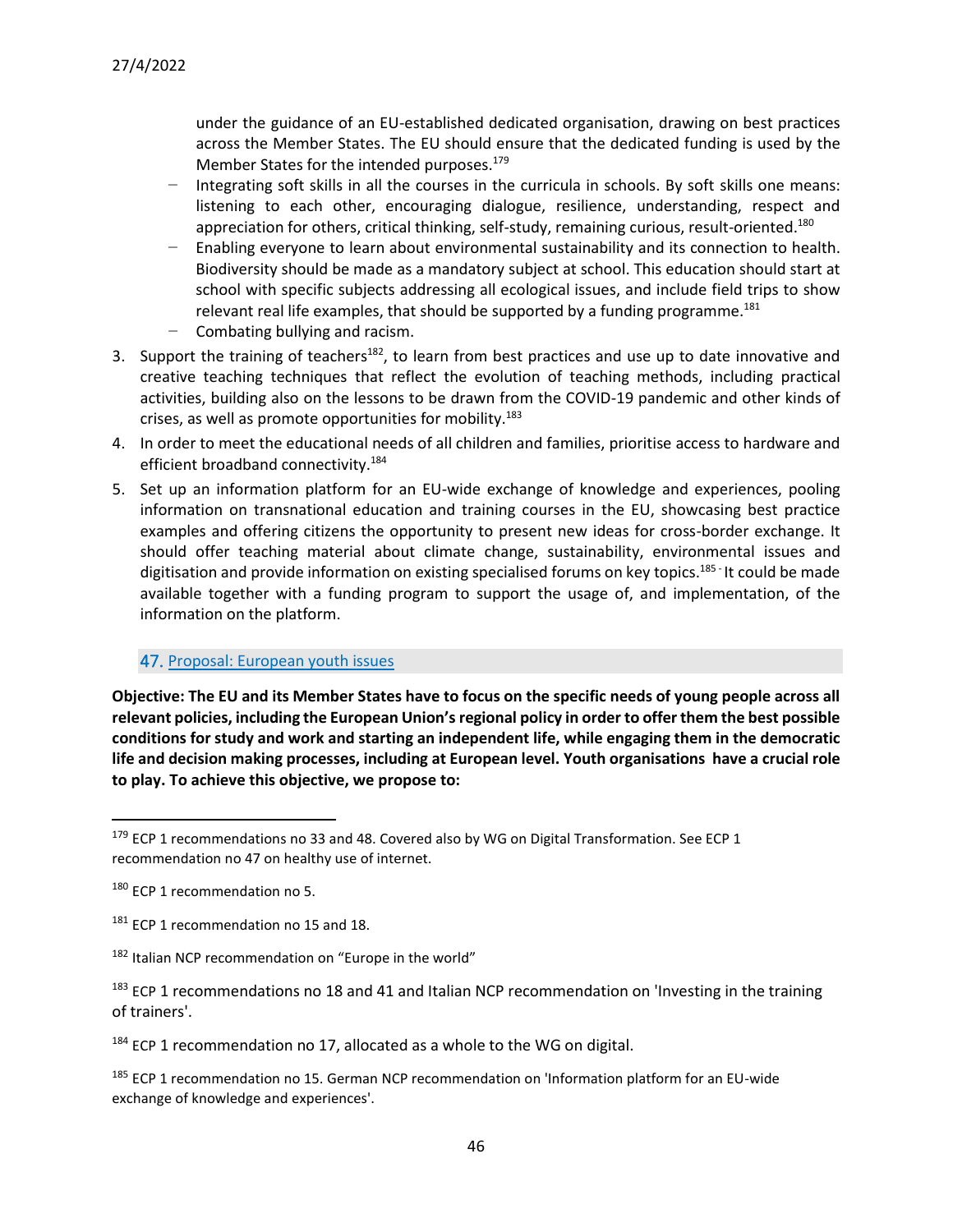- 1. Offer young people more possibilities and champion existing programmes for participation and representation in the democratic and decision making processes at all levels, including by organising citizens' panels also with children (e.g. 10 to 16 years old) in schools. European representatives could meet schoolchildren in their schools in order to strengthen citizens' closeness to and understanding of Europe from an early age.<sup>186</sup> To ensure that all policy making at EU level is seen through a youth lens, an EU 'Youth Test' should be developed so that all new legislation and policy is subject to a youth focused impact assessment, including a consultation with young people.
- 2. Voting at European Parliament elections from the age of 16 should be discussed and considered, in parallel to an enhancement of citizenship education and education about the EU. National political parties should ensure that younger candidates are also put on their lists for the elections to the European Parliament.<sup>187</sup>
- 3. To better prepare young people for entering working life, give high school students (from 12 years old on) the opportunity to have high quality observatory visits in profit and non-profit organisations, in close cooperation between schools, local governments and the organisations and companies concerned,.<sup>188</sup> These visits should be seen as part of a broader career guidance process in formal education to allow young people to have a first contact with a professional work environment so they can obtain a professional orientation and or consider becoming an entrepreneur.
- 4. More significant EU financing under NextGenerationEU should also be devoted to the implementation of the reinforced European Youth Guarantee, including more commitment, better outreach, improvements in the quality of the offer, funding and action by all Member States, and the relevant levels of authorities involved . Given youth organisations expertise in the needs of young people, national governments should collaborate in close dialogue with these organisations to ensure the most effective delivery of the Guarantee.
- 5. Ensure that young people's internships and jobs adhere to quality standards, including on remuneration, putting an end to youth minimum wages and any other discriminatory labour law provisions specific to young people, as well as banning through a legal instrument unpaid internships on the labour market and outside formal education.<sup>189</sup>
- 6. Ensure reasonable living standards for young people including access to social protection and housing. Young people should have access to social protection, equal to other age groups. Access to affordable housing for young people, including through EU funding, should also be facilitated. <sup>190</sup>
- 7. Specific policies are needed to avoid a brain drain from some regions and countries within the EU due to insufficient opportunities being available for young people, while making Europe more attractive to prevent the drain of European talents and workforce to third countries to prevent the

<sup>186</sup> Belgian NCP, recommendations 6.1. French NCP, Change 7.

<sup>&</sup>lt;sup>187</sup> Belgian NCP, recommendation 7.2.

<sup>188</sup> ECP 1 recommendation no 4.

 $189$  Suggestion to complement ECP 1 recommendations no 1 and 30 covered by the WG on Stronger Economy, Social Justice and Jobs.

<sup>&</sup>lt;sup>190</sup> Suggestion to complement ECP 1 recommendation no 25 covered by the WG on Stronger Economy, Social Justice and Jobs.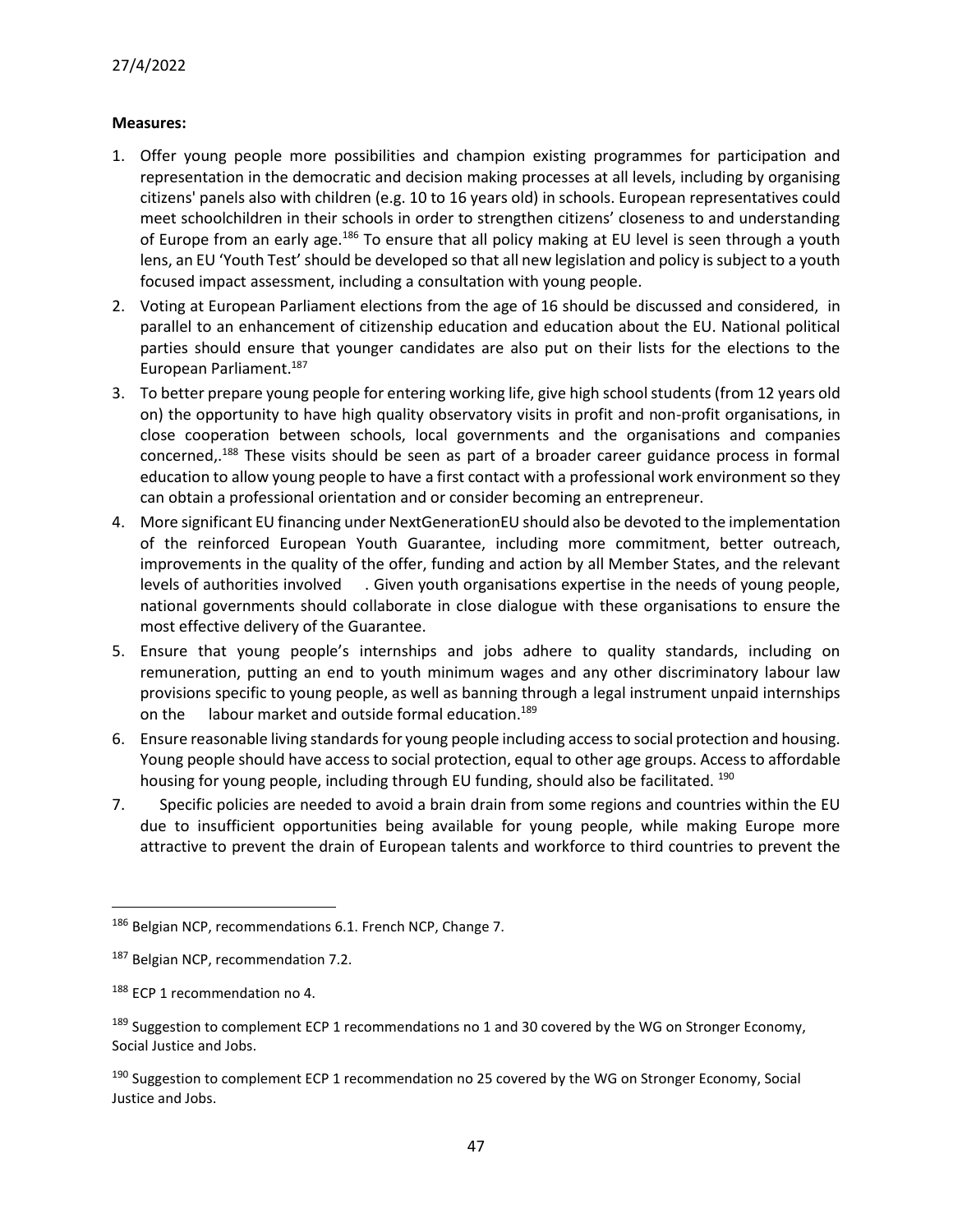hampering of territorial cohesion particularly as regards those areas which have an acute loss of young talent including through EU funding.<sup>191</sup>

8. In case of a serious crisis (e.g. health crisis, war) well prepared plans with detailed scenarios should be ready to deploy in a flexible way to minimise the impact on young people in their studies, vocational training, transition to the labour market and mental wellbeing.<sup>192</sup>

### 48. Proposal: Culture and exchanges

**Objective: In order to promote a culture of exchange and foster European identity and European diversity across different areas, the Member States, with the support of the European Union, should: 193**

- 1. Promote European exchanges in different fields, both physically and digitally, including educational exchanges, twinning, travel and professional mobility (including for teachers and local elected politicians). Such exchanges should be made accessible across Member States for all, regardless of their age, level of education, background and financial means.<sup>194</sup> With this overall aim, the EU should inter alia strengthen existing EU level exchange and mobility programmes, such as the European Solidarity Corps, Erasmus+ and DiscoverEU, and ensure more widespread and diverse participation in these programmes and consider adding also new elements, such as an additional objective of civic service fostered through volunteering (for the European Solidarity Corps) and 'cultural passes' (for DiscoverEU). The local and regional authorities, under the auspices of the Committee of the Regions have a key role to play in this matter.
- 2. Promote multilingualism as a bridge to other cultures from an early age. Minority and regional languages require additional protection, taking note of the Council of Europe Convention on Minority Languages and the Framework Convention for the Protection of National Minorities. The EU should consider setting up an institution promoting language diversity at the European level. From elementary school onwards, it should be mandatory that children reach competence in an active EU language other than their own to the highest possible level. In order to facilitate the ability of European citizens to communicate with wider groups of their fellow Europeans and as a factor of European cohesion, learning of the language of the immediate neighbouring EU Member States in cross border areas and reaching a certifiable standard in English should be encouraged by Member States.<sup>195</sup>

 $191$  ECP 4 recommendation no 28. Dutch NCP ('Our vision of culture, youth and sport'), recommendation no 1. French NCP, Change 6.

 $192$  ECP 1 recommendation no 6.

 $193$  Dutch NCP ('Our vision of culture, youth and sport'), recommendation no 2.

<sup>&</sup>lt;sup>194</sup> ECP 1 recommendation no 36. French NCP, Change 6. Belgian NCP, recommendations no 2.10 and 2.11. German NCP, 'Creating more exchange opportunities for students in Europe'. Dutch NCP ('Our vision of culture, youth and sport'), recommendations no 1 and 3. Italian NCP, recommendation on 'Acting as a confluence between East and West, promoting cultural exchanges and joint cultural initiatives'

<sup>&</sup>lt;sup>195</sup> ECP 1 recommendations no 32 and 38. Dutch NCP ('Our vision of culture, youth and sport'), recommendation no 3